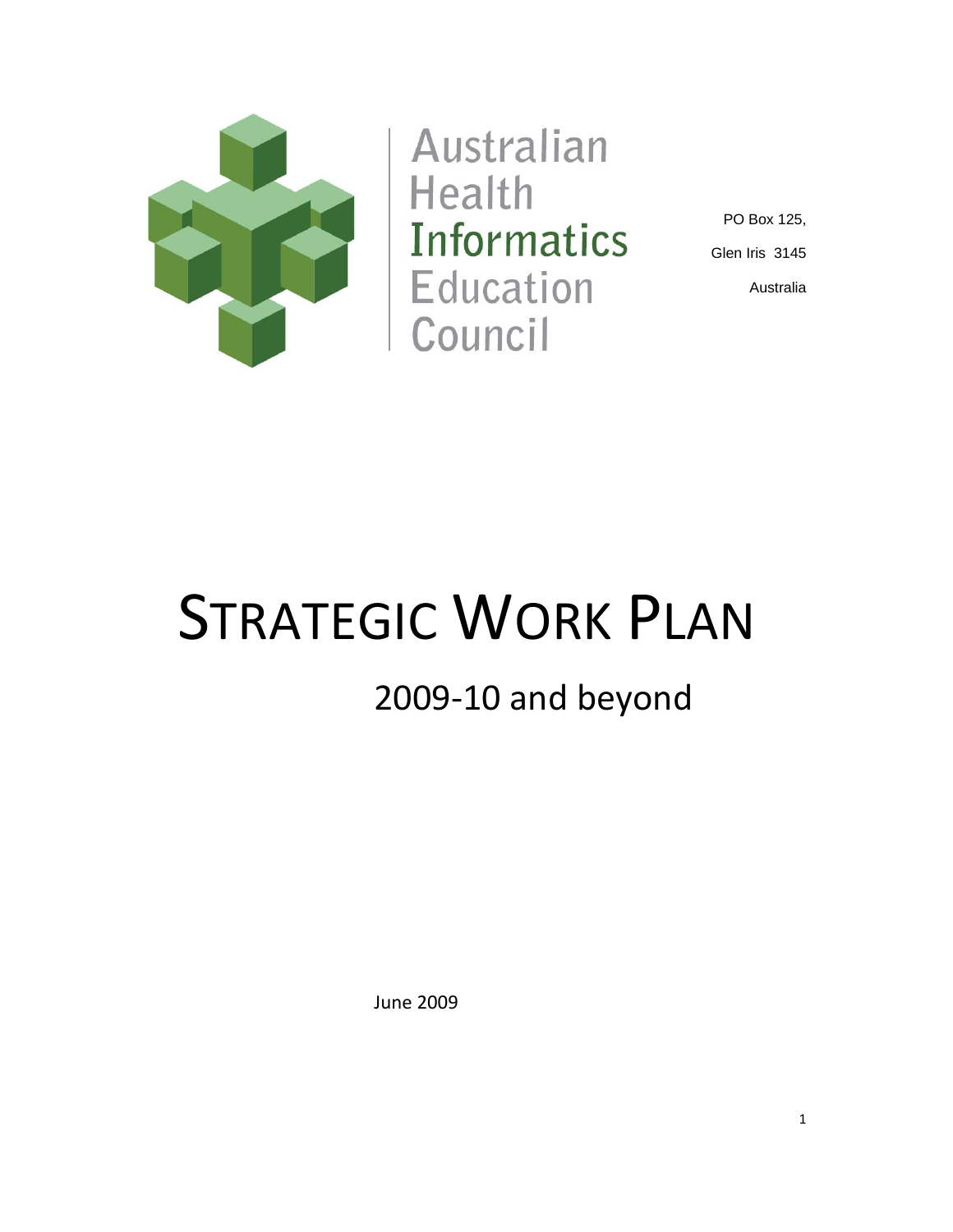## **ACKNOWLEDGEMENTS**

This document has been prepared by the interim Australian Health Informatics Education Council (AHIEC), under a funding contract between the Australian College of Health Informatics and the Commonwealth Department of Health and Ageing (DOHA).

ACHI and AHIEC express their gratitude and appreciation to DOHA for continued support of Health Informatics education and workforce capacity building for Australia.

The participating community of organisations with specific involvement in Health Informatics, includes:

Australian College of Health Informatics Health Information Management Association of Australia Health Informatics Society of Australia Health Level 7 Australia Australian Computer Society Australian Institute of Health and Welfare

#### **Interim AHIEC representatives:**

Evelyn Hovenga – ACHI Heather Grain – ACHI Siaw Teng Liaw ‐ ACHI Louise Edmonds – HIMAA Vicki Bennett ‐ HIMAA Yve Dougal – ACS Klaus Veil – HL7 Australia Anthony Maeder – HISA Robert Steele – University of Sydney Juanita Fernando – Monash University Julie Roediger – AIHW Jo Foster – Nursing Informatics Australia Elizabeth Foley– Australian Nursing Federation Kathleen Gray – Melbourne University

And liaison representatives from DoHA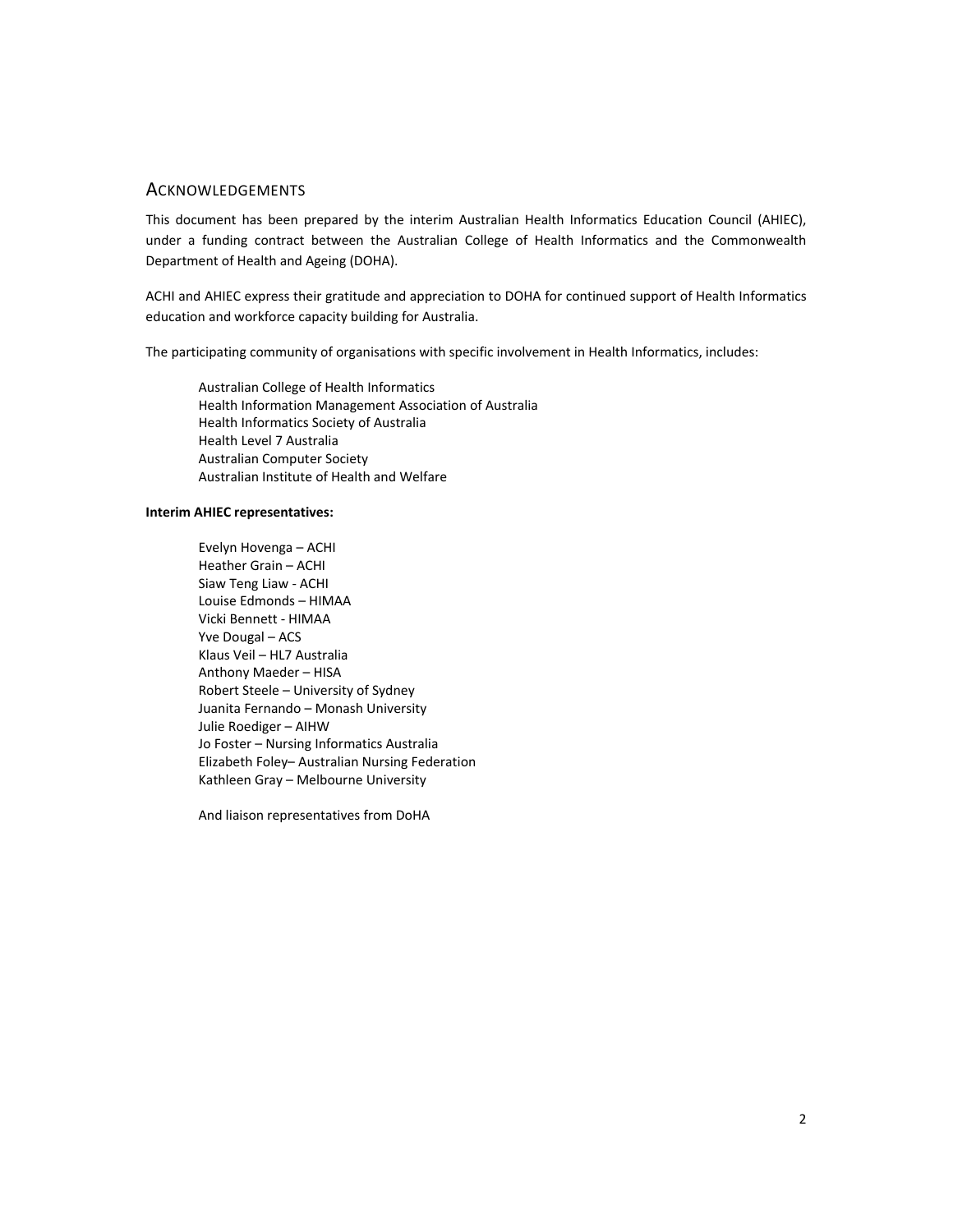# **GLOSSARY**

The terms used in health informatics are emerging and it is often possible to find multiple definitions. This document identifies such terms and discusses the definition. It is intended that agreed, specific definitions will be identified for use in Australia as the projects identified progress and the community move towards greater understanding and collaborated approach to the domain.

# ACRONYMS

| <b>ACHI</b>  | Australian College of Health Informatics                                                   |
|--------------|--------------------------------------------------------------------------------------------|
| AHIEC        | Australian Health Informatics Education Council                                            |
|              | (evolved from the National Health Informatics Education Committee)                         |
| AIHW         | Australian Institute of Health and Welfare                                                 |
| <b>CAHIM</b> | Commission on Accreditation for Health Informatics and Information Management<br>Education |
| <b>DoHA</b>  | Department of Health and Ageing                                                            |
| <b>HIMAA</b> | Health Information Management Association of Australia                                     |
| HISA         | Health Informatics Society of Australia                                                    |
| HL7          | Health Level Seven - Australia                                                             |
| <b>IMIA</b>  | International Medical Informatics Association                                              |
| <b>NHIEP</b> | National Health Informatics Education Program                                              |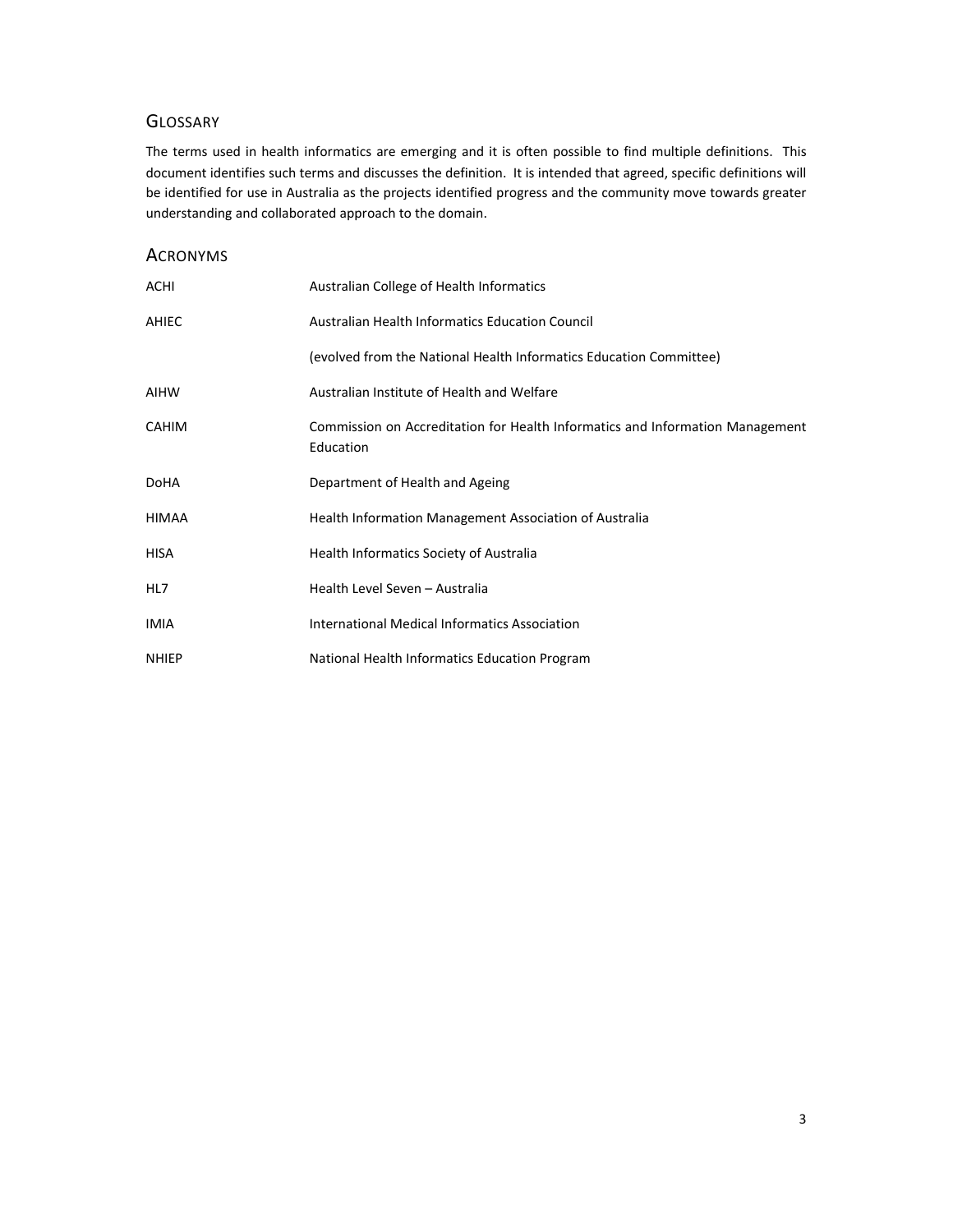# FOREWORD

<u> Andrew Maria (1989)</u>

The Australian College of Health Informatics (ACHI) established a Health Informatics Education Committee "*to address the supply of health informaticians and to increase the information management skill and knowledge base of health workers across the sector"* (National Health Information Management Principal Committee Strategic Work Plan 2007-08 to 2012-13). This long-standing health workforce need is regularly raised as essential for a safe and effective health system by health and informatics professionals, National e‐Health Transition Authority (NEHTA), the Productivity Commission and various national and state government inquiries into e‐Health, health promotion, general practice and primary care, and hospital services. The most current national reviews, namely the Primary Care Strategy Taskforce, Preventive Care Taskforce and National Health and Hospital Reform Commission, have flagged the importance of addressing the health informatics and workforce capacity and capability.

This report describes the outcomes of a project, managed by ACHI with support from the Commonwealth Department of Health and Ageing (DOHA), to develop a strategic workplan for an Australian Health Informatics Education Program (NHIEP), including the establishment of a national advisory and governance body to oversee and guide the implementation. A National Health Informatics Education Committee (NHIEC), with representation from a broad range of stakeholders who deal with different aspects of health informatics<sup>1</sup>, was proposed to contribute to, oversee and guide this project and the NHIEP workplan.

The participating organizations proposed that an advisory council – the Australian Health Informatics Education Council (AHIEC) – may be more representative than a NHIEC. The interim AHIEC, incorporating the actively participating stakeholder representatives, will discuss the optimal governance structure and requirements and make recommendations based on the evidence. As indicated in the contract, HISA and HIMAA have been invited to nominate for Deputy Chair roles in the interim AHIEC. We would also recommend that HL7 Australia and the Australian Computer Society (ACS) be invited to nominate a Deputy Chair to the interim AHIEC. This is in line with a need to include the TAFE sector, which has not been directly engaged at this point.

The constructive collaboration shown by the participating stakeholder representatives on the interim AHIEC, within the constraints of time and professional differences, augurs well for the future success of the NHIEP to develop and support a unified Health Informatics profession. This health informatics profession can and will underpin the NHIEP workplan to develop a health workforce with core health informatics competencies to achieve and maintain the continuity, safety and quality of care in the Australian health system to improve health outcomes.

In particular, the coordinated and collaborative curricular development by the various stakeholders will greatly facilitate the unification and harmonization process of the concepts and people engaged in the various aspects of Health Informatics and health informatics education.

This report and indicative workplan represents a systematic approach to describing the required HI competencies, defining the gaps, developing the strategies to address the capability gaps and monitoring the progress and effectiveness of the strategies implemented. The modular approach, with a mix of sequential and

 $<sup>1</sup>$  Health informatics is very broadly the study and application of information and communication technologies,</sup> protocols and systems in health care and health.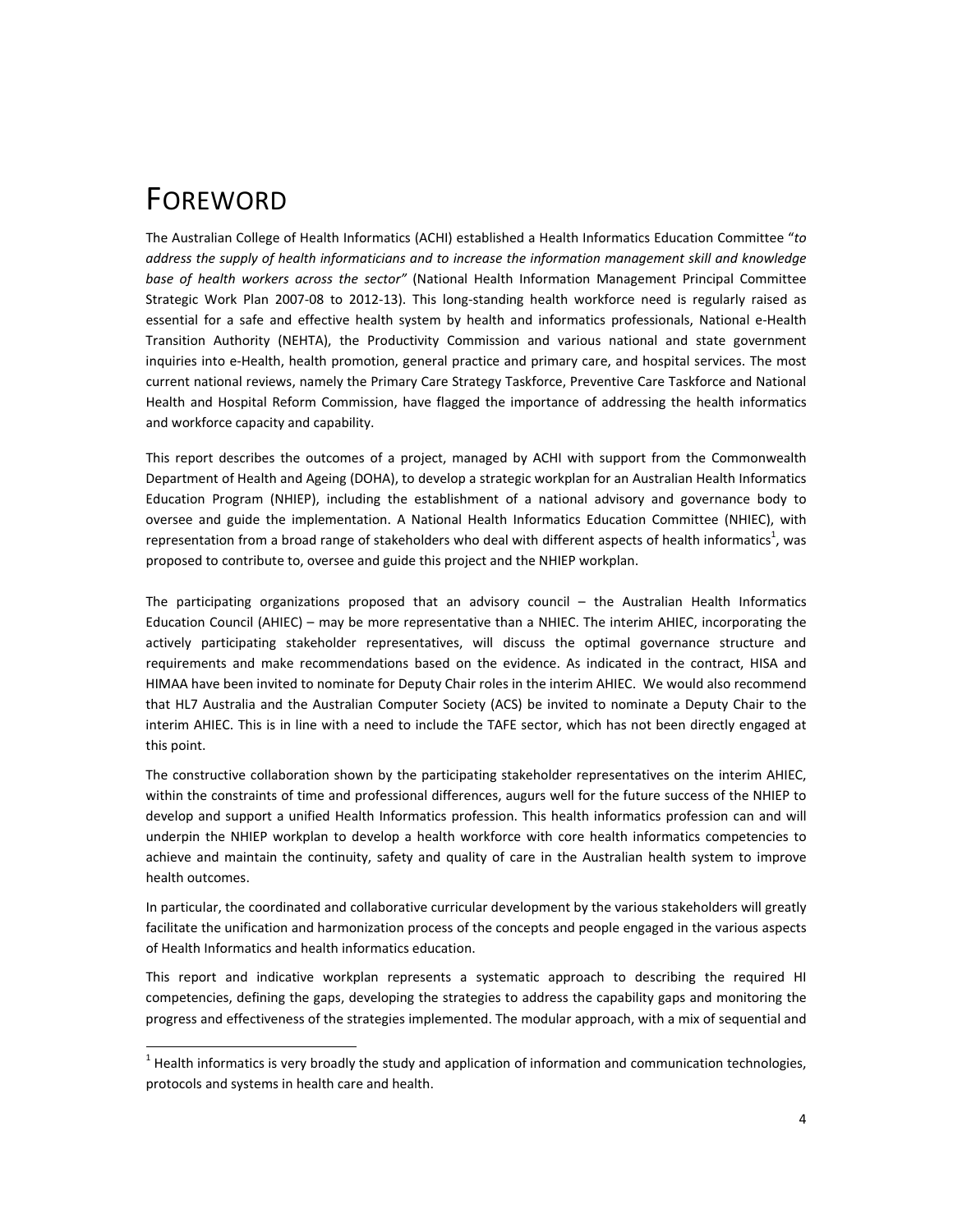parallel implementations, provides a degree of flexibility in rolling out the workplan. While this flexibility is important, it does not detract from the urgency of the workplan implementation to achieve a workforce with the required competencies to drive the national health and e‐Health agenda.

On behalf of ACHI and the Interim AHIEC, I would like to thank the participating organisations and the Department of Health and Ageing, for their support of this project.

Siaw‐Teng Liaw

Chair, ACHI Education Committee

Chair, Interim Australian Health Informatics Education Council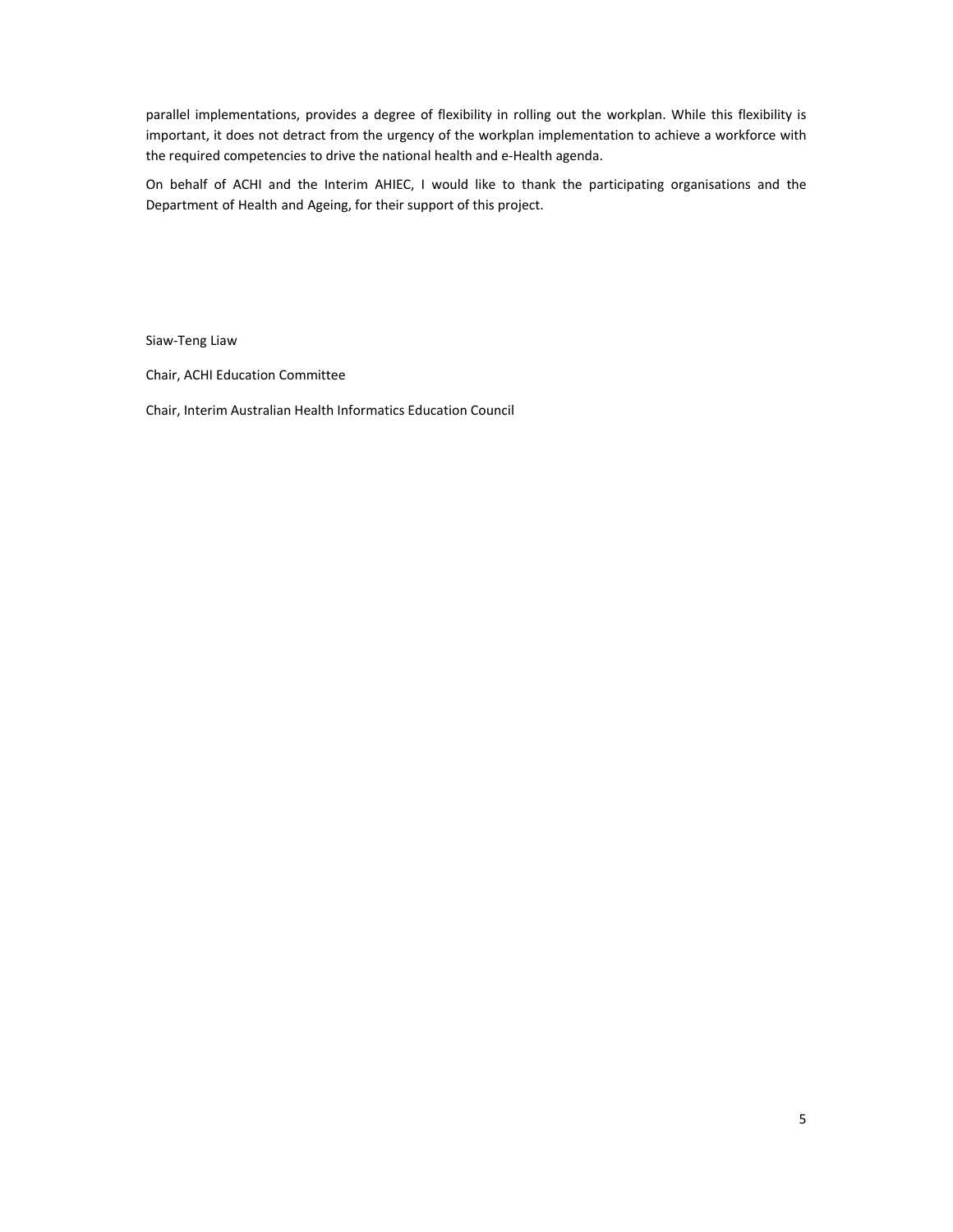# **TABLE OF CONTENTS**

| $\mathbf{1}$   |     |  |
|----------------|-----|--|
|                | 1.1 |  |
|                | 1.2 |  |
| $\overline{2}$ |     |  |
|                | 2.1 |  |
|                | 2.2 |  |
|                | 2.3 |  |
|                | 2.4 |  |
| 3              |     |  |
| 4              |     |  |
|                | 4.1 |  |
|                | 4.2 |  |
|                | 4.3 |  |
| 5              |     |  |
|                | 5.1 |  |
|                | 5.2 |  |
| 6              |     |  |

# Section 2 - Projects

| 1.1 |  |
|-----|--|
| 1.2 |  |
| 1.3 |  |
| 1.4 |  |
|     |  |
| 2.1 |  |
| 2.2 |  |
|     |  |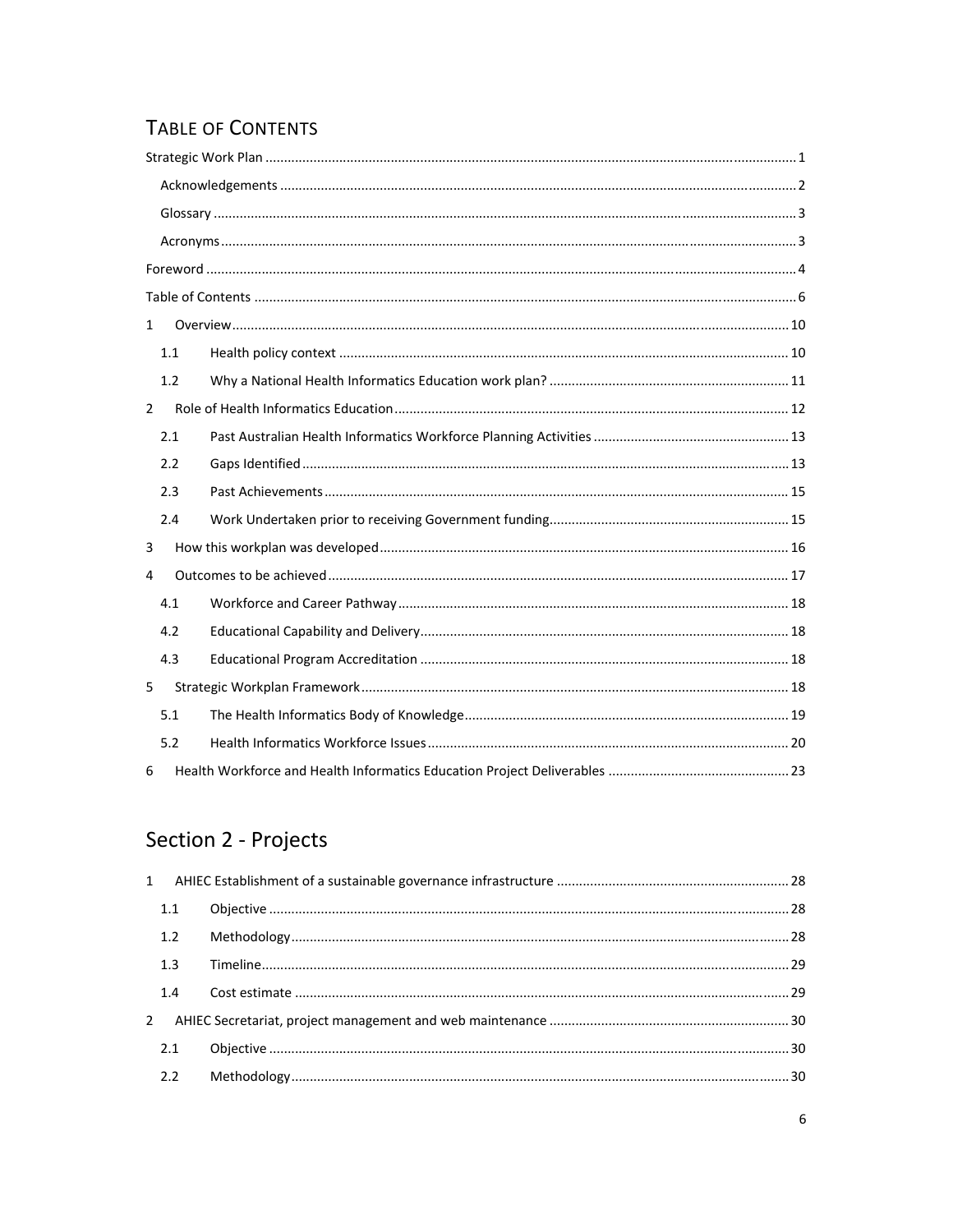| 2.3 |                                                                                                            |  |
|-----|------------------------------------------------------------------------------------------------------------|--|
| 3   | Current status of national and international Health Informatics workforce initiatives: a literature review |  |
|     |                                                                                                            |  |
| 3.1 |                                                                                                            |  |
| 3.2 |                                                                                                            |  |
| 3.3 |                                                                                                            |  |
| 3.4 |                                                                                                            |  |
| 4   |                                                                                                            |  |
| 4.1 |                                                                                                            |  |
| 4.2 |                                                                                                            |  |
| 4.3 |                                                                                                            |  |
| 4.4 |                                                                                                            |  |
| 5   |                                                                                                            |  |
| 5.1 |                                                                                                            |  |
| 5.2 |                                                                                                            |  |
| 5.3 |                                                                                                            |  |
| 6   |                                                                                                            |  |
| 6.1 |                                                                                                            |  |
| 6.2 |                                                                                                            |  |
| 6.3 |                                                                                                            |  |
| 6.4 |                                                                                                            |  |
| 6.5 |                                                                                                            |  |
| 7   |                                                                                                            |  |
| 7.1 |                                                                                                            |  |
| 7.2 |                                                                                                            |  |
| 7.3 |                                                                                                            |  |
| 7.4 |                                                                                                            |  |
| 8   |                                                                                                            |  |
| 8.1 |                                                                                                            |  |
| 8.2 |                                                                                                            |  |
| 8.3 |                                                                                                            |  |
| 8.4 |                                                                                                            |  |
| 9   | Drivers for Health Informatics education workforce needs: A Report: employers and e-Health initiatives,    |  |
|     |                                                                                                            |  |
| 9.1 |                                                                                                            |  |
| 9.2 |                                                                                                            |  |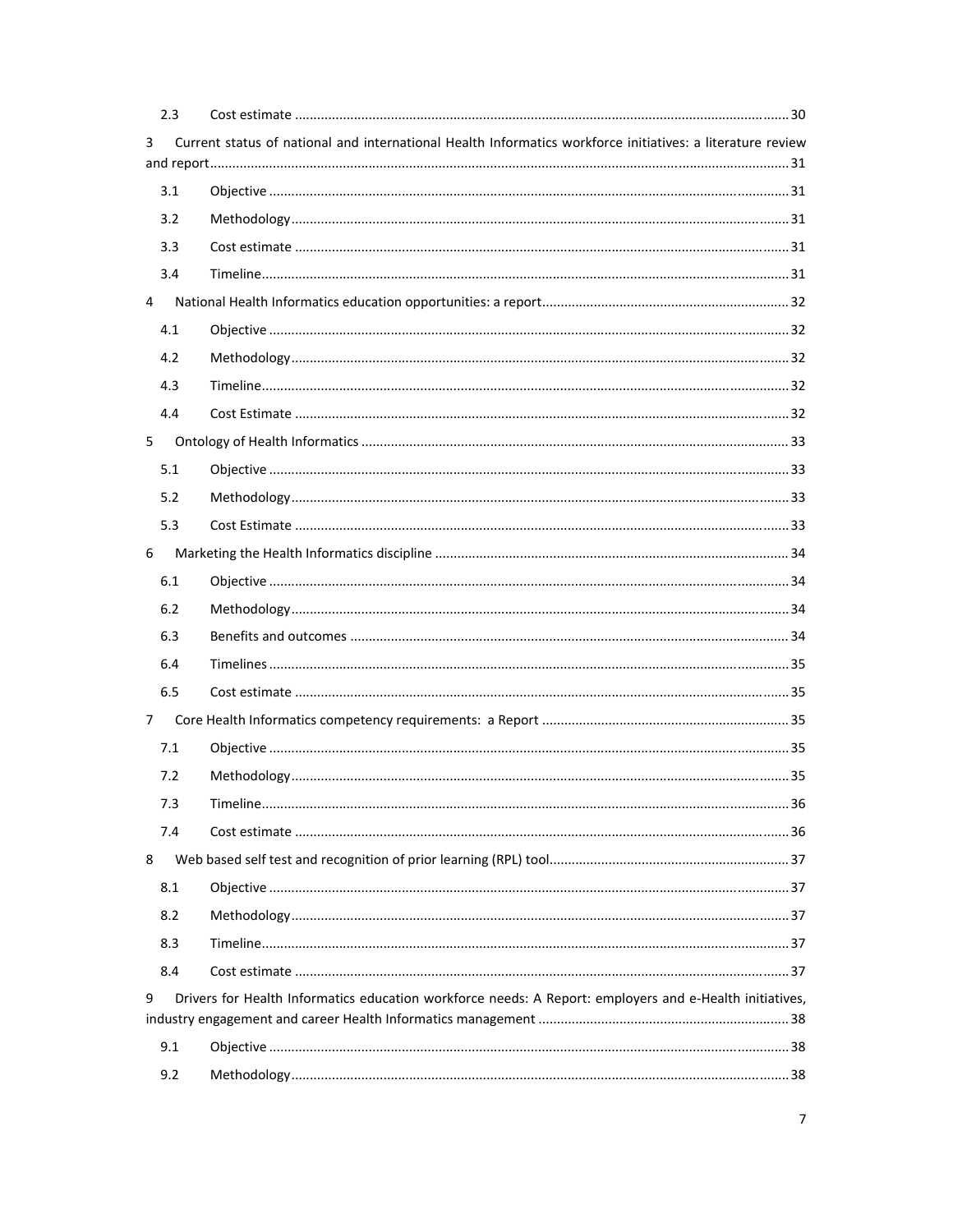| 9.3  |        |                                                                                             |   |
|------|--------|---------------------------------------------------------------------------------------------|---|
| 10   |        | a national health workforce Health Informatics education implementation strategy 39         |   |
| 10.1 |        |                                                                                             |   |
| 10.2 |        |                                                                                             |   |
|      | 10.2.1 |                                                                                             |   |
|      | 10.2.2 |                                                                                             |   |
|      | 10.2.3 |                                                                                             |   |
| 10.3 |        | Part 2 INTEGRATING Health Informatics into learning and teaching in clinical professions 40 |   |
|      | 10.3.1 |                                                                                             |   |
|      | 10.3.2 |                                                                                             |   |
|      | 10.3.3 |                                                                                             |   |
|      | 10.3.4 |                                                                                             |   |
| 11   |        |                                                                                             |   |
| 11.1 |        |                                                                                             |   |
| 11.2 |        |                                                                                             |   |
| 11.3 |        |                                                                                             |   |
| 11.4 |        |                                                                                             |   |
| 11.5 |        |                                                                                             |   |
| 12   |        |                                                                                             |   |
| 12.1 |        |                                                                                             |   |
| 12.2 |        |                                                                                             |   |
| 12.3 |        |                                                                                             |   |
| 12.4 |        |                                                                                             |   |
| 13   |        |                                                                                             |   |
| 13.1 |        |                                                                                             |   |
| 13.2 |        |                                                                                             |   |
|      | 13.2.1 |                                                                                             |   |
|      | 13.2.2 |                                                                                             |   |
|      | 13.2.3 |                                                                                             |   |
|      | 13.2.4 |                                                                                             |   |
| 13.3 |        |                                                                                             |   |
|      | 13.3.1 |                                                                                             |   |
|      | 13.3.2 |                                                                                             |   |
|      |        |                                                                                             | 8 |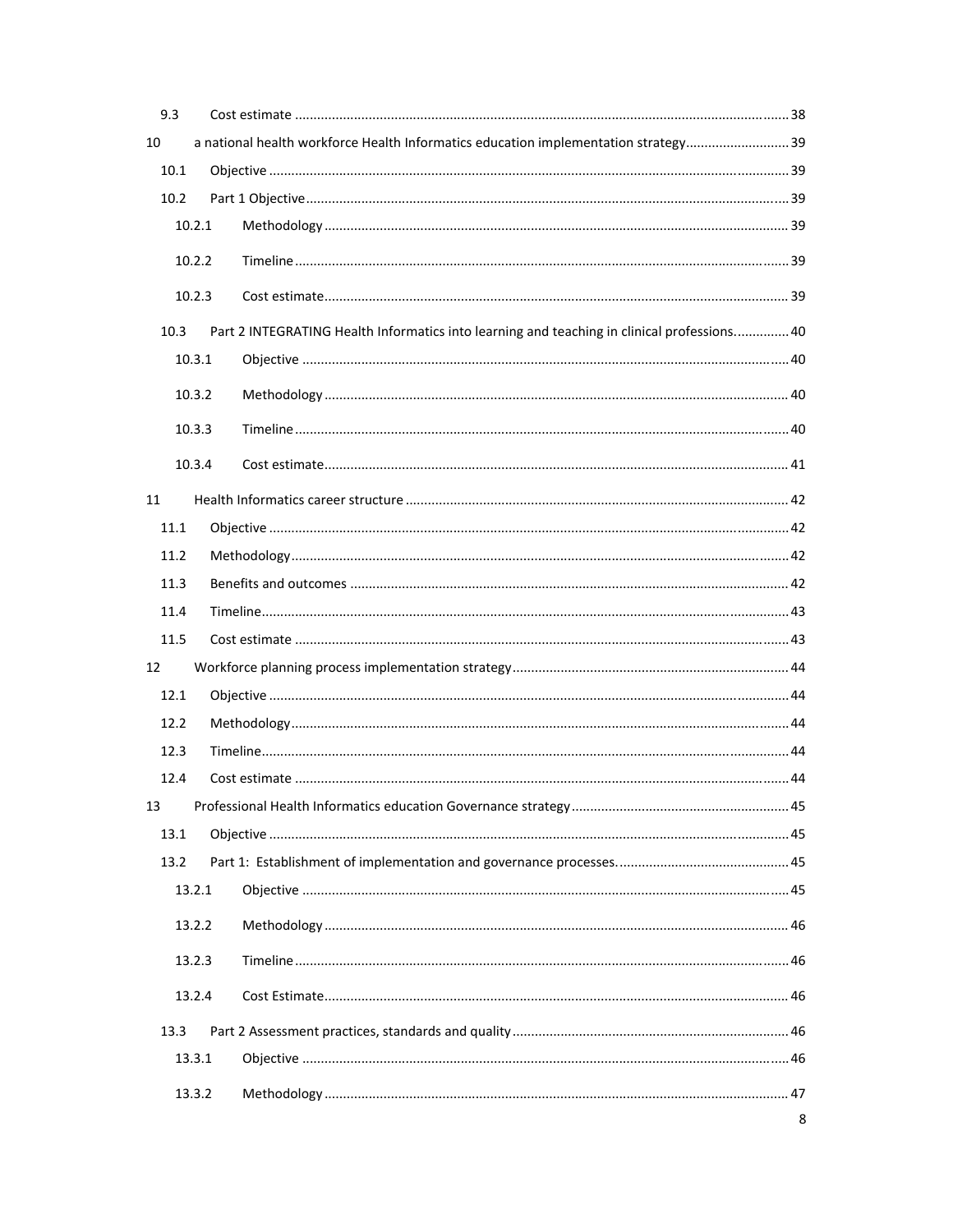|    | 13.3.3 |  |
|----|--------|--|
|    | 13.3.4 |  |
|    | 13.3.5 |  |
| 14 |        |  |
|    | 14.1.1 |  |
|    | 14.1.2 |  |
|    | 14.1.3 |  |
|    | 14.1.4 |  |
|    | 14.1.5 |  |
|    |        |  |
|    |        |  |
|    |        |  |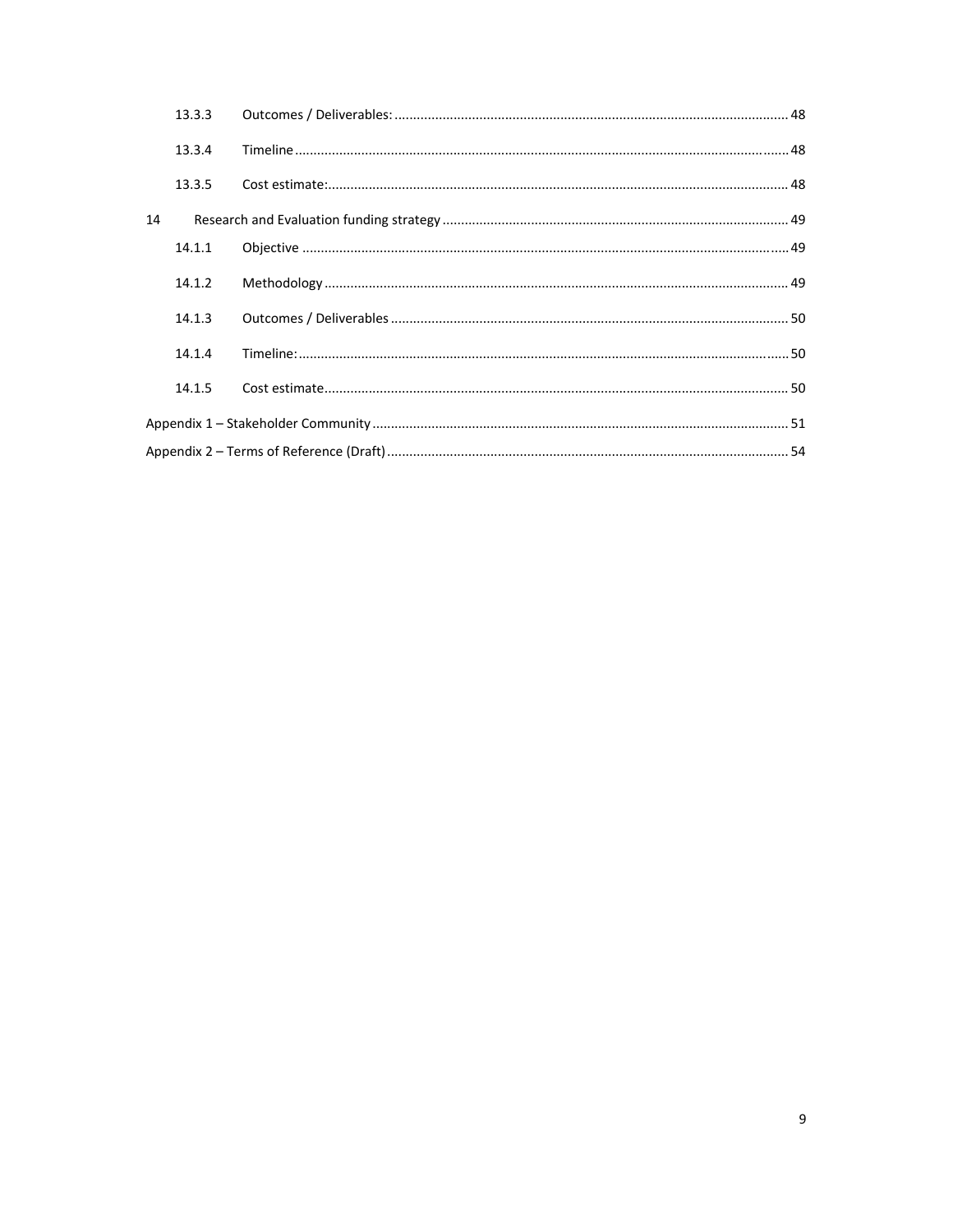# 1 OVERVIEW

The demand for Health Informatics professionals is extending across existing professional groups and into new areas including those supporting e‐Health initiatives.

In December 2008, the Australian College of Health Informatics (ACHI) proposed to establish and support a national Health Informatics Education Council "*to address the supply of health informaticians and to increase the information management skill and knowledge base of health workers across the sector"* as expressed in the National Health Information Management Principal Committee (NHIMPC)'s Strategic Work Plan 2007‐08 to 2012-13<sup>2</sup>. The background to this is the long-recognised need to build capacity that has been re-emphasised by 1) the recent Booz &Co e-Health discussion paper<sup>3</sup>, 2) the recent discussion paper "Towards a National *Primary Health Care Strategy*", 3) the report "*Beyond the Blame Game*" by the National Health and Hospitals Reform Commission, 4) and various State and jurisdiction reports such as the NSW Health Garling report on Acute services.

A more knowledgeable cadre of decision makers as well as staff directly involved in health administration, information, data, processes and e‐Health initiatives has the potential to realise significant savings by minimising budget overruns and optimising the realisation of benefits of e‐Health. The successful adoption of e-Health strategies is essential to enable the realisation of a nationally sustainable health system<sup>4</sup>. This increasing demand is putting stress on limited existing resources in Health Informatics in Australia. Collaboratively with a wide group of stakeholders, and in particular the Health Information Management Association of Australia (HIMAA), Health Informatics Society of Australia (HISA), and HL7 Australia (HL7), the Australian College of Health Informatics (ACHI) proposed the establishment of the Australian Health Informatics Education Council (AHIEC). This Council seeks to provide a collaborative environment for existing accrediting and credentialing bodies, as well as the community of interest to develop and support the necessary Health Informatics educational standards and advice to strengthen the national informatics and information workforce capacity of the health sector.

In May 2009 ACHI was funded by the Australian Government's e-Health Branch within the Department of Health and Ageing to establish the AHIEC and to develop a strategic workplan for 2009‐10 and beyond. Simultaneously the Health Informatics Society of Australia (HISA) was funded to prepare a background discussion paper that sets out the scope and structure of the Health Informatics workforce and draws together a summary of the key issues, gaps and opportunities for further work to be undertaken on this issue. Its findings are expected to be a valuable resource guiding the implementation phase of AHIEC's strategic workplan.

# 1.1 HEALTH POLICY CONTEXT

<u> Andrew Maria (1989)</u>

Health information is used extensively to support all levels of healthcare today. It is the view of the interim Council that the required increase in skills to support existing information requirements in healthcare as well as to successfully implement the ten key elements proposed to underpin a future Australian primary health

 $^2$  Letter to Lisa McGlynn, Assistant Secretary, Department of Health and Ageing - e-Health Branch Canberra from Dr Terry Hannan, ACHI President, dated December 2008<br><sup>3</sup> Booz & Co E-Health: Enabler for Australia's Health Reform, prepared for the NHHRC November 2008

http://www.nhhrc.org.au/internet/nhhrc/publishing.nsf/Content/discussion‐papers <sup>4</sup> Coiera E, Hovenga E.J.S (2007) Building <sup>a</sup> Sustainable Health System, Invited Survey paper for the *IMIA Yearbook of*

*Medical Informatics* 2007, *Methods Inf Med 2007; 46 Suppl 1 p.11‐18*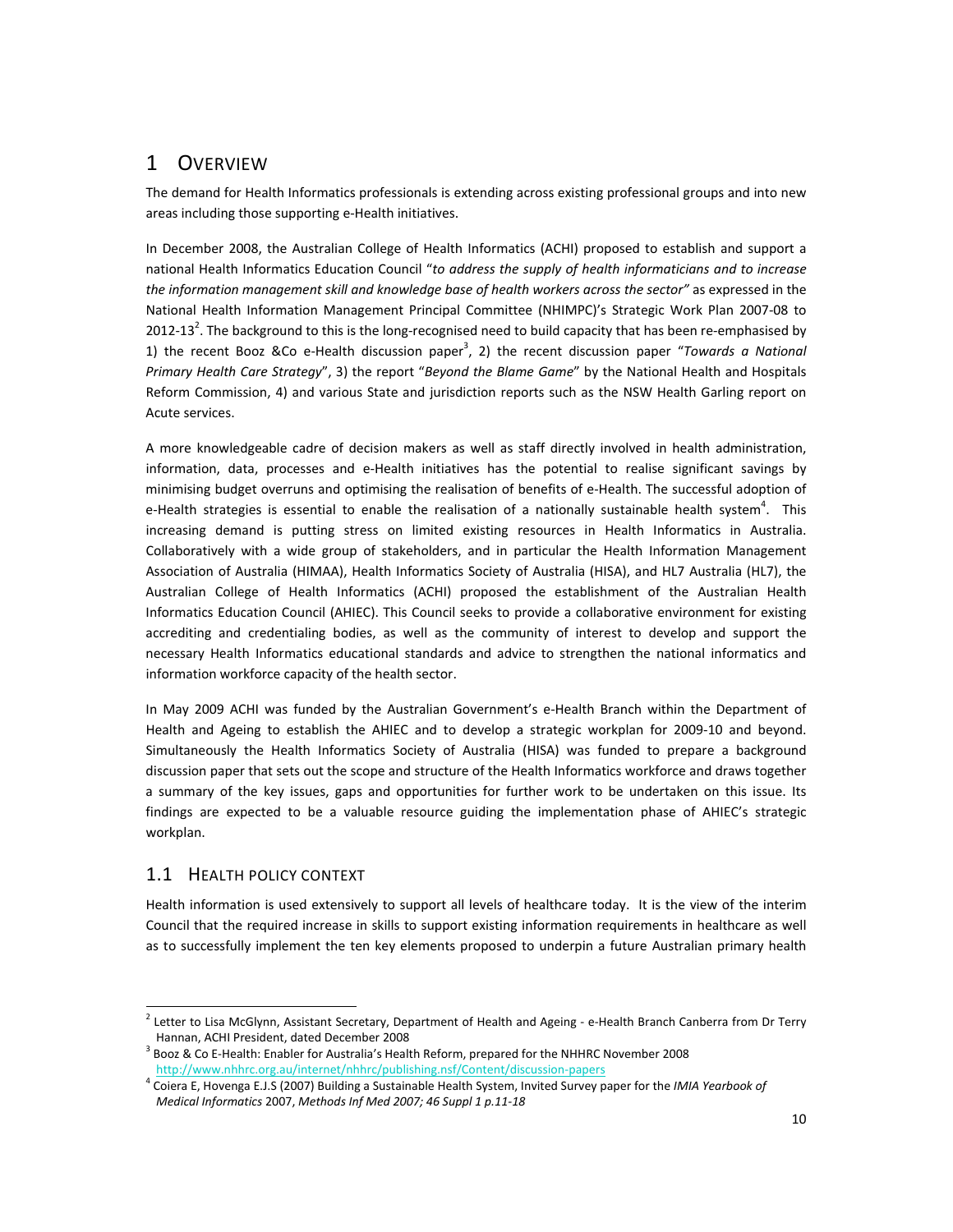care system<sup>5</sup> is totally dependent upon the adoption and successful implementation of a number of appropriate health ICT systems and a national standard e‐Health infrastructure. This in turn is dependent upon the existence of workforce e‐Health capability and capacity. Similarly, the National Hospitals and Health Reform Commission<sup>6</sup> has identified a number of gaps in safety and quality due to suboptimal information sharing, and proposed Health Informatics solutions that are expected to improve with a more appropriately Health Informatics educated workforce. On 30 April 2009 the NHHRC published a supplementary paper to its Interim Report, which outlines the Commission's support for person‐controlled electronic health records for every Australian.<sup>7</sup>

The 2008 COAG decision to continue to fund NEHTA's work confirms a continuing Government commitment to a national e‐Health strategy that includes a stated need to improve workforce e‐Health capability and capacity. NEHTA has made a business case for the development of Electronic Health Records, but again successful implementation is dependent upon an appropriately educated workforce.

The term *e‐Health* only came into widespread usage a few years ago. There is no agreed definition for *e‐ Health*, yet this term is widely used by many, but the meaning adopted for this concept varies considerably Oh et al. <sup>8</sup> undertook a systematic review of 1209 abstracts and 430 citations and found 10 different definitions for the term *e‐Health*, and from a Google search an additional 41 unique definitions were located ranging in length from 3 to 74 words. As a consequence there is a lack of consistency in the population's understanding of and perceptions about the workforce's knowledge and skill requirements and the likely impact of successful e‐Health strategy implementations.

# 1.2 WHY A NATIONAL HEALTH INFORMATICS EDUCATION WORK PLAN?

The Health Informatics discipline and profession(s) is poorly understood by the public at large including health professionals and health administrators; it is a fairly new interdisciplinary discipline with a very large knowledge domain in terms of depth and breadth. Current Health Informatics practitioners have formal academic backgrounds in many areas of medicine, nursing, allied health, electrical and biomedical engineering, medical science, research, epidemiology, public health, statistics, librarians, health information managers, health administrators, and areas of computer science including information systems, information and communication technologies, physics, knowledge management and more. In addition health services consist of many clinical specialties and there are variations in service delivery based on geographic locations and variations in data usage across the health industry, all of which result in variations regarding the use of technologies. Consequently it is not a case of one degree fits all! There need to be Health Informatics educational opportunities that recognize these many special technology, information and knowledge usage needs and the relationships between the varying existing professions and their core competencies.

Germany has provided formal medical informatics education with a strong IT emphasis for more than 30 years, closely followed by the USA where this was concentrated in the research area in the form of doctoral studies. The International Medical Informatics Association (IMIA) now has more than 50 academic facilities from around the world as institutional academic members who collectively have been working on expressing the Health Informatics knowledge domain and associated desired competencies. Whilst a considerable amount of

<u> Andrew Maria (1989)</u>

<sup>&</sup>lt;sup>5</sup> Australian Government Department of Health and Ageing, Towards a National Primary Health Care Strategy: A discussion paper from the Australian Government, Commonwealth of Australia, Canberra

http://www.health.gov.au/internet/main/publishing.nsf/Content/Primary+Health+Strategy-1 viewed May 2009 6 Australian<br><sup>6</sup> Australian Government, National Health and Hospitals Reform Commission (NHHRC) A Healthier Future For – Interim Report December <sup>2008</sup> available from http://www.nhhrc.org.au/ viewed May 2009. <sup>7</sup>

<sup>&</sup>lt;sup>7</sup> NHHRC Media Release 30 April 2009 http://www.nhhrc.org.au/ viewed May 2009

 $^8$  Oh H, Rizo C, Enkin M, Jadad A. 2005 What Is e-Health (3): A Systematic Review of Published Definitions, Journal of Medical Internet Research;7(1):e1 viewed June 2008 at http://www.jmir.org/2005/1/e1/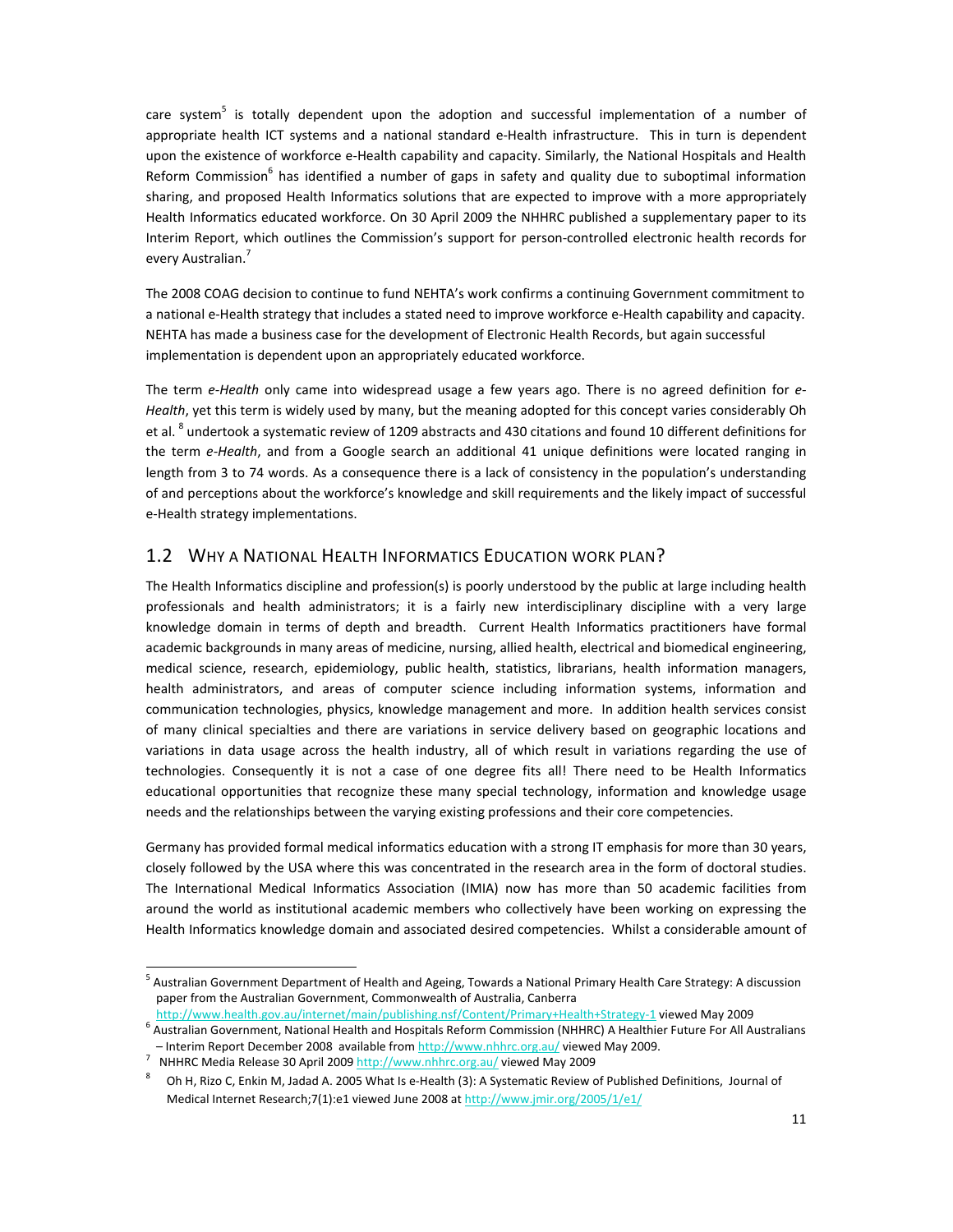progress has been made this work has been stymied by its complexity, rapid technology changes, new knowledge acquisition and the lack of formal recognition of Health Informatics as an occupation. As a consequence we are witnessing the emergence of many and varied educational programs that collectively have many overlaps and do not meet all competency development requirements to meet the graduate needs of the domain as a whole. A National Health Informatics education work plan enables all stakeholders to participate in identifying the competency needs for the many roles and functions undertaken within the health industry so that educational facilities are in a better position to build on their strengths and meet these educational needs within a national needs context.

# 2 ROLE OF HEALTH INFORMATICS EDUCATION

All health workers are expected to make use of a variety of Health Informatics tools and methods in all areas of the health industry, clinical, administrative and technical. There is also a need to provide skilled Health Informatics professionals to support technical, functional, content and other requirements of e-Health initiatives within Australia. The scope and content of Health Informatics educational needs are many and varied.

Current health professional educational programs rarely include these new skills and knowledge requirements despite efforts in this direction by some health professional educators. This curricular deficiency gap is primarily due to a lack of understanding of this discipline and a lack of consultation with senior health informaticians in the development of curricula leaving few, if any, opportunities to include appropriate content. One way to overcome this gap is to educate the educators and trainers enabling the integration of relevant Health Informatics knowledge and skills with existing curricula content to better prepare new graduates.

Since 2002, Germany has required Health Informatics competencies as a precondition for licensing physicians.<sup>9</sup>. Existing health workers have a need for continuing professional development that includes Health Informatics education to prepare them to make better use of data collection, existing information, processes and change management to optimise health care systems, knowledge and communication technologies via a wide variety of available information systems. In addition some health professionals have a desire to assume more active roles such as clinical business analysis, project and change management associated with new system implementation. Health Informatics education needs to meet the needs of new and specific functional roles that to date are poorly defined. The survey of the health workers currently undertaken by the Health Informatics Society of Australia in June 2009 is expected to result in a better understanding of all Health Informatics associated roles and functions, including information and systems management, and their distribution with the health workforce.

Health Informatics needs to be recognized as an occupation that has very specific position descriptions based on known minimum competency needs at various levels within a career structure. Such a career structure can then be translated to overall educational requirements that are compliant with the Australian Qualifications Framework.

This workplan recognises that there are some areas which include areas of Health Informatics that have professional recognition, such as Health Information Managers. This group also has difficulty in attracting the number of students required to support Australia's needs. The availability of such information assists Universities and Registered Training Organisations to develop, offer and promote suitable curricula enabling

<sup>&</sup>lt;u> Andrew Maria (1989)</u>  $9$  Hilgers R, Feldmann U, Jöckel K, et al. Recommendations for the implementation of the regulations for the license to practice for medical doctors from 26/ 06/2002 in the fields of epidemiology, medical biometry and medical informatics [German]. *GMS Med Inform Biom Epidemiol* 2005; 1(1): Doc05.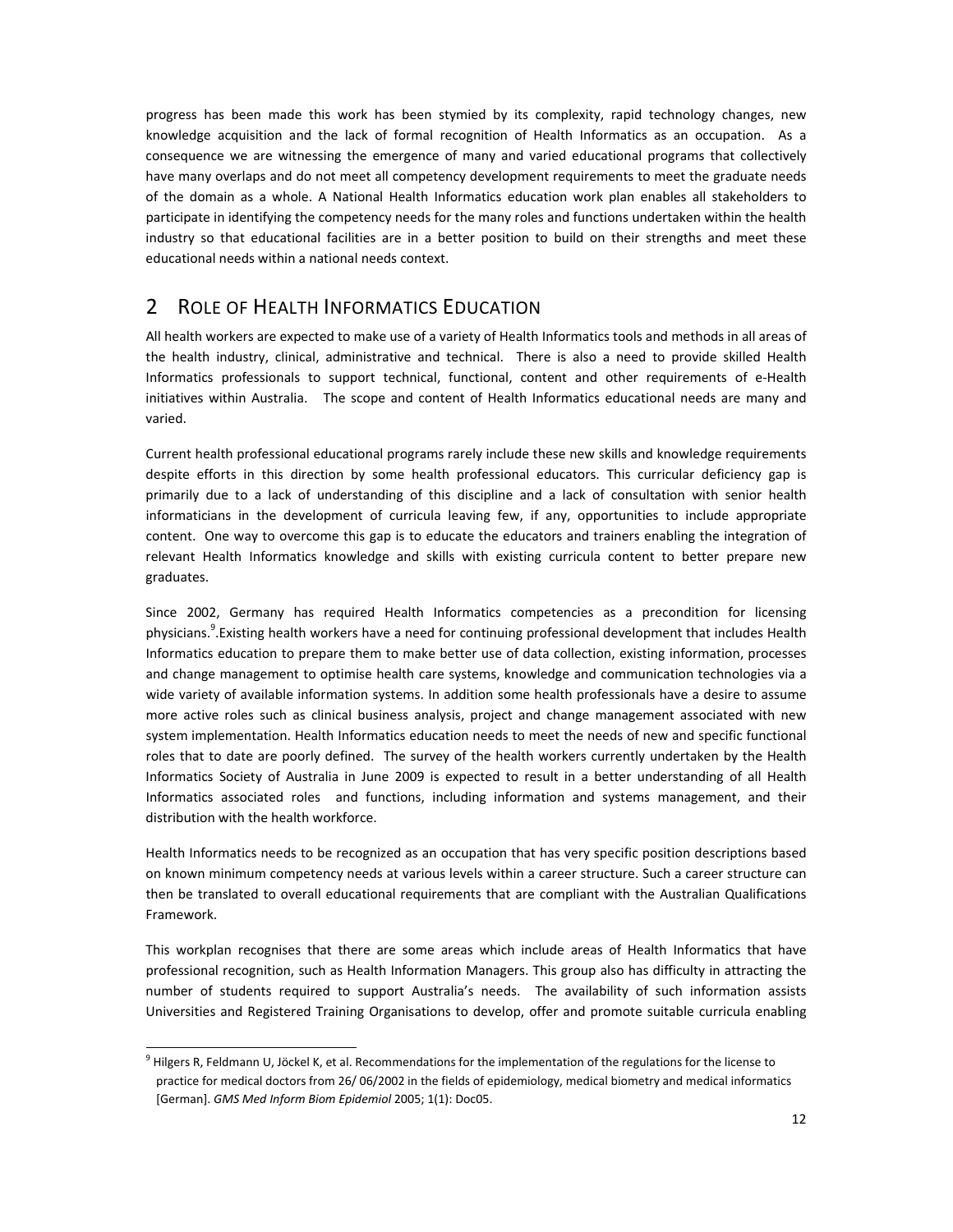workforce capacity building. Another benefit is that this will also benefit HR departments responsible for writing up suitable position descriptions for new vacancies arising as various e-Health strategies are being implemented in the Health industry. The existence of a well defined career structure also assists future health workforce planning activities as managed by the Health Workforce Australia program established late 2007 following a decision by the Council of Australian Governments (COAG) to guide innovation and reform of the national health workforce $^{10}$ .

# 2.1 PAST AUSTRALIAN HEALTH INFORMATICS WORKFORCE PLANNING ACTIVITIES

The Australian College of Health Informatics was established in 2002 following the financial assistance of the Commonwealth Department of Health and Ageing enabling a small group of senior Australian Health Informatics academics to explore the potential role of such a College and how such a College could be created. It was concluded that there was a need for the development of a Health Informatics profession to both fill current needs of the health industry, as well as develop and train Health Informatics professionals and clinicians to meet an expected growth in Health Informatics skill and knowledge demand $^{11}$ . This was based on evidence that continues to be relevant today.

At that time there was widespread recognition that Information and Communication Technologies (ICT) would play a pivotal role in streamlining clinical processes, and institutionalising developments such as evidence‐ based clinical practice. The then evolving focus on quality and safety within the healthcare system also highlighted the fundamental role that good systems design must play. However, with the ever-present budgetary limitations faced by the healthcare sector, it has become increasingly important that ICT adoption is economically sound, deployed in an appropriate fashion and used to address priority information. HISA's current research into the Health Informatics Workforce should further inform current activities and quantify gaps.

# 2.2 GAPS IDENTIFIED

There was a growing list of failed efforts to realise the benefits of ICT in healthcare in 2002, unfortunately this continues to be true. There are numerous reasons for this including the following gaps:

- *People gap*: A shortage of skilled Health Informatics professionals to assist in planning and implementing health information systems and health information management strategies. At present, demand exceeds the supply of Health Informatics professionals. The historical investments in health ICT have not had any significant prior investment in developing a stable and skilled Health Informatics workforce. The potential available budgets for current projects represent a workload well in excess of that supportable by the available pool of Health Informatics professionals.
- *Professional profile gap: –* There is no clear identification of the Health Informatics skill set in the professional environment. The profession, jobs and qualifications are not well labelled. Position descriptions for advertised vacancies reflect a poor understanding of qualifications required to competently take on the required role and undertake associated work activities.
- *Material and empowerment resources gap:* Many Health Informatics graduates' are not able to fully apply their knowledge and skills as many current systems fail to meet all user requirements or they are not provided with sufficient access to suitable hardware, software or other devices or technologies.

<sup>&</sup>lt;sup>10</sup> Health Workforce Australia http://www.nhwt.gov.au

 $11$  Cesnik B, Celler B, Coiera E, Hovenga E, Kidd M, Pradhan M 2001 Report on a Workshop to explore the role and feasibility of the Australasian College of Health Informatics (ACHI). Report to the Commonwealth Department of Health and Aged Care, Canberra.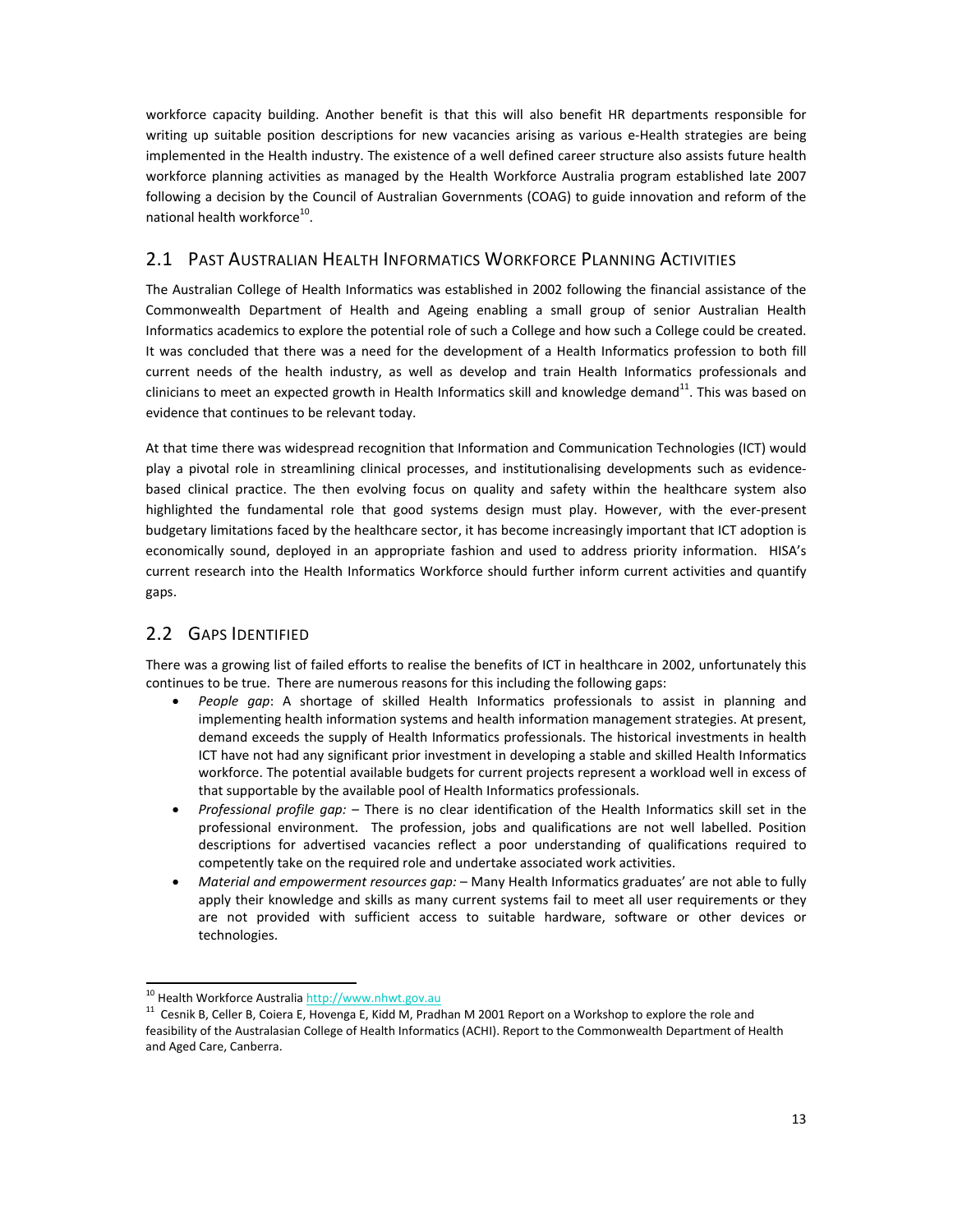- *Decision maker and project manager skills gap*: despite the increasing number and scope of IT based initiatives in healthcare, many health care administrators, project managers and government decision makers have little understanding of success factors and risks in Health Informatics projects, particularly in clinical projects, nor is there a clear understanding of the skills required to support these projects in delivering on time, on budget with systems that represent real improvements in efficiency and safety.
- *Health Informatics skills gap*: Individuals working in Health Informatics have variable experience and training in Health Informatics, both because there are no clear career paths for such individuals at present, and because the inherent multidisciplinary nature of the field means individuals often come to Health Informatics from disparate health of IT backgrounds. This 'skills gap' represents a major impediment to the development of a safe, effective and cost-efficient national health information infrastructure.
- *Implementation gap*: Consequently, there is a variable skill level in those that do become involved in Health Informatics projects. Project failure is often related to poor implementation, reflecting an absence of mature experience in deployment of complex information systems in the health setting.
- *Change management gap*: Many projects fail as insufficient study of workflow has taken place especially in clinical settings. Clinicians won't use systems when additional time is required for making use of the system or where a change in work practice is required unless they fully appreciate the benefits.
- *Research gap*: Projects also fail because they break basic Informatics 'rules'. Many, for example, are implemented in the mistaken belief that 'technology' is the answer, rather than first focusing on problem definitions at a system level, and evolving appropriate information solutions, grounded in the science of informatics. Health Informatics is relatively young as a formalised discipline, and the basic Health Informatics 'rules' are a work in progress. There is thus a very real need to foster research in HI. However Australian Health Informatics research was critically undervalued and under funded in 2002, some progress has been made but this continues to be an issue. There was no NH&MRC or ARC panel for Health Informatics at that time. Many research applications fall in the gap between the ARC and NH&MRC programmes.
- *Clinical education gap*: Clinically, there is also a growing need for individuals to develop skills in Health Informatics. Specifically, health professionals need to be trained in new information technology skills, both to successfully harness the benefits of the new technologies, as well as to adopt evidence‐based and safe work practices. The consequence of a clinical workforce that is under skilled in core informatics techniques like evidence‐based information retrieval, use of computerised prescription systems or electronic medical records, or communication technologies like email or the Web, means that many options for widespread system improvement are hampered. Educators and trainers of health professionals tend to have a lack of Health Informatics knowledge and skills resulting in the poor integration of Health Informatics principles in health professional curricula.
- *Health Informatics training gap:* In the last few years several tertiary institutions in Australia have commenced some form of Health Informatics education varying from postgraduate certificates, through Masters and PhD programmes. While this has occurred other educational offerings at Universities have closed or been downgraded, despite the growing demands for suitably qualified professionals by the healthcare industry. University decision making is driven by both short and long term demands of industry and the educational organization's capacity to develop and support programs. Universities may be willing to partner with industry if there is some guarantee for support for the programs provided. Educational providers need to understand the requirements for professional credentialing.
- *Professional standards leadership gap:* The establishment of AHIEC and clear, open declaration of competencies requirements will assist universities in establishing their longer term goals and planning their programs as will the support of the health informatics community through the AHIEC. Issues of research support are also acknowledged as a major imperative to support university development of skills and program sustainability. These imperatives are all considered in the various projects identified in the workplan. The strong position of Australia, and members of the health informatics community internationally also offers the opportunity to recognise that university programs are highly dependent upon international students. Programs which offer internationally recognised credentials will be even more attractive. However, the community of Health Informatics graduates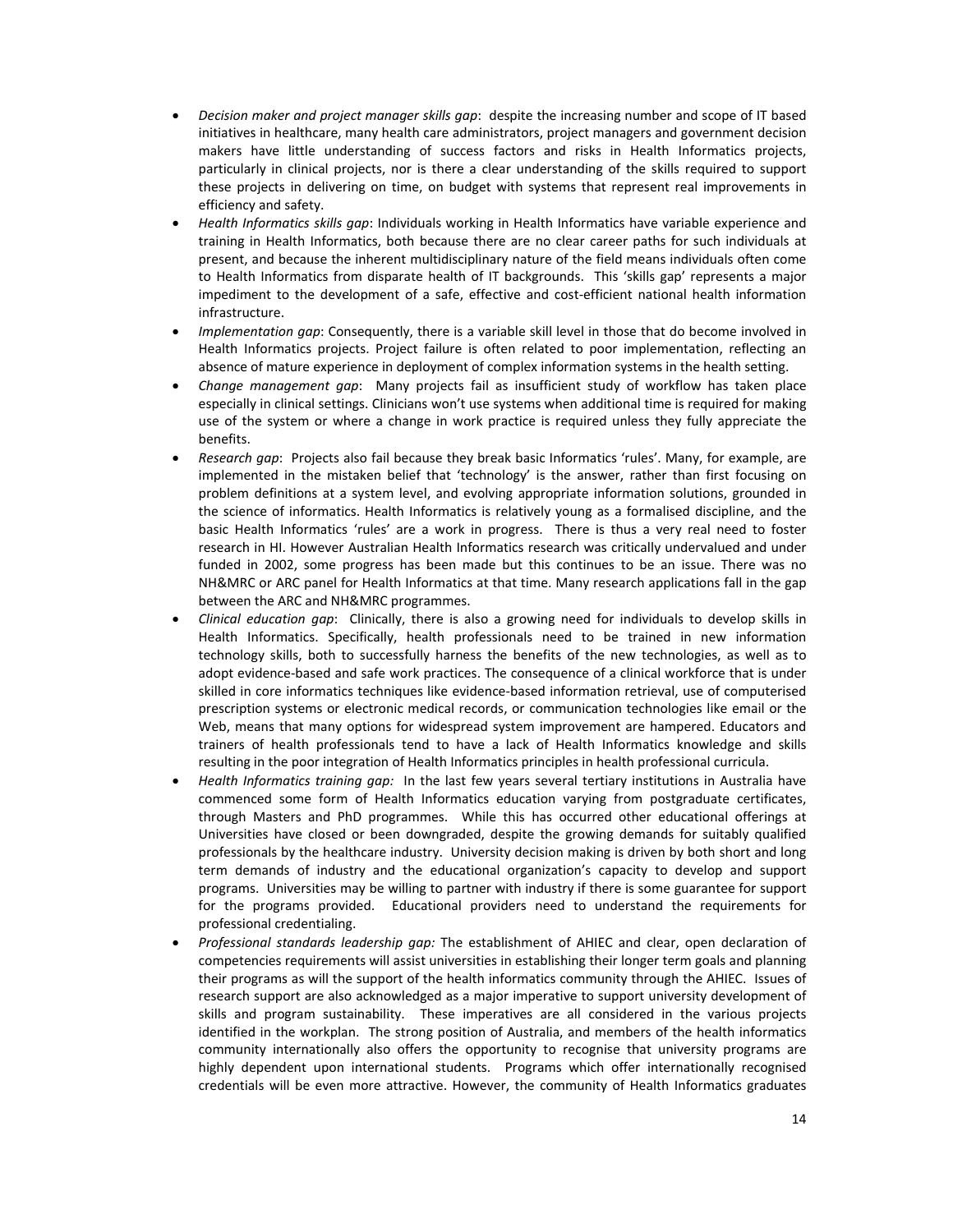remains small and there is no coherence at present around what appropriate professional experience is needed to safely and effectively work as a Health Informatics professional. Some general direction is available through the work of such groups like the International Medical Informatics Association (IMIA) and its many institutional academic members, but such direction must be relevant in an Australian context to be realised. There is also a significant gap in the capacity of training and educational organisations to provide less formal training such as short courses aimed at specific skill development to meet very specific gaps or demand in the workplace.

• *Health Informatics educator and trainer gap:* There is a dearth of suitably qualified Health Informatics educators & trainers capable of designing and delivering Health Informatics education at all levels and developing Health Informatics researchers.

# 2.3 PAST ACHIEVEMENTS

<u> Andrew Maria (1989)</u>

Individual senior Health Informatics academics and ACHI Fellows have managed to influence the Health Informatics research agenda by attracting funding from various sources, PhD students and Post Doctoral Fellows. A particular example is the University of New South Wales' Centre for Medical Informatics under the Direction of Professor Enrico Coeira initially with significant support from the NSW State Government together with strong supportive links between the Centre and health care providers.

The number of Australian Health Informatics research based publications contributing to the international community is increasing. This includes the contributions made via the Standards Australia IT-14 Health Informatics Committee and its technical sub‐committees.

The need to define and promote a knowledge skills set for Health Informatics Professionals has resulted in the development of the Australian Health Informatics Education Framework that provides an overview of Australian Health Informatics educational and career options, is endorsed by ACHI and made freely available via their website $^{12,13}$ .

Existing credentialing of professionals by HIMAA, ACHI, ACS and HL7 and of tertiary courses by HIMAA and ACS are examples of activity in this area, but there is an acknowledged need to harmonise and extend both the depth of skills and the skill base across health care professions beyond the current scope.

# 2.4 WORK UNDERTAKEN PRIOR TO RECEIVING GOVERNMENT FUNDING

ACHI established an Education Committee in December 2008 to work collaboratively with other Health Informatics professional, accrediting and community organisations as well as health industry stakeholders to develop and establish a national approach to and strategy for Health Informatics education. This began in earnest with its hosting of an inaugural stakeholder meeting in Sydney on 10 February 2009. This meeting was attended by 20 participants representing health and IT professional organisations, the medical software industry, universities and the Australian Government. Details about this stakeholder community are provided in Appendix 1. There was a common recognition that the Health Informatics (HI) discipline was not well understood by government, industry, and academia and that the ICT industry does not understand healthcare. It was agreed that there was a need for a recognised Health Informatics career structure and pathways with generic sets of competencies for the many different roles and functions within the health industry as a whole, an agreed Health Informatics body of knowledge and education framework, a critical mass to assist in lobbying for Health Informatics as a discipline, and a National Health Informatics Education Committee (now called the

<sup>12</sup> Garde S, Harrison D, Hovenga E 2005 Australian Skill Needs Analysis of Health Informatics Professionals**,** Research Report 1,2,3 &4 of the Health Informatics Research Group Central Queensland University, Rockhampton, Qld.<br><sup>13</sup> Garde S, Hovenga E 2006 Australian Health Informatics Education Framework, available from

http://www.achi.org.au/publications/hi\_educational\_framework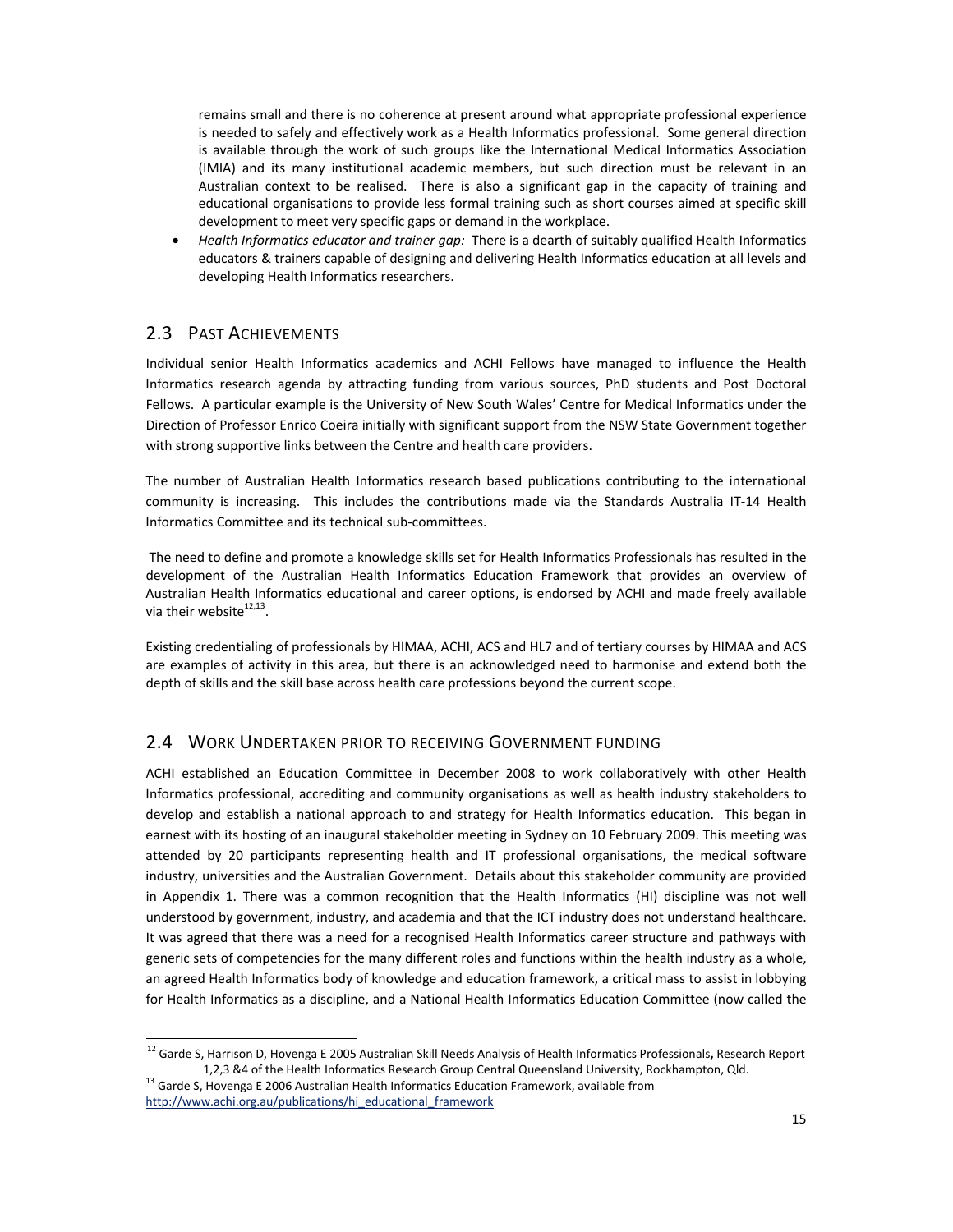Australian Health Informatics Education Council – AHIEC) to address the issues identified and assist government, academia and industry to implement a national program to produce enough people who can achieve the e-Health vision. Meeting outcome details including draft objectives and terms of reference are provided in appendix 2.

A second stakeholder workshop/meeting was held in Sydney on 26 March 2009. This was attended by a mostly different group of 15 stakeholders representing health professional organizations, the medical software industry, Universities and the National e-Health Transition Authority (NEHTA). A Governance options discussion paper had been distributed to all stakeholders prior to this meeting. Many statements of support and suggestions had been received from various stakeholders who were unable to attend the March meeting. There was much discussion but no consensus regarding the adoption of a NHIEC governance option was reached. In principle all the organisations are in agreement with the ultimate goal. The difficulty is that the health Informatics discipline is itself interdisciplinary with a very broad scope in terms of breadth and depth. Consequently there are numerous potential professional skills and knowledge overlaps with well established professional colleges and associations. This will take time to resolve.

# 3 HOW THIS WORKPLAN WAS DEVELOPED

It was agreed that the development of the detailed workplan requires a balanced set of skills from industry, academia, users, employers and alignment to the national e‐Health strategy. The meeting acknowledged and welcomed ACHI's facilitating role in this and agreed to collaboratively develop a substantial draft workplan for consideration at the next meeting. Content to be included in the workplan identified by this group was essentially the same as that identified at the February meeting. Another meeting was held in Canberra and hosted by DoHA on Monday 1 June 2009. A draft work plan outline was distributed to all stakeholders with a request to contribute and/or make suggestions so that a consolidated draft could be discussed at the June Canberra meeting which was facilitated by Dr Ian Graham. This first draft contained 8 projects. During discussions it became evident that further projects needed to be added to the work‐plan. Meeting participants agreed that this new group should be named Australian Health Informatics Education Council (AHIEC). An interim membership for this Council was established consisting of the following members:

Teng Liaw ‐ ACHI Evelyn Hovenga – ACHI Heather Grain – ACHI Louise Edmonds – HIMAA Vicki Bennett ‐ HIMAA Yve Dougal – ACS Klaus Veil – HL7 Australia Anthony Maeder – HISA Robert Steele – University of Sydney Juanita Fernando – Monash University Julie Roediger – Australian Institute of Health and Welfare Jo Foster – Nursing Informatics Australia Elizabeth Foley– Australian Nursing Federation Kathleen Gray – Melbourne University

With additional liaison to DoHA.

This group consists of members who have, over the last 3 months, actively contributed to the development of AHIEC. They will establish a process for establishing a sustainable Council membership as a high priority project within the strategic workplan to ensure all stakeholders have an equal opportunity to nominate and be able to actively participate in continuing the work of this Council. The interim Council has actively reviewed, contributed to and commented upon all proposed projects, their methodologies, timelines and cost estimates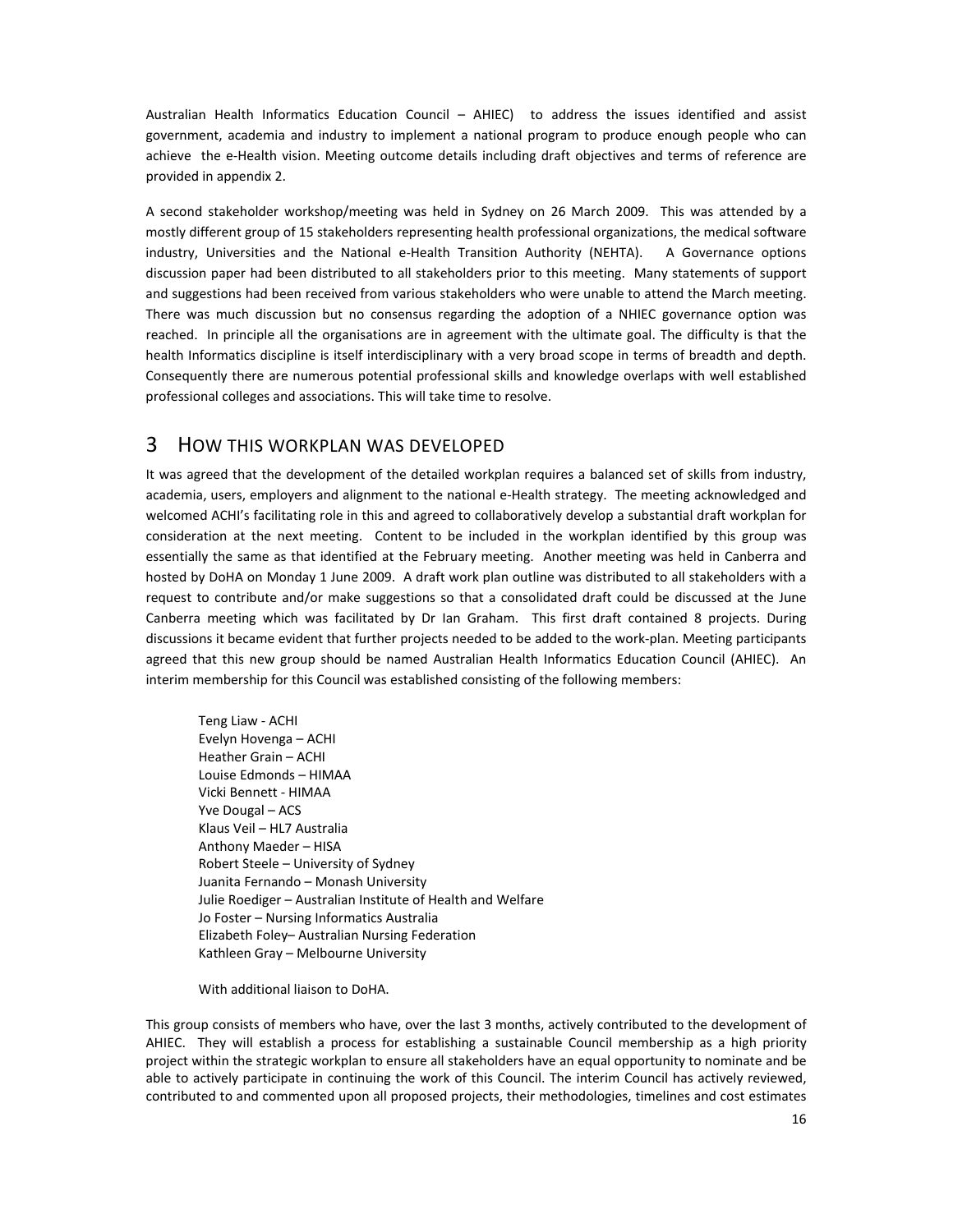via small local group discussions, teleconferencing and email communication. A set of possible logos were presented at the Canberra meeting and one was selected.

In addition to the existing leadership and support provided by the Australian College of Health Informatics, the initial deputy chairs of the interim AHIEC will be nominated representatives from five core Health Informatics accrediting, credentialing or community organisations:

Australian College of Health Informatics Health Information Management Association of Australia Health Informatics Society of Australia Health Level 7 – Australia Australian Computer Society

# 4 OUTCOMES TO BE ACHIEVED

<u> Andrew Maria (1989)</u>

Late May 2009 a contract was signed between the Australian Government's Department of Health and Ageing and the Australian College of Health Informatics to:

- 1. Establish a National Health Informatics Education Council  $14$ (now AHIEC) that includes a governance and accountabilities structure, which includes the Health Informatics Society of Australia (HISA) and the Health Information Management Association of Australia Ltd (HIMAA), a membership of health industry stakeholder representatives, a secretariat, a project management infrastructure based on a suitable funding strategy and resource availability, structure, terms of reference, aims and objectives, risk plan, website, marketing and communications plan to inform healthcare providers on the availability and advantages of Health Informatics education.
- 2. Develop a strategic work‐plan for 2009‐10 and beyond, for the National Health Informatics Education Program (NHIEP) complete with a structured program of works that the proposed NHIEC will undertake, including a detailed implementation plan highlighting the outcomes to be achieved, the milestones and timeframes for the various project deliverables, and a detailed costing of the planned program. The plan will include identification of the Health Informatics body of knowledge, a framework for educational program accreditation and a proposed accreditation process. The plan will also include a Health Informatics career structure and role based Health Informatics knowledge and skills requirements for health professionals, information technology professionals and health administrators as well as a credentialing process.

At the first stakeholder meeting it was agreed that the implementation of the strategic work‐plan needs to result in an increase in the number of people educated in Health Informatics to support the healthcare system of today and tomorrow by building workforce capacity through education and training so that:

- The best possible use of the available health workforce is enabled via the adoption of e-Health strategies to improve workforce planning and assist in overcoming health workforce shortages and workforce distribution issues whilst providing equitable, accessible, sustainable, timely and safe health care. (refer projects 10,11 &12)
- Better health information management is enabled to support evidence based practice, continuity of care, simplify health care and all reporting processes and contribute significantly towards achieving a sustainable health system. (refer projects 7,9 &10).

 $14$  Based on the consensus of the stakeholder workshop on 01 June 2009, the NHIEC has been renamed by the Australian Health Informatics Education Council (AHIEC). In the short term, the AHIEC will perform the same role as proposed for the NHIEC. Terms of reference will be developed as part of this ACHI project to govern the objectives and activities of the AHIEC.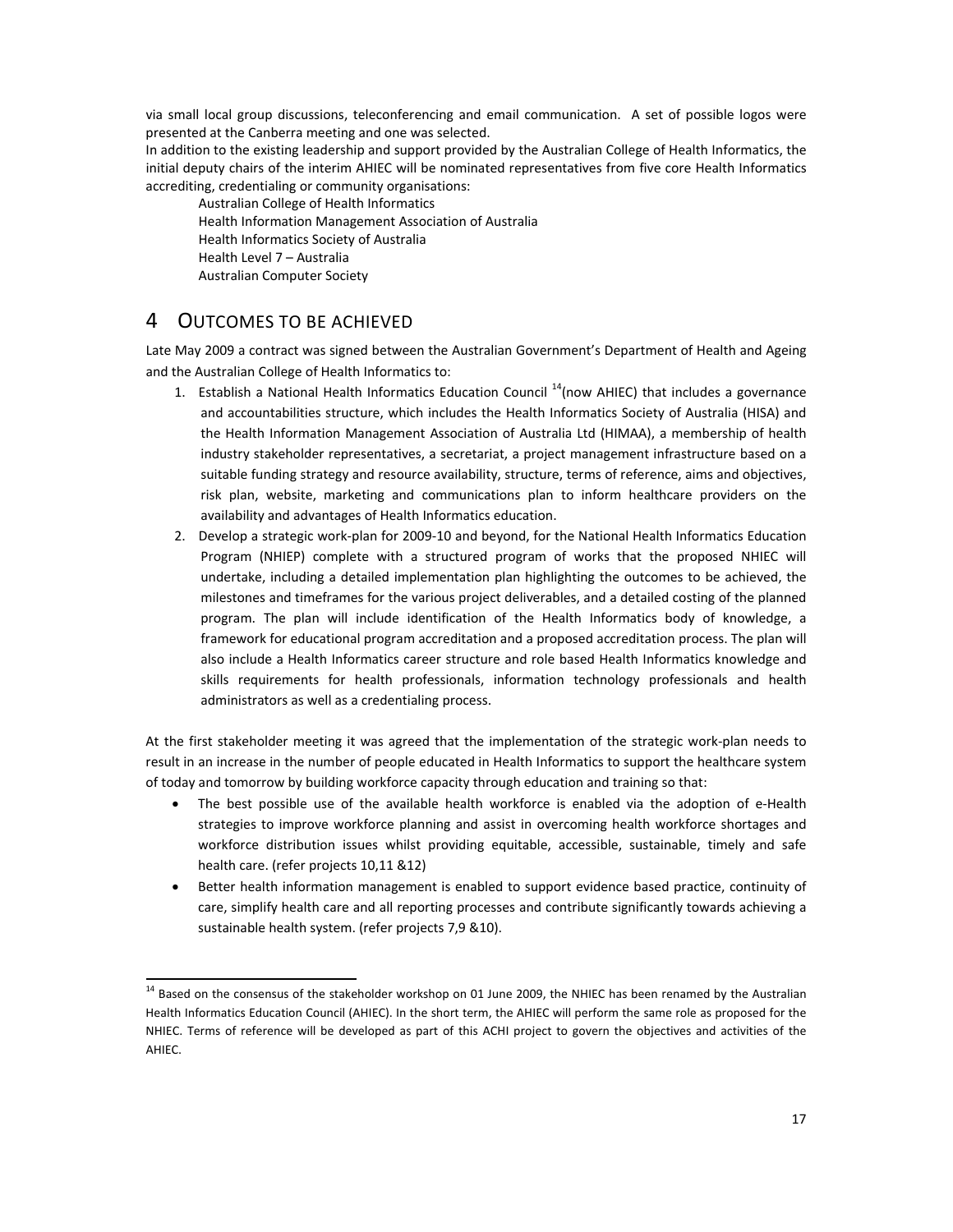# 4.1 WORKFORCE AND CAREER PATHWAY

There is a need to understand the gaps and barriers in workforce e-Health capability today, and to identify a pathway forward to reduce these capability gaps and improve utilization and recognition of the skills required. The following project deliverables for this area need to be incorporated in this work plan, others will follow based on current ACHI project results achieved and further input to the work plan from interim AHIEC members.

- Identification of the Health Informatics body of knowledge, a framework for educational program accreditation and a proposed accreditation process (refer projects 3, 5, 7, 10 &13).
- The Health Informatics career structure and role based Health Informatics knowledge and skills requirements for health professionals, information technology professionals and health administrators together with a credentialing process (refer project 10 &11).
- An agreed set of core competencies relative to proposed Health Informatics career structure and health professional e‐Health roles (refer project 7 & 10).
- A mentoring and support program to support the Health Informatics professionals at their various levels of professional development

# 4.2 EDUCATIONAL CAPABILITY AND DELIVERY

The current Health Informatics educational situation in Australia needs to be understood in order to develop an appropriate strategy to ensure appropriate initiatives are encouraged and able to be provided across a wide range of educational pathways, such as local programs with specific objectives, professional and inter professional continuing education and professional development programs, and formal tertiary education. The following project deliverables for this area need to be incorporated in this work plan, others will follow based on further input to the work plan from AHIEC members.

- Identification of gaps and barriers in workforce e‐Health capability (refer project 10).
- Identify related educational activities, overlaps, gaps and opportunities (refer Project 10)
- Report on current state of National Health Informatics education (refer project 4).
- A strategy to ensure the entire Health Informatics body of knowledge will be taught in Australia (refer project 10).

# 4.3 EDUCATIONAL PROGRAM ACCREDITATION

Educational programs and career pathways require a common understanding of both content and quality to support consistent representation of skills and professional recompense and to ensure that monies paid and efforts put into education are appropriate, relevant and of high quality. Accreditation of educational programs requires information about the curriculum design, content and delivery; quality of the teachers and teaching resources, assessment processes and validation; and evaluation based on feedback and learning outcomes. Health Information Management and Computer Science programs have existing accreditation programs which will inform and be informed by this review.

The sustainability of the program such as the support of the 'parent' organization will also be a criterion. The following project deliverables for this area need to be incorporated in this work plan for educational programs:

- A mechanism to enable work experience placements and recognition of prior learning (refer project 8 & 9)
- An established accreditation/credentialing process (refer project 13)

# 5 STRATEGIC WORKPLAN FRAMEWORK

The AHIEC's work and outcomes to be achieved will be guided by ACHI's mission and associated guiding principles which are reflected in AHIEC's proposed terms of reference. In addition there needs to be an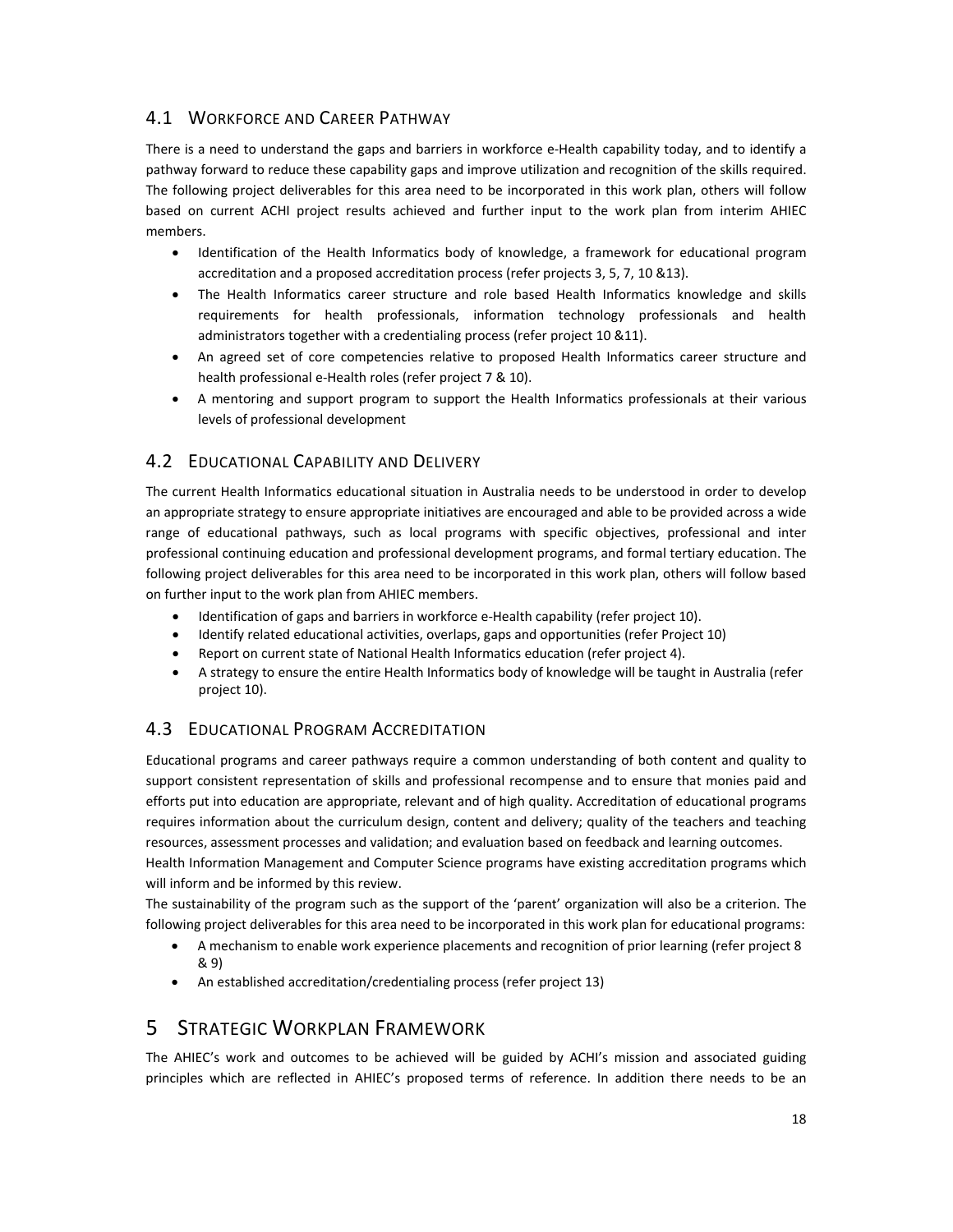organizational framework for all projects reflecting the need of ACHI's contractual obligation to develop a National Health Informatics Education Program (NHIEP) that:

- Identifies the HI body of knowledge to indicate the scope and boundaries,
- Documents known competency requirement from previous international work
- Tests the applicability of these competencies to the Australian environment
- Describes workforce competency needs relative to the many and varied roles and functions undertaken within the health industry
- Undertakes a gap analysis
- Organises and structures Australian workforce competency needs into a framework to assist career structure and curriculum development
- Establishes professional HI education standards to meet career structure needs and for accreditation/credentialing purposes
- Develops HI education and research implementation strategies.

# 5.1 THE HEALTH INFORMATICS BODY OF KNOWLEDGE

Any discipline's body of knowledge needs to communicate a common understanding of the nature and boundaries of its discipline. The Health Informatics discipline is interdisciplinary and evolving which makes this task more difficult to achieve as this body of knowledge may be diced and sliced in multiple ways depending on one's perspective. As with the e‐Health concept there are many definitions of Health Informatics. Definitions of existing professional areas such as Health Information Management reflect some areas of shared knowledge,

The governance of professional education in Health Informatics needs to ensure that such education has as its foundation a common understanding of the nature and scope of the discipline of Health Informatics. This is an essential requirement for strengthening and promoting the profession and a base on which research training and research can build to advance the profession. There is an acknowledged need to recognise existing professional knowledge areas such as Health Information Management, Clinical Informatician (recognised in the USA), and Clinical Terminologists.

A purpose of this strategic work‐plan is to outline the Health Informatics body of knowledge in order to provide a national framework for use by the range of education and training providers who may design and review curricula suitable to meet the health industry's workforce capacity needs. The Health Informatics body of knowledge framework consists of the building blocks from which are developed the requisite professional competencies in knowledge, skill and behaviour that have shared relevance across the many different roles, functions and career structure levels, indicating where the various professional and job based activities fit within the overall scope of Health Informatics.

Health Informatics is the body of knowledge that concerns the acquisition, storage, retrieval and use of information in, about and for human health, and the design and management of related information resources, devices and methods to advance the understanding and practice of healthcare. Since the emergence of national and international Health Informatics interest groups in the 1970s, there has been substantial consensus on the core elements of Health Informatics as a discipline:

- 1. electronic health records, decision support systems and other health information systems
- 2. standards, including controlled vocabularies and technical standards, to facilitate the exchange of existing health data types and to accommodate and translate emerging data types and technologies
- 3. information and communication networks and devices in healthcare provision and health science research
- 4. human‐computer interaction related to patient information, clinical care, population health and health policy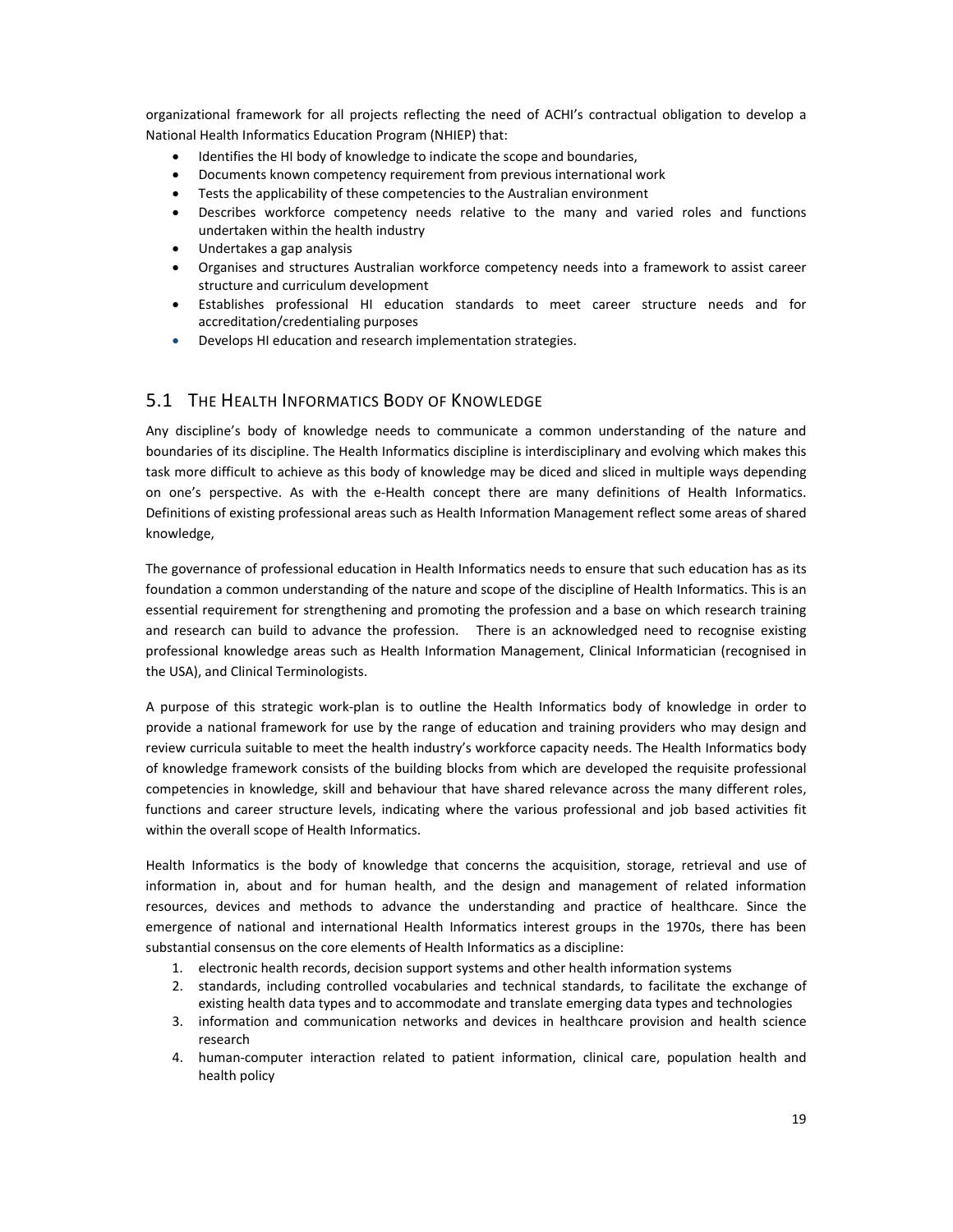Because the discipline of Health Informatics integrates four fields of study – health science, computer science information science and knowledge management – it has been variously identified with particular perspectives within these contributory fields. Sub‐domains of Health Informatics include:

- Those identified with a specific clinical or profession, for example dental, medical, nursing or pharmacy informatics although a more general clinical informatics has been recognized as a Health Informatics specialty in the USA.
- Those identified with non point of care clinical interests in healthcare, for example health management informatics, health information management or public Health Informatics.
- Those identified with particular technology trends in healthcare, for example, e-Health (the Internet and Web); i-Health (interactive and personalised technologies); m-Health (mobile phones or other mobile devices); tele‐Health (digital audiovisual technologies), healthcare messaging and clinical terminologies.

Use of the term biomedical informatics may be synonymous with Health Informatics, but often is more inclusive of aspects of biomedical engineering and non‐human aspects of biotechnology.

Bioinformatics is a related field, where the study of information at the molecular biological level is affiliated more broadly with life sciences, without direct relevance to healthcare. Health informatics and bioinformatics overlap in the sub‐domain of research and clinical care that is concerned with the effects of basic biological data on human health and is now referred to as translational bioinformatics.

# 5.2 HEALTH INFORMATICS WORKFORCE ISSUES

The Australian and New Zealand Standard Classification of Occupations (ANZCO)<sup>15</sup> does not recognize Health Informaticians as an occupational group. Coding Clerks and Health Information Managers are identified. This classification makes clear the close relationship of the Health Information Management professions to some areas of the Health Informatics discipline as they are educationally prepared to 'Translate narrative descriptions and numeric information into classification or record systems' (599911 Coding Clerk) or to 'plan, develop, implement and manage health information services, such as patient information systems, and clinical and administrative data to meet the medical, legal, ethical and administrative requirements of health care delivery' (224213 Health Information Manager). It is noted that the HIMAA do not support these definitions, which reflects the need for review of this whole domain. Whereas Health Informaticians need to be educationally prepared to make use of clinical data, health information, knowledge, information and communication technologies for decision making, knowledge discovery, documentation and management purposes to deliver health services in a safe, ethical and legal manner. Another group of Health Informaticians need to be educationally prepared to develop, implement and manage all associated technical services.

The concept of 'occupation' is based on the concepts of 'skill level' and 'skill specialisation'. An 'occupation' is defined by ANZCO as 'a set of jobs that require the performance of similar or identical sets of tasks'. The similarity of tasks is defined in ANZCO as 'a function of the level and specialization of skill required to perform those tasks. Skill is defined as the ability to competently perform the tasks associated with an occupation'.

Data on the health workforce are collected by the Australian Bureau of Statistics through the 5‐yearly national population Censuses and monthly labour force surveys, and by the Australian Institute of Health and Welfare (AIHW) through surveys of those registering as health professionals<sup>16</sup>. ICT Professionals working in or for the health industry as well as health informaticians are not identifiable. HISA are currently undertaking a survey of health informaticians to better understand the current workforce. Many if not most current health informaticians have another traditional health professional credential so are likely to be included in these categories. Others are likely to be grouped under 'other health workers' in these statistical collections, some

<u> Andrew Maria (1989)</u>

<sup>&</sup>lt;sup>15</sup> Australian Bureau of Statistics and Statistics New Zealand, Australian and New Zealand Standard Classification of Occupations 1<sup>st</sup> edition 2006 ABS cat.no. 1220.0<br><sup>16</sup> AIHW Australia's Health 2008 p.432 http://www.aihw.gov.au/publications/aus/ah08/ah08-c08.pdf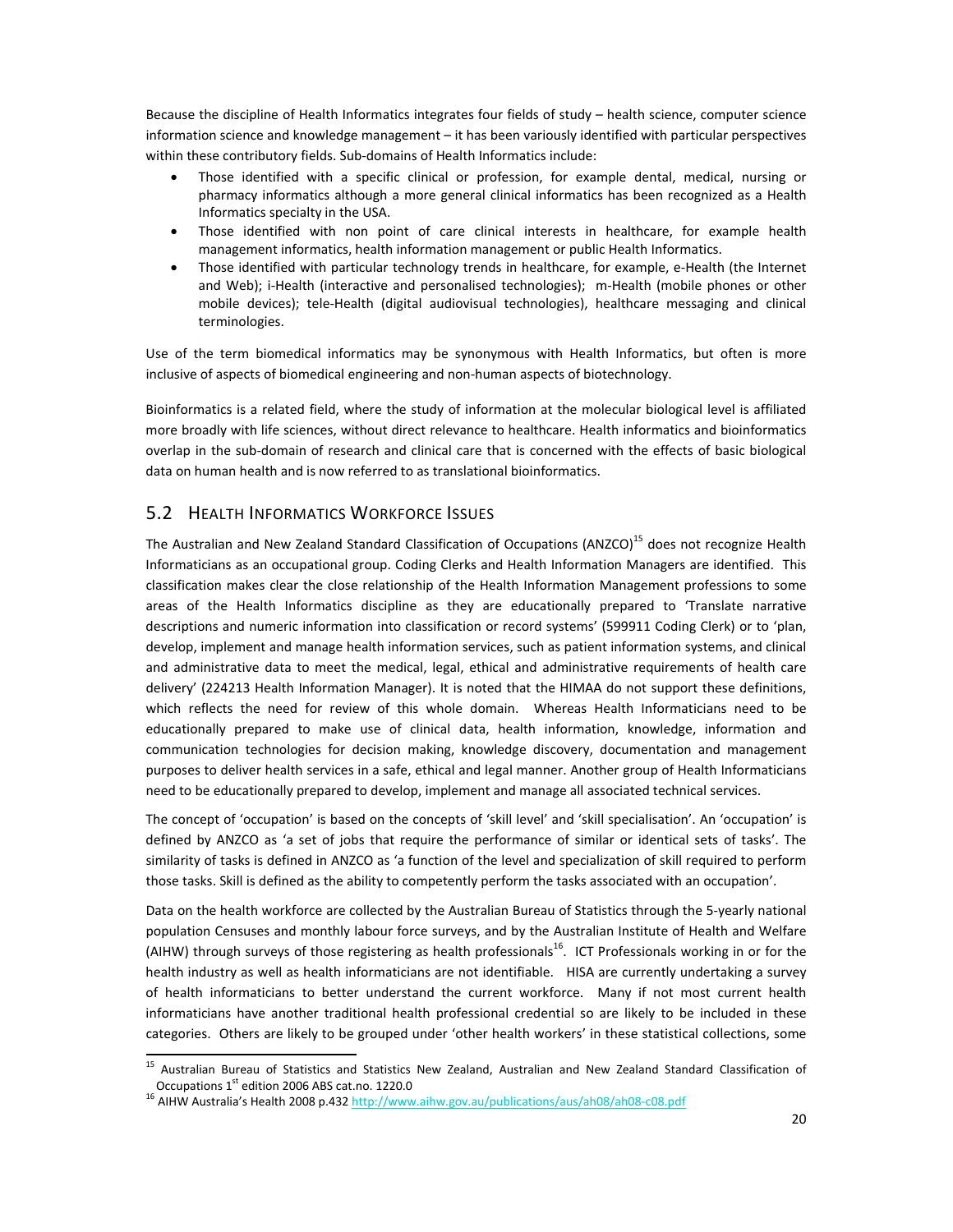or all may be excluded. In 2006 the total number of persons employed in health occupations (health workforce) was 593,300 as reported by the AIHW (p.436) of which 507,100 were employed in one of the many health occupations including 2178 Coding Clerks and 1256 Health Information Managers. It is not known how many of this large group perform Health Informatics activities on either a full time or substantial part time basis. The National Health Service (NHS) in the UK undertook a workforce survey in 2006 and concluded that they have 1 health informatician per 52 workers $^{17}$ .

The Department of Education, Employment and Workplace Relations provides information about the ICT labour market<sup>18</sup> and skills-in-demand but again the Health Informatics skills-in-demand are not identified as this occupational group is not yet formally recognised. As a consequence there is no reliable Australian data about the current Health Informatics workforce or skills gap. Government supported health workforce planning and research occurs at both the national and state/territory levels. According to Health Workforce Australia<sup>19</sup> activities are undertaken by the National Health Workforce Taskforce (NHWT), overseen and coordinated by the Health Workforce Principal Committee (HWPC). The Health Workforce Principal Committee (HWPC) has two major roles:

- 1. To provide a forum for reaching agreement on key national level health workforce issues which require government collaborative action.
- 2. To provide advice on health workforce issues to the Australian Health Ministers' Advisory Council (AHMAC).



**FIGURE 1 AHMAC WORKFORCE COMMITTEE STRUCTURE**

Again without formal recognition of Health Informatics as an occupation and professional discipline in its own right, the Health Informatics workforce needs will not be identified and included in these national health workforce activities. The impact of a lack of clear professional visibility also impacts the job and education

<u> Andreas Andreas Andreas Andreas Andreas Andreas Andreas Andreas Andreas Andreas Andreas Andreas Andreas Andreas</u>

 $^{17}$  Eardley T, NHS Informatics Workforce Survey, 2006 ASSIST: London, England. http://www.bcs.org/upload/pdf/finalreport\_20061120102537.pdf<br>
<sup>18</sup> Department of Education, Employment and Workplace Relations (DEEWR)<br>
http://www.skillsinfo.gov.au/skills/SkillsIssues/ICTSkills/

<sup>19</sup> Health Workforce Australia http://www.nhwt.gov.au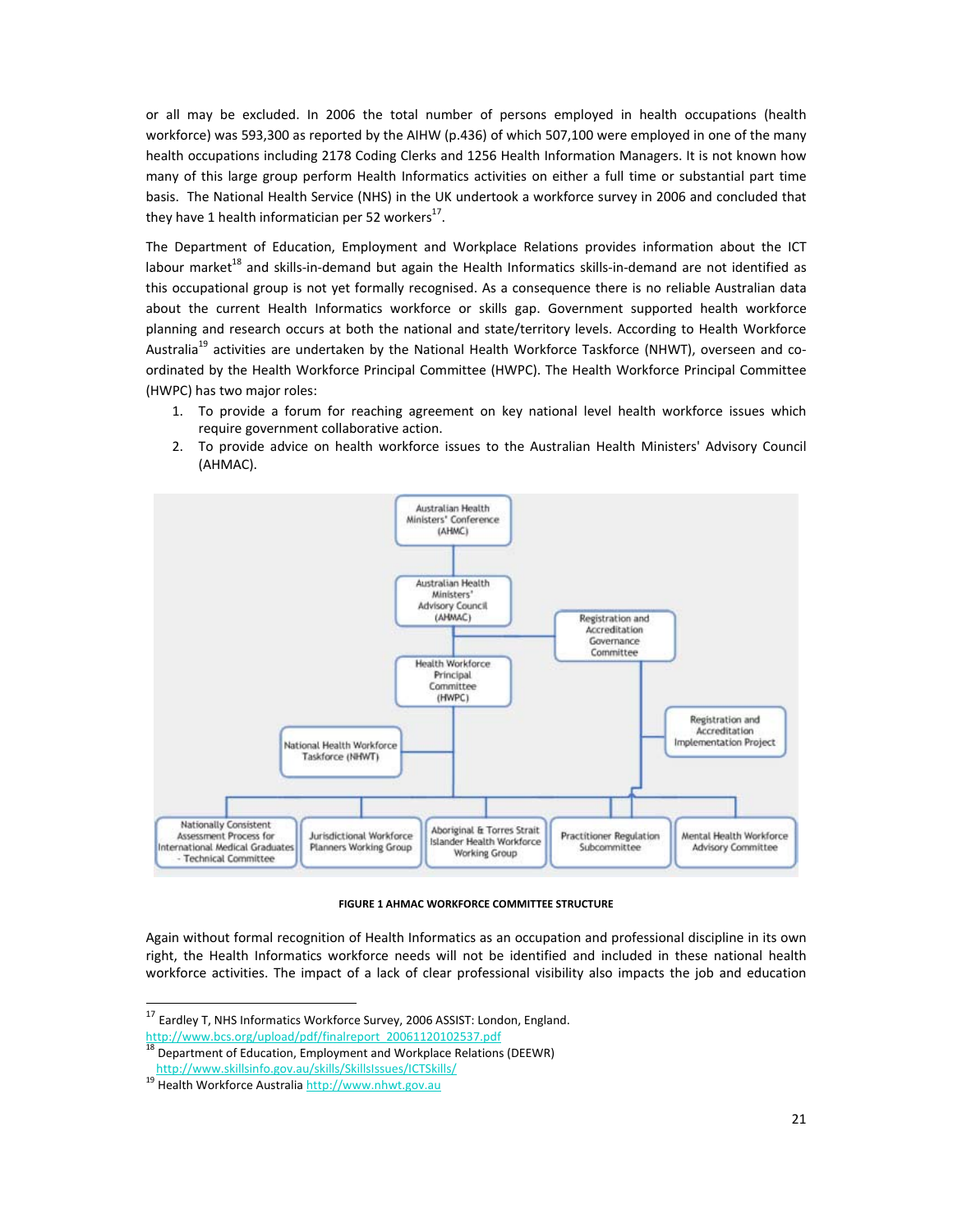markets. In addition people who do possess these Health Informatics knowledge and skills are not valued, this in turn reflects their rates of pay and career opportunities. If jobs are not seen as profession and not clearly valued within the Community the number of people seeking education in the area is likely to be small. Thus the value is represented in many ways including specific job titles, pay rates, demand and priority within the organization. Professionally accredited education programs for a recognized profession are expected to overcome these hurdles.

We would suggest that AHMAC consider the need for a recognised authority to provide advisory and reporting mechanism on health informatics to both the Health Workforce Principal Committee (HWPC) and the Registration and Accreditation Governance Committee. This could be undertaken by AHIEC as an expert and representative community or a specific group could be created to provide this input.

The following intersecting target group concept domains within the overall health industry ontology viewed from a Health Informatics perspective are relevant to the entire Health Workforce. Each concept influences the set of competencies required by individuals working in the health industry as they reflect the types of roles and functions various members of the health workforce need to undertake.

| Health Informatics body   | Health workers including all health         | Use of clinical and demographic  |
|---------------------------|---------------------------------------------|----------------------------------|
| of knowledge              | professions and their colleges/associations | data associated with individuals |
|                           |                                             |                                  |
| Health services including | Health Informatics worker employers (public | Organizational data use          |
| all clinical specialties  | & private sectors)                          |                                  |
|                           |                                             |                                  |
| Health service            | Health professional, Health Informatics and | National and international data  |
| geographic locations      | ICT education providers.                    | use                              |
|                           |                                             |                                  |

#### **TABLE 1 INTERSECTION TARGET GROUP CONCEPT DOMAINS INFLUENCING HEALTH INFORMATICS COMPETENCY REQUIREMENTS**

Another way of visualising the many potential roles and functions to be undertaken by Health Informaticians is via figure 2 of a National e-Health framework indicating the multiple users of health information pertaining to individuals. Each potential user has their own data structuring, aggregation, classification, linking, matching and technical functional requirements to suit the purpose.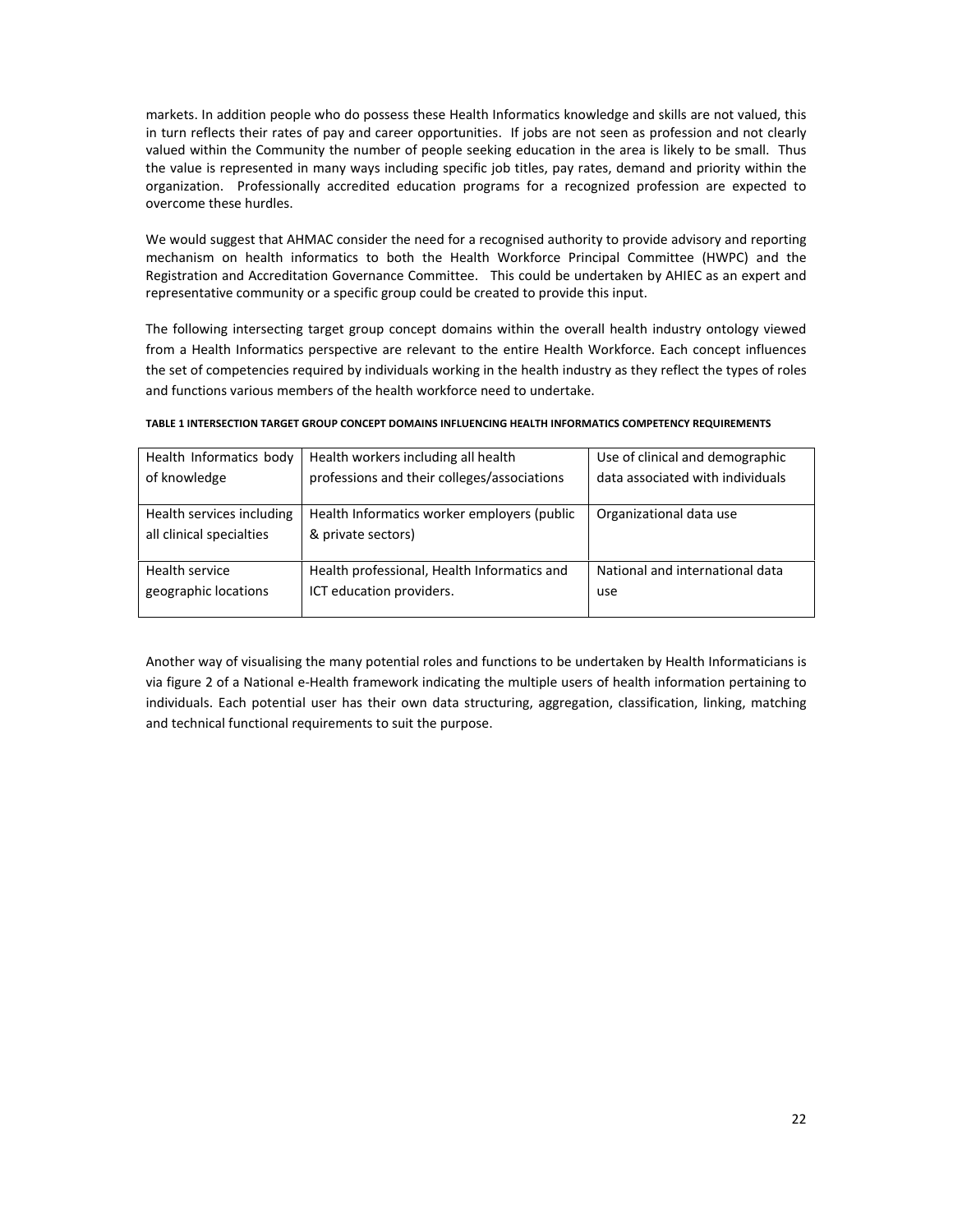

**FIGURE 2 NATIONAL E‐HEALTH FRAMEWORK**

Collectively the 14 proposed Health Informatics education projects to be undertaken under the leadership of the AHIEC are designed around these concepts.

# 6 HEALTH WORKFORCE AND HEALTH INFORMATICS EDUCATION PROJECT **DELIVERABLES**

The Workforce Strategy includes 14 different, related projects. Project details including estimated timelines and costs are provided in the Project Section 2 of this document. The plan requires overall coordination by the ACHIE. There are no assumptions that monies will be available, nor of the organization/s available or likely to undertake the work. Figure 3 shows the projects and their relationships organised according to four study phases:

- **1.** Governance and collaboration
- **2.** Situation and gap analysis
- **3.** Tools and programs
- **4.** Engagement and implementation

This workplan identifies projects that will advance and improve the Health Informatics education situation in Australia. Table 2 provides a summary list of all projects included in the strategic workplan including indicative costs that may understate the actual costs to deliver each project. Review of costs and methodologies is proposed at the time of project establishment.

Figure 4 shows the workplan investment logic map which assists in understanding the relationship of the workplan to national strategies and benefits.

ACHI and HIMAA have existing work or programs in place to support accreditation and professional recognition, HL7 global have skill based accreditation programs as part of recognised international programs, while HISA are currently undertaking initiatives to build greater understanding of the Health Informatics workforce today. Each of these activities will support further development and harmonisation of efforts to improve Health Informatics Education, Workforce and Professional recognition.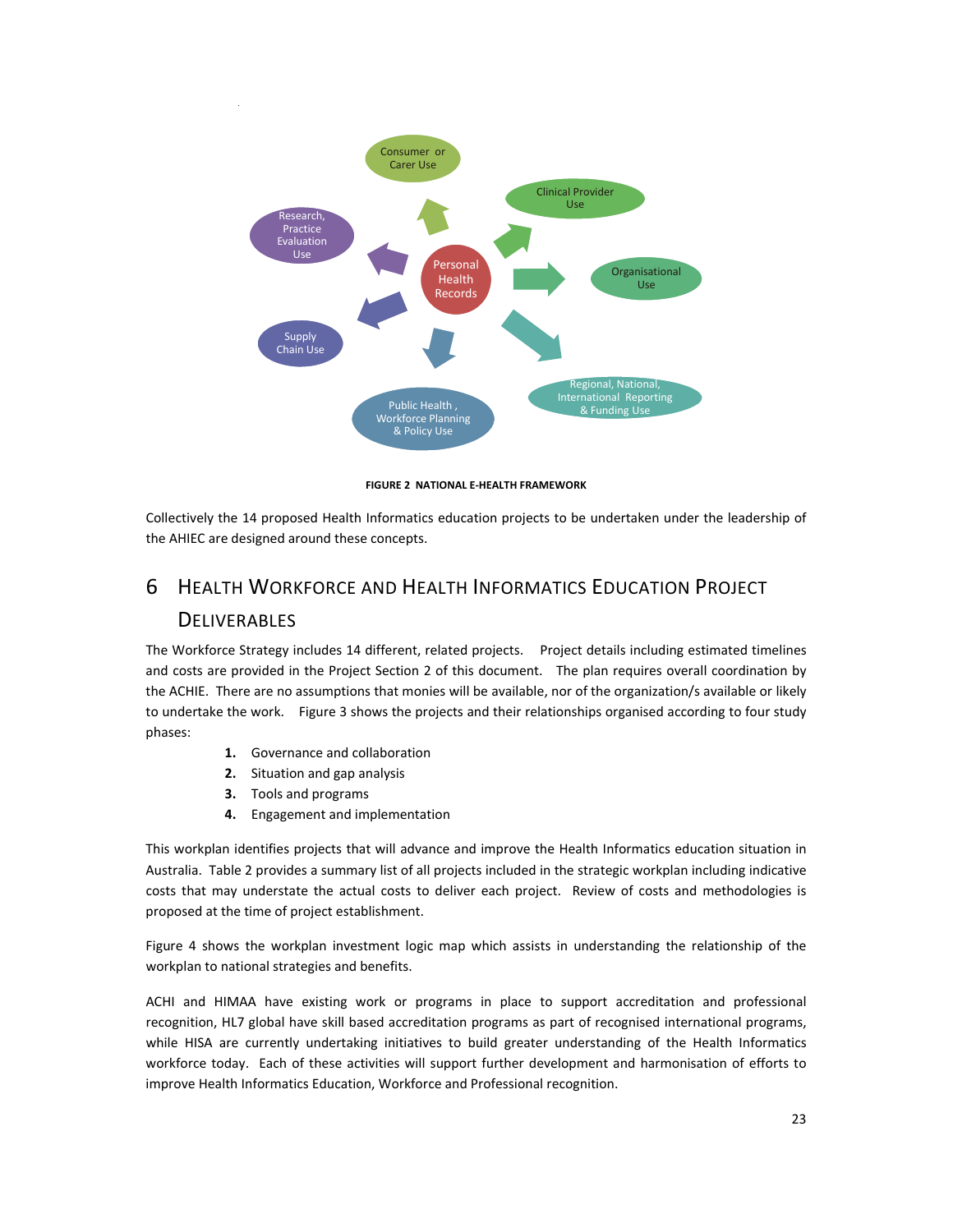

#### **FIGURE 3 HEALTH INFORMATICS EDUCATION PROJECT OUTLINE**

Though it is acknowledged that funding for these activities may not be available the AHIEC have identified a workplan and timelines that would be able to be achieved if the overall plan is fully funded (Table 2). The interim AHIEC will progress initial establishment and identify those activities that could be undertaken by stakeholders or groups of stakeholders on an ongoing voluntary basis, but this approach will by necessity take much longer to achieve the desired outcomes. The benefits shown in the Workplan Investment Logic Map (Figure 4) demonstrates the interventions and benefits of an approach such as the one suggested.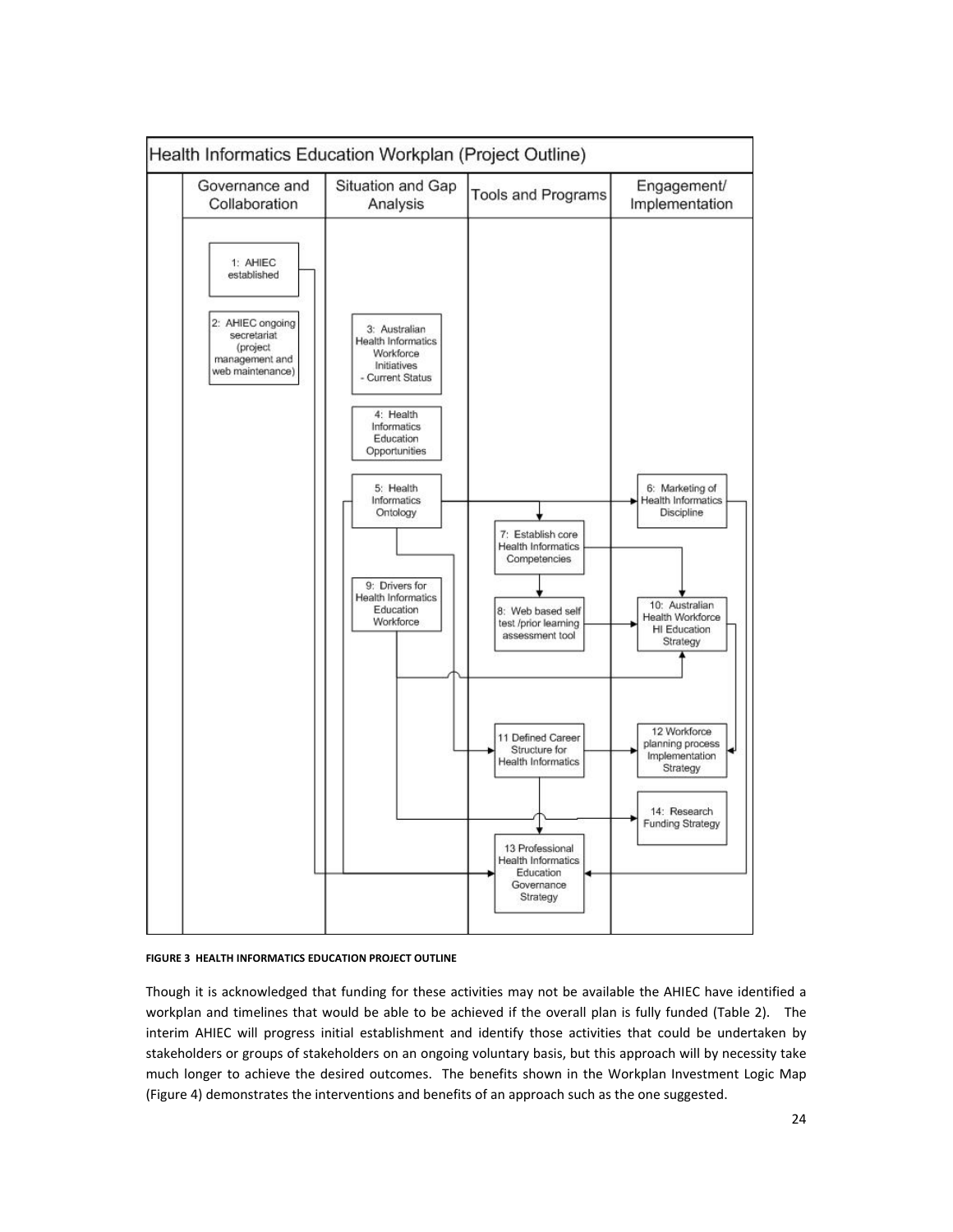

**Template** 

**Version** 1.0 **Original ILM Workshop** 01/06/2009

**Version** 3.5 **Last Modified** 12/07/2009 **By** SED Health Consulting **Investor** Dept. of Health & Ageing **Facilitator** Dr Ian Graham

**FIGURE 4 STRATEGIC WORKPLAN 2009 AND BEYOND ‐ INVESTMENT LOGIC MAP**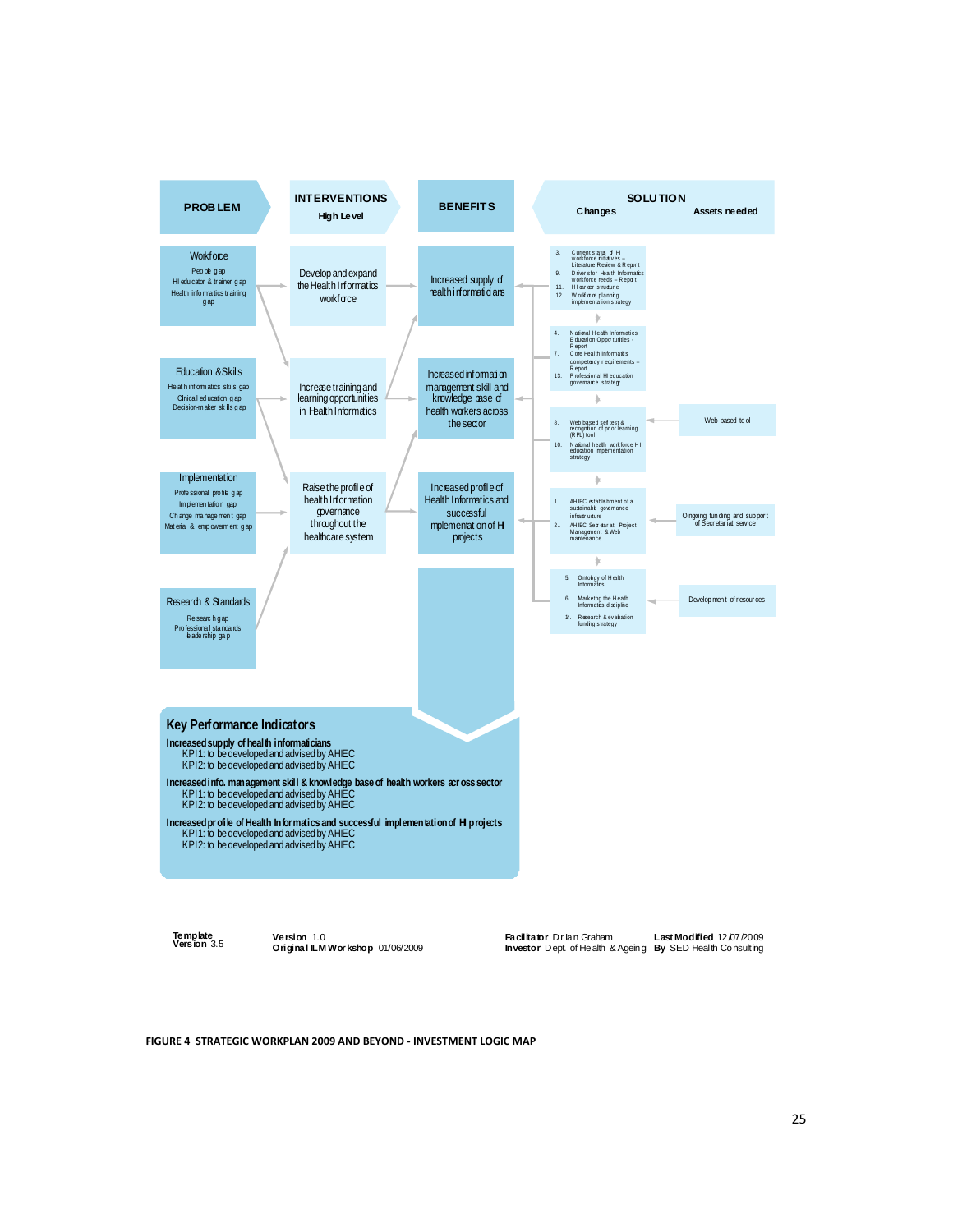# **TABLE 2 SUMMARY OF WORKPLAN PROJECTS, TIMELINE AND COST ESTIMATES**

| Project                                                                                                          | <b>Timeline</b>                                      | Cost estimate                     |
|------------------------------------------------------------------------------------------------------------------|------------------------------------------------------|-----------------------------------|
| <b>AHIEC Establishment</b><br>1.                                                                                 |                                                      | Contained within                  |
| Sustainable, collaborative governance infrastructure                                                             | 6 months                                             | secretariat service               |
| for this Health Informatics accrediting body                                                                     |                                                      | costs                             |
| 2.<br>AHIEC Secretariat, project management and web<br>maintenance                                               | 12 months                                            | \$50,000 first year               |
| 3.<br><b>Current status Review</b>                                                                               | 6-8 weeks                                            | \$20,000                          |
| National and international Health Informatics                                                                    |                                                      |                                   |
| workforce initiatives: - a literature review & report.                                                           |                                                      |                                   |
| National Health Informatics (HI) education<br>4.                                                                 | Stage 1 - 6-8 weeks                                  | \$100,000                         |
| opportunities: a report                                                                                          | Stage 2 - 6 months                                   |                                   |
| 5.<br><b>Health Informatics Ontology</b>                                                                         | Stage $3 - 12$ months<br>2 weeks                     | \$5,000                           |
|                                                                                                                  |                                                      |                                   |
| Marketing the Health Informatics discipline<br>6.                                                                | Intermittently over 12                               | \$180,000                         |
| (increasing awareness)                                                                                           | months                                               |                                   |
|                                                                                                                  |                                                      |                                   |
| Report on Core Health Informatics Competency<br>7.                                                               | Stage $1 - 1$ month                                  | \$8,000                           |
| Requirements for:                                                                                                | Stage $2-6$ months                                   | \$50,000                          |
| a. Health professionals, consumers, managers,:                                                                   | Stage $3 - 1$ month                                  | \$10,000                          |
| b. Specialisations - Health Informatics, health<br>information management, health professional                   |                                                      |                                   |
| and clinical informatics specialties                                                                             |                                                      |                                   |
| Web based self test and recognition of prior learning<br>8.                                                      | 6 months                                             | \$50,000                          |
| (RPL) tool                                                                                                       |                                                      |                                   |
| Drivers for Health Informatics Education Workforce<br>9.                                                         | Stage $1 - 7 - 8$ months                             | \$30,000                          |
| Needs Report: employers and e-Health initiatives,                                                                | Stage $2 - 3-4$ months                               | \$35,000                          |
| industry engagement and Health                                                                                   | Stage $3 - 2$ months                                 | \$30,000                          |
|                                                                                                                  |                                                      | (Plus 40,000 per<br>year ongoing) |
|                                                                                                                  |                                                      |                                   |
| 10. Informatics career management including HI Education                                                         |                                                      |                                   |
| implementation Strategy                                                                                          |                                                      |                                   |
| Part 1: results of a gap analysis between required and<br>available Health Informatics workforce characteristics | Part 1: 12 months ongoing                            | \$90,000                          |
| Part 2: integration into existing health professional                                                            | Part 2:                                              | \$40,000                          |
| programs                                                                                                         | Stage $1 - 3-4$ months                               |                                   |
|                                                                                                                  | Stage $2 - 1$ month                                  |                                   |
|                                                                                                                  | Stage $3 - 3$ months                                 |                                   |
| 11. Defined Career Structure for Health Informatics and                                                          | 3-4 months following                                 | \$50,000                          |
| support program including support for Health                                                                     | completion of all projects                           |                                   |
| Informatics professional bodies                                                                                  | above                                                |                                   |
| 12. Workforce planning process implementation strategy                                                           | 18 months (dependent                                 | \$60,000                          |
| 13. Professional Health Informatics Governance Strategy                                                          | upon other activities)<br>8 weeks following the near | \$33,000                          |
| monitoring of educational programs                                                                               | completion of all projects                           |                                   |
| a.                                                                                                               | above                                                | \$80,000                          |
| Assessment of competency, Professional<br>b.                                                                     | Part 2:                                              |                                   |
| registration /credentialing                                                                                      |                                                      |                                   |
| 14. Research funding strategy                                                                                    | 9 months                                             | \$35,000                          |
| <b>Total</b>                                                                                                     | 12-18 months                                         | \$956,000                         |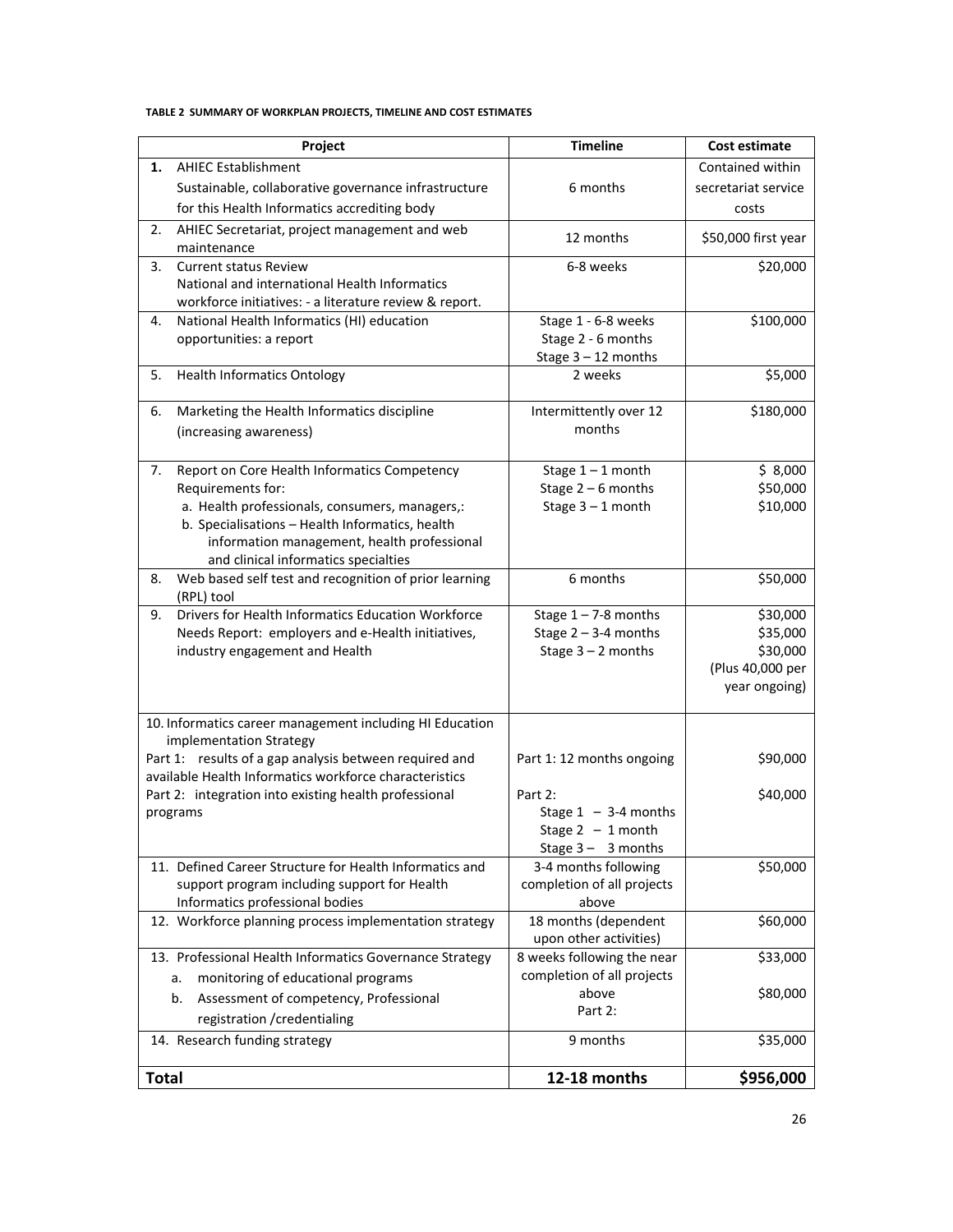Explanatory notes for Table 2

- Implementation of this strategic workplan is dependent upon achieving projects 1& 2 in the first instance.
- Projects 3, 4 & 5 provide the necessary information to underpin the projects that follow.
- The final stage of project 4 is dependent upon the completion of project 7.
- Project 6 is required to support the successful implementation of all other projects and to achieve national recognition of the importance of a suitably Health Informatics educated workforce.
- Project 7 builds on the work undertaken by HISA within the strategic framework adopted for this workplan as a whole. This deliverable provides the foundation for establishing accreditation and credentialing standards and for project 8.
- Project 9 provides the foundation for establishing workforce capacity building requirements and workforce planning.
- Project 7, 8 and 9 deliverables form the basis for undertaking project 10. This deliverable provides the foundation for project 11.
- Once a career structure is described (project 11) will it be possible to start working on project 12.
- The completion of project 10 is necessary before project 13 can be fully implemented although preparatory work can be undertaken simultaneously with project 10 work.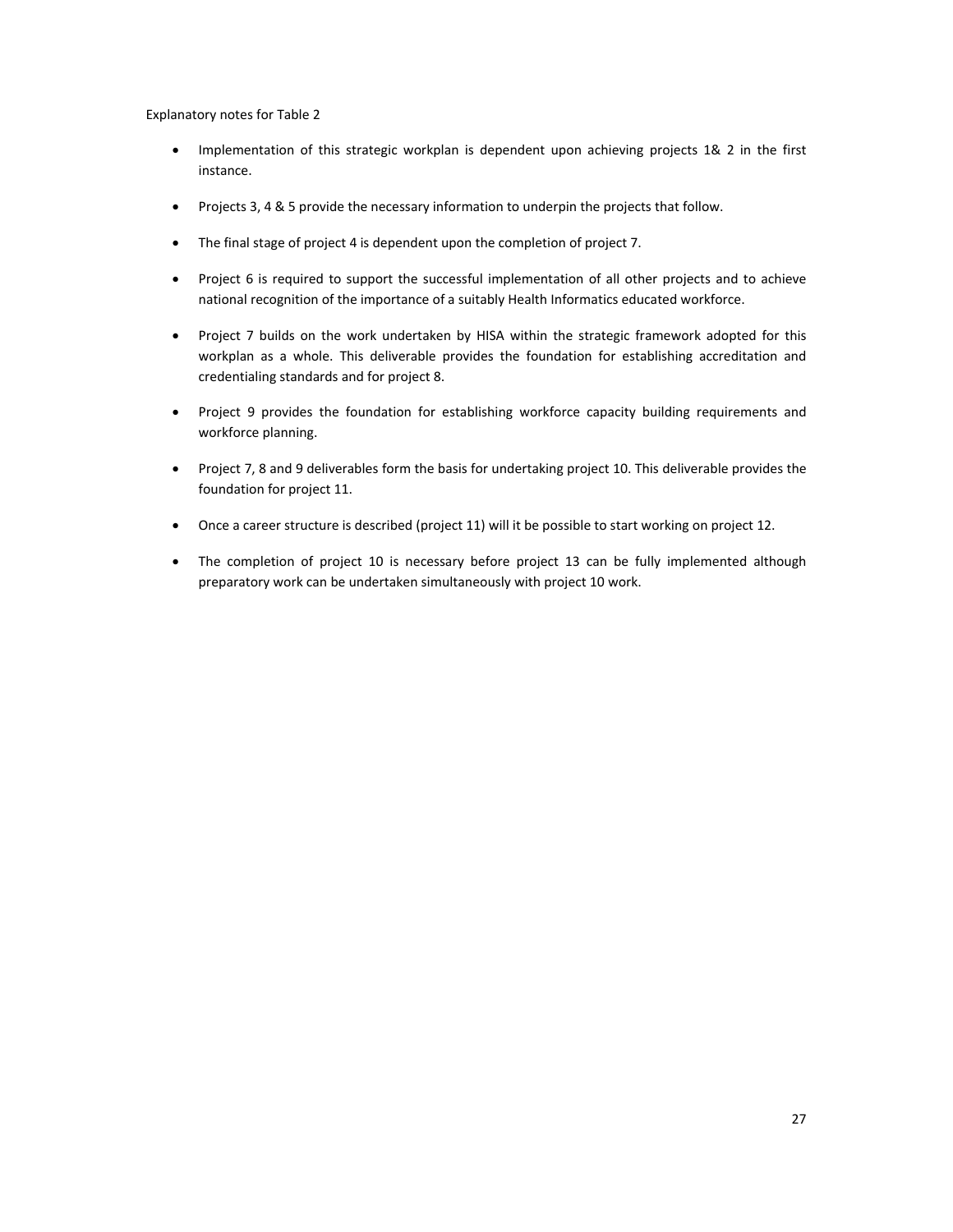# SECTION 2 PROJECTS

The advancement of Health Informatics skills in Australian health care is a multifaceted process. This section of the report identifies the projects and their relationships required to achieve improvement and deliver real advancement. The projects and their relationships are shown in Figure 2 and combine establishment and maintenance projects, projects to identify current state and gaps, implementation and strategic projects as well as projects for tool/advancement projects. These projects are outlined in this section including indicative, conservative estimates of cost and methodologies.

We recognise that the nature of health informatics is emerging and that each of the stakeholder professional groups has their own frames of reference and understanding of the discipline from that perspective. The analysis of core competency requirements related to roles and functions required to support e‐health implementation strategies are a central focus to early projects in this workplan. An outcome of the projects in the workplan is a more unified frame of reference that clearly shows the relevant skills and relationships between the various stakeholders.

It is acknowledge that achieving this will require a strong collaborative and open approach that recognises the perspective of all involved. To meet this end the AHIEC has adopted very broad and open involvement and consultation processes.

# 1 AHIEC ESTABLISHMENT OF A SUSTAINABLE GOVERNANCE INFRASTRUCTURE

An interim membership for this Council was established on 1 June 2009. This Council has taken on the responsibility to sign off on the strategic Workplan. The first deliverable will be an overarching professional development framework and then, establish a suitable Governance infrastructure for sustainable governance and a coordinated approach to Health Informatics accreditation and recognition schemes, including the appointment of its Chair and members and continue to oversee the implementation of the proposed workplan. This Council needs to represent all relevant peak professional bodies (ACHI, ACS, HIMAA, HISA, HL7 Australia, Australian Medical Council and the Australian Nursing & Midwifery Council), private and public employer groups and include four general stakeholder member positions so that representatives can rotate across the many associated types of stakeholders. The interim Council will hand over its responsibilities once the new Council has been formerly established and constituted.

# 1.1 OBJECTIVE

To have a nationally recognized professional Health Informatics accrediting body.

# 1.2 METHODOLOGY

The interim AHIEC will meet to define the governance infrastructure in accordance with the Professions Australia's Standards for professional accreditation processes June 2008.<sup>20</sup>. This will include description of:

− AHIEC and its mission

<u> Andrew Maria (1989)</u>

- − the legal and registration framework in which the accreditation system operates
- − the power of the AHIEC to undertake its assessing and accrediting roles

<sup>&</sup>lt;sup>20</sup> Professions Australia's Standards for professional accreditation processes June 2008, Prepared by Theanne Walters (Australian Medical Council) and members of the Professions Australia Accreditation Forum. http://www.professions.com.au/Files/Standards\_for\_Professional\_Accreditation\_Processes.pdf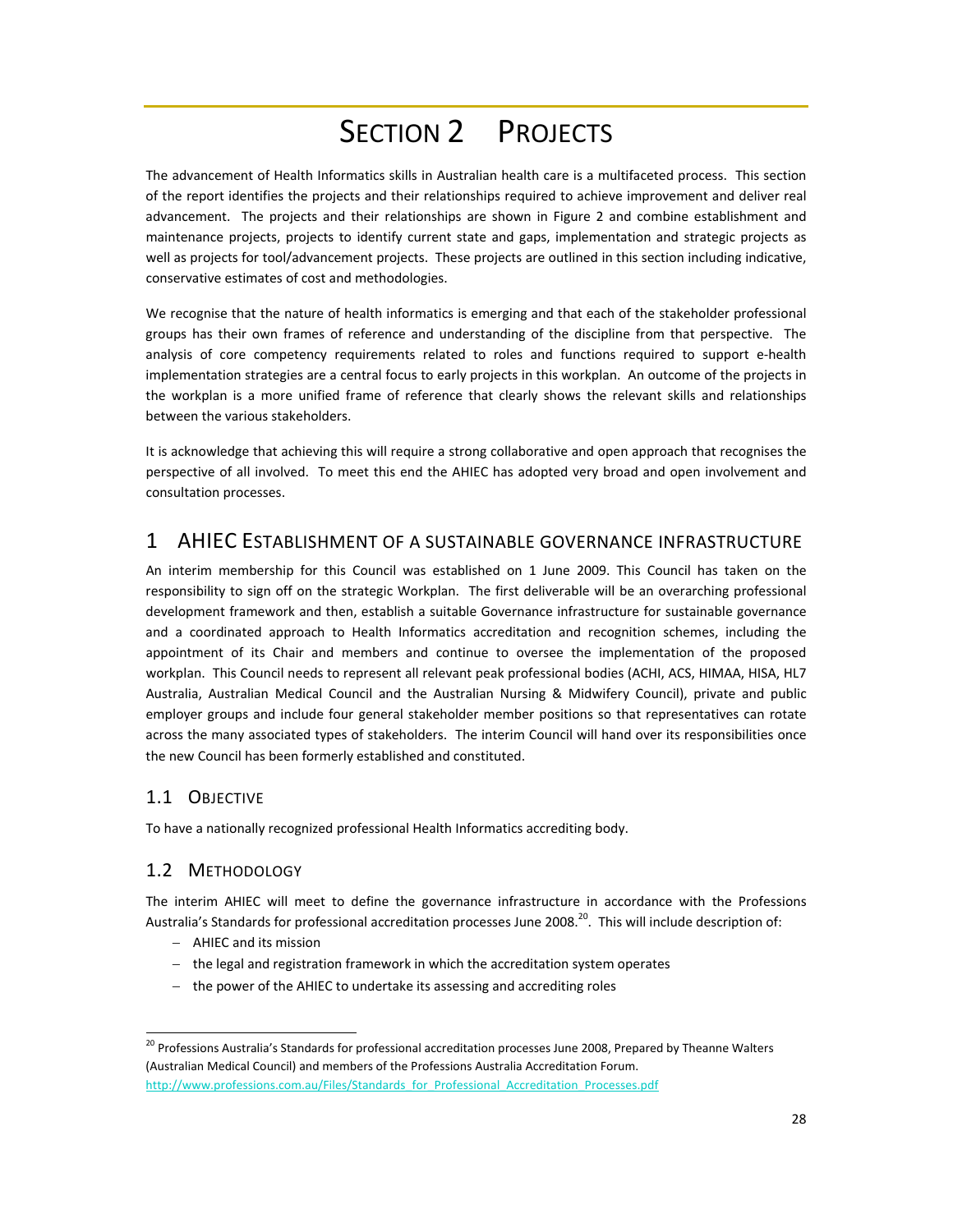- − the governance structure for AHIEC; terms of reference and membership requirements, including the requirement for the profession to be represented on the accrediting body, and for membership by other specified stakeholder groups
- − the bodies which assess programs acting with AHIEC's policies and procedures and
- − AHIEC's communication processes and mechanisms for stakeholder and community communication.

Letters of invitation to provide representatives to become members of the AHIEC will be sent to all relevant peak professional bodies to formalise the AHIEC membership in accordance with these standards and agreed governance infrastructure.

# 1.3 TIMELINE

6 months ‐ to be completed by the end of December 2009

# 1.4 COST ESTIMATE

These costs are included in the continuing secretariat service cost managed by ACHI plus self funded stakeholder participant support.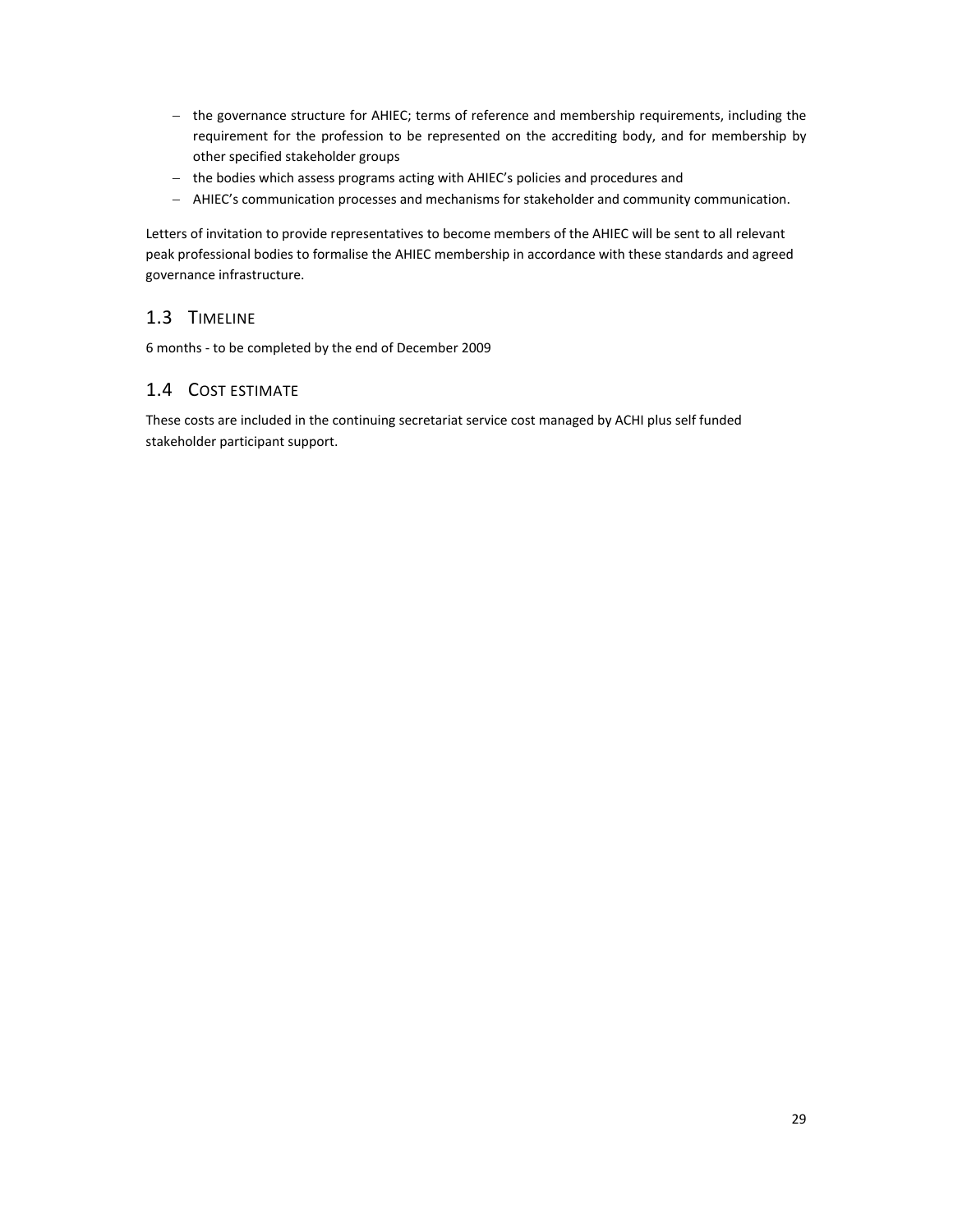# 2 AHIEC SECRETARIAT, PROJECT MANAGEMENT AND WEB MAINTENANCE

ACHI will continue to provide the secretariat, project management and web maintenance service for the interim and in time a fully established AHIEC whose work will initially consist of the development of a strategic workplan implementation strategy. A sustainable AHIEC will continue to review and update this strategic workplan and manage all associated ongoing activities. Its work is dependent upon resource availability as well as the AHIEC structure, roles and governance. The preferred option is for the AHIEC secretariat to sit with ACHI There is a need to establish and manage annual budgets.

# 2.1 OBJECTIVE

A successful implementation of this strategic workplan and provide continuing secretarial support for all associated AHIEC activities.

# 2.2 METHODOLOGY

All projects included in this strategic workplan are interdependent and need to be undertaken in a particular order to maximize their benefits. It is proposed that a tender process be adopted to provide stakeholders with the opportunity to take on a project lead role although all work needs to be undertaken collaboratively. It is highly desirable for consortia to take on this work. The distribution of the total amount of work to be undertaken ensures that these projects can all be undertaken within the shortest possible time span.

# 2.3 COST ESTIMATE

For the first 12 months \$50,000 is required by ACHI to perform these AHIEC support functions.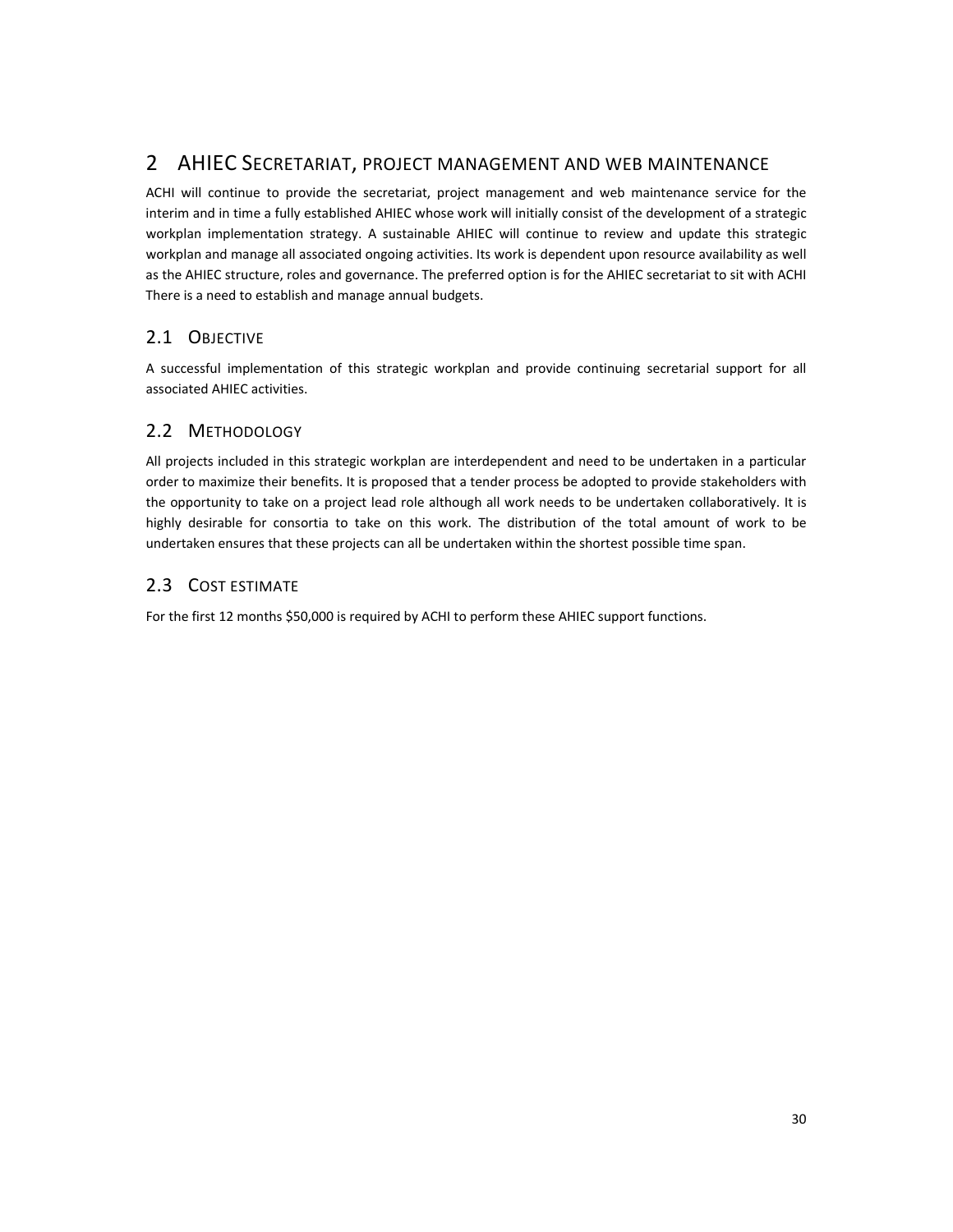# 3 CURRENT STATUS OF NATIONAL AND INTERNATIONAL HEALTH INFORMATICS WORKFORCE INITIATIVES: A LITERATURE REVIEW AND REPORT

A report documenting the results of a literature and web search review about the current national and international Health Informatics workforce and education state of play, including accreditation competency standards currently in use by HIMAA, the ACS and HL7 Australia. There will be a focus on methodologies adopted and lessons learned from past and present Health Informatics workforce initiatives including those associated with describing the Health Informatics body of knowledge, Health Informatics education guidelines, Health Informatics position descriptions, Health Informatics competency identification and Health Informatics credentialing. This activity should build upon the current workforce initiatives being undertaken by the Health Informatics Society of Australia (HISA).

# 3.1 OBJECTIVE

- To understand and enable learning from and leveraging of past national and international activities on health informatics education and workforce initiatives and associated national educational initiatives.
- Develop a draft national health informatics career framework within which to organise sets of available competencies.

# 3.2 METHODOLOGY

Undertake a literature and web review including a review of past Australian Government activities, European Commission's funded activities such as the IT Eductra, and the Nightingale project, work undertaken in Canada, the NHS in the UK, AMIA and CAHIM in the USA , IMIA via its education working group consisting of more than 50 academic institutional members, and in Australia previous work undertaken by ACHI, HIMAA, HISA, the ACS, HL7Australia, the roles of the Australian Learning and Teaching Council and Learning and Teaching for Interprofessional Practice, Australia (L‐TIPP, Aus). Key words used and databases searched will be documented. Key messages regarding methodologies adopted and outcomes achieved will be extracted from the literature found from which the current situation regarding Health Informatics workforce and education issues can be documented and reported on. It will include recommendations for how Australia can best move forward. The results of this deliverable will influence the methodologies to be undertaken in projects to follow.

The development of a draft national health informatics career framework can only be completed once project 5 has been completed as this framework needs to be in harmony with our adopted health informatics ontology.

# 3.3 COST ESTIMATE

Searching and evaluating the literature, write a report \$20,000

## 3.4 TIMELINE

It is estimated that this work could be undertaken by a small project team over a period of 6‐8 weeks.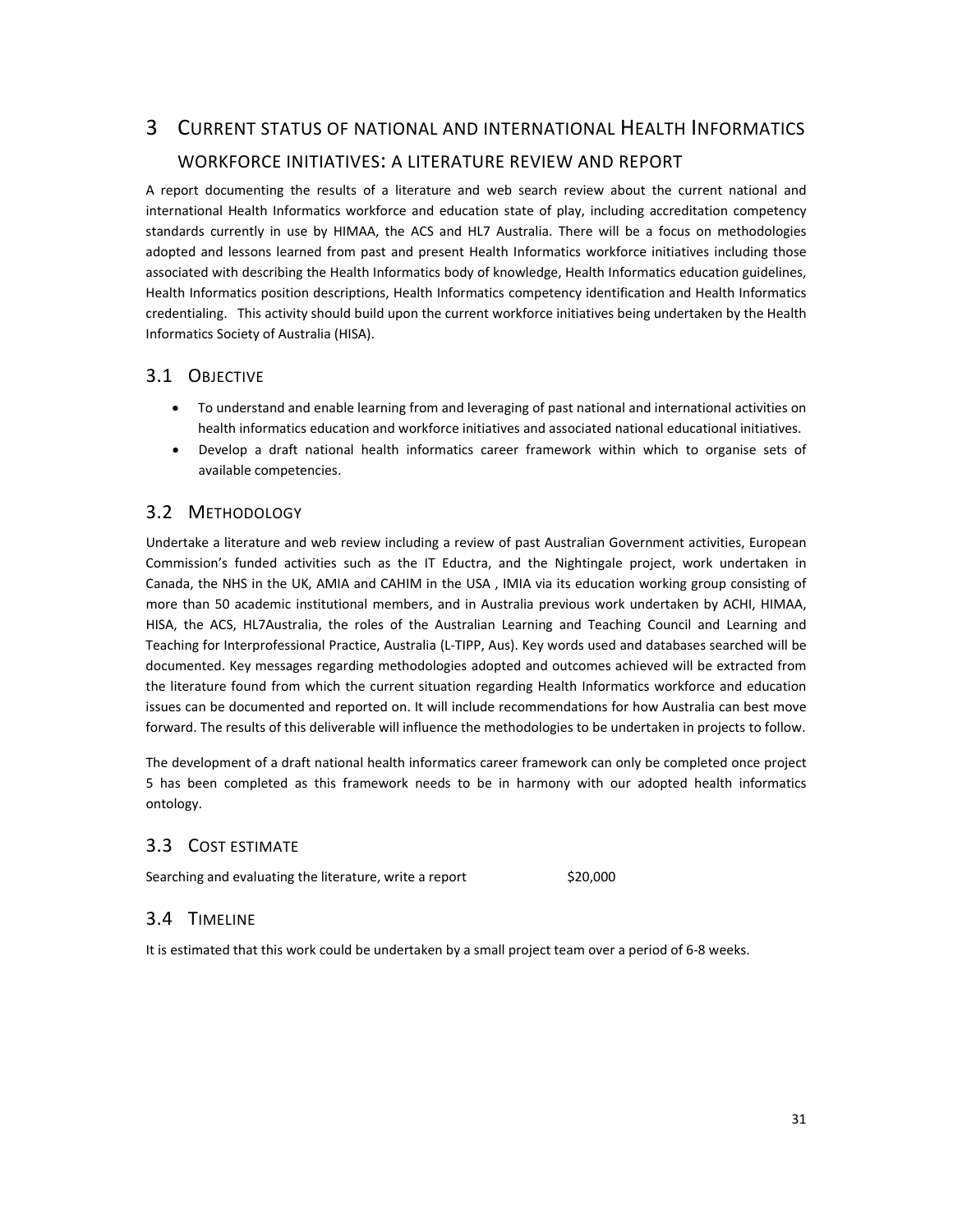# 4 NATIONAL HEALTH INFORMATICS EDUCATION OPPORTUNITIES: <sup>A</sup> REPORT

The ACHI website already documents Health Informatics education programs currently available. This needs to be updated as it is known that a number of other Universities are about to begin providing Health Informatics education in a variety of forms. The AHIEC website needs to be able to provide more detailed information about health informatics educational opportunities as these relate to career opportunities.

# 4.1 OBJECTIVE

- To provide an internet based communication mechanism both to the Health Informatics and Health communities and to the members and stakeholders of the Australian Health Informatics Education Council thereby supporting both communication and workplan development.
- Identify graduate competencies.
- Develop a strategy to ensure that all health informatics competencies are included in various curricula nationally in conjunction with Project 10.

# 4.2 METHODOLOGY

All known Health Informatics education & training providers, incl. IT industry education & software provider training will be asked to provide information about Health Informatics programs currently offered or planned. All health professional education providers will be surveyed regarding their Health Informatics inclusion in health professional degree and ongoing education programs. A website search with analyses and synthesis will also be performed. These programs need to be analysed in terms of graduate and learning outcomes to be achieved also analysed in terms of recognition by external bodies, fees, duration, mode of delivery/learning, assessment, geographic availability, location of discipline within the provider organization so that these can be compared with the desired set of Health Informatics competencies once developed, the Health Informatics body of knowledge and/or the Australian Health Informatics Education Framework to establish national educational coverage of the Health Informatics domain. This information can then be used to formulate a strategy for ensuring that Health Informatics body of knowledge components included in various curricula nationally will cover the entire Health Informatics body of knowledge.

# 4.3 TIMELINE

An interim report and updated web page providing an overview of known current Health Informatics education opportunities can be provided within a 6‐8 week period. The survey requires a careful questionnaire design, execution and data analysis requiring around 6 months. The final report is dependent upon the completion of other deliverables.

# 4.4 COST ESTIMATE

Total estimated cost is \$100,000

| Initiation, consultation and interim report     | \$10,000 |
|-------------------------------------------------|----------|
| Survey development, implementation and analysis | \$60,000 |
| Final report preparation and consultation       | \$30,000 |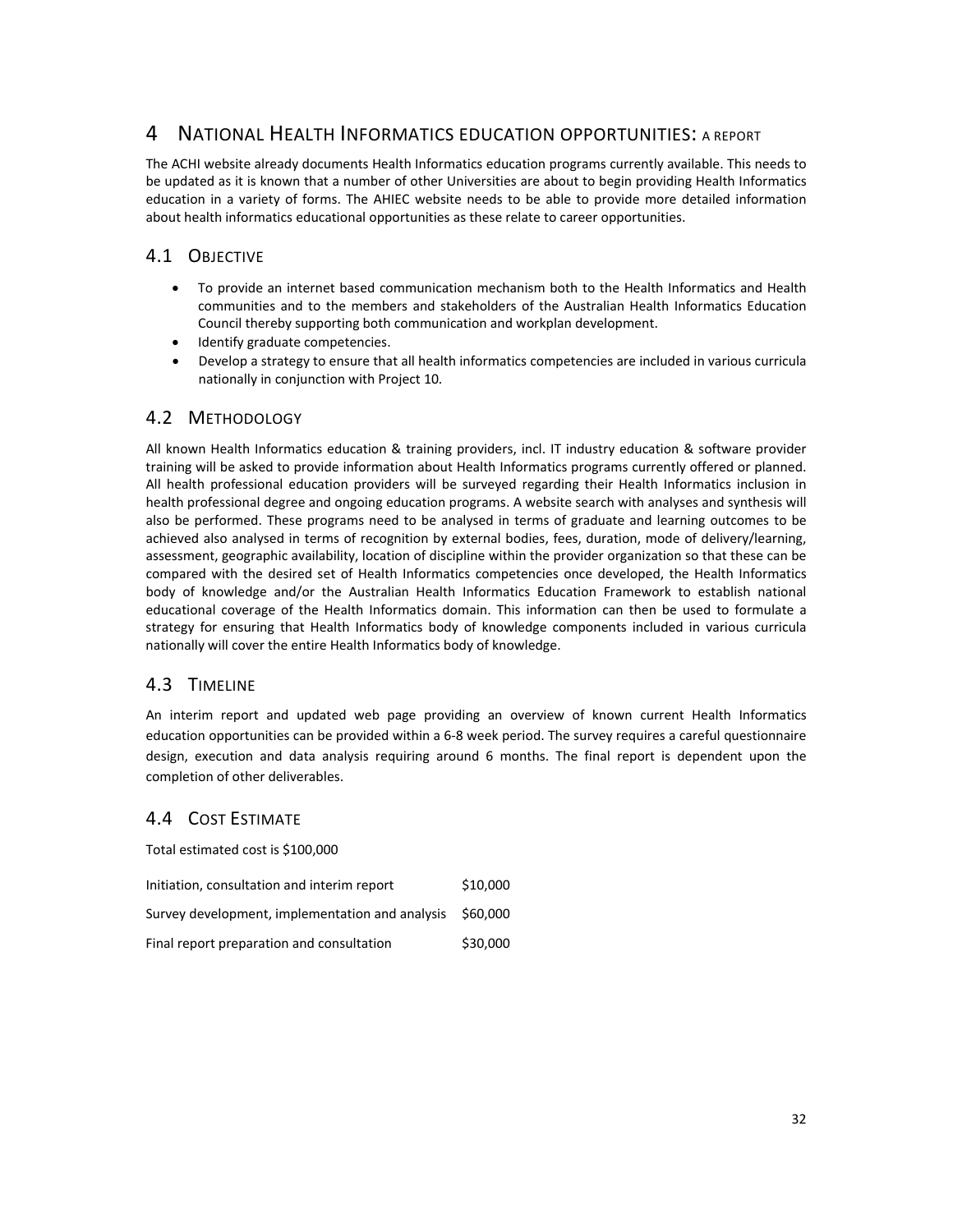# 5 ONTOLOGY OF HEALTH INFORMATICS

This work identifies the skills, overlaps and relationships between the different skills, professions and jobs in the health care industry.

This activity requires identification of the components of Health Informatics (which is informed by other components of the strategy), testing, describing and building a full ontology that can be used both to describe the domain, but also to assist in confirming the core components of different professional groups.

# 5.1 OBJECTIVE

To clearly explain the skills, relationships and professional groupings of the health care industry and health informatics domain to support the development of competencies, a career structure and professional acknowledgement

# 5.2 METHODOLOGY

The activity has the following components:

- Identification of concepts to be included and definition of scope
- Identification of relationships between these concepts
- Ontology development, aimed at fully definitional descriptions using appropriate ontology development tools.

# 5.3 COST ESTIMATE

Total estimated cost is \$5,000

| Development of ontology including survey based testing on content | \$3,000 |
|-------------------------------------------------------------------|---------|
| Final report preparation and consultation                         | \$2,000 |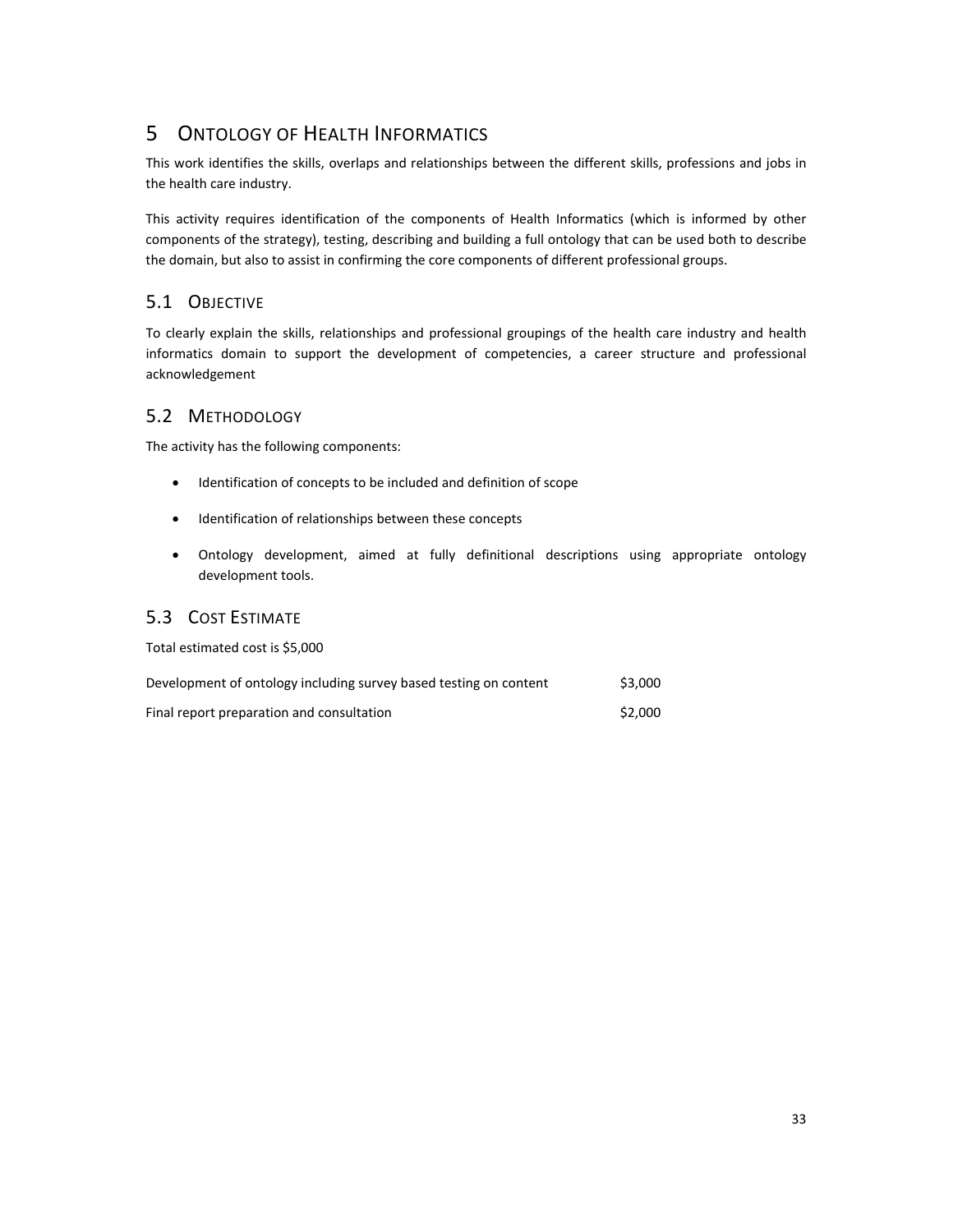# 6 MARKETING THE HEALTH INFORMATICS DISCIPLINE

The health informatics discipline is poorly understood by the population at large. One aspect of a successful national e-Health implementation strategy is for everyone to have a much clearer view of the value of a suitably educated workforce. Community realization about its value promotes the uptake of health informatics education. All project deliverables will either provide content to be used for marketing purposes and/or require the adoption of a marketing strategy to ensure widespread stakeholder participation to ensure balanced results are achieved.

# 6.1 OBJECTIVE

To advance the understanding by the health industry of the profession of health informatics and the skills relevant to health IT projects.

# 6.2 METHODOLOGY

There are two deliverables for this project. First, the project draws on stakeholder resources to:

- 1. Implement ad hoc marketing projects on stakeholder‐linked Internet sites, and
- 2. Leverage national marketing strategies in a local context

Ad hoc projects can commence immediately. Other project deliverables include but are not limited to advertisements for seminars or research opportunities, video footage, photographs and descriptions of Health Informatics implementations in a range of contexts).

Second, leverage deliverables from Projects 3, 4, 7, 10 and 11 to devise a marketing strategy that increases awareness of Health Informatics and the way

1) It differs from related disciplines, such as information technology and bio‐informatics.

2) Health Informatics professionals are uniquely qualified to meet looming Australian health workforce shortages in the socio‐technical e‐Health context.

The project will be integrated with the survey stages of projects 4 and 7.

The project depends on professional public relations and marketing expertise to maximise the efficacy of expenditure on project deliverables. The marketing strategy will define the discipline, the unique qualification of Health Informatics professionals, describe and stratify potential markets for Health Informatics Education, the benefits of the Health Informatics profession and defines a marketing method (advertise, social networking tools, Internet marketing, direct marketing, and public relations or a combination of strategies). It will also evaluate stakeholder initiatives (see above). Deliverables include a gap analysis of the project and implementation of a national roll out of the marketing strategy. It will require ongoing evaluation and amendment but only the first iteration of such is outlined here.

## 6.3 BENEFITS AND OUTCOMES

- Increase awareness and an understanding of the Health Informatics profession throughout government, business and the broader community.
- Increase HDR, undergraduate and post secondary awareness and demand for Health Informatics studies.
- Contribute a trained Health Informatics work force to underpin national e‐Health initiatives.
- Raise awareness of Health Informatics and contribute an increased range of health sector resources to clinicians in both private and public practice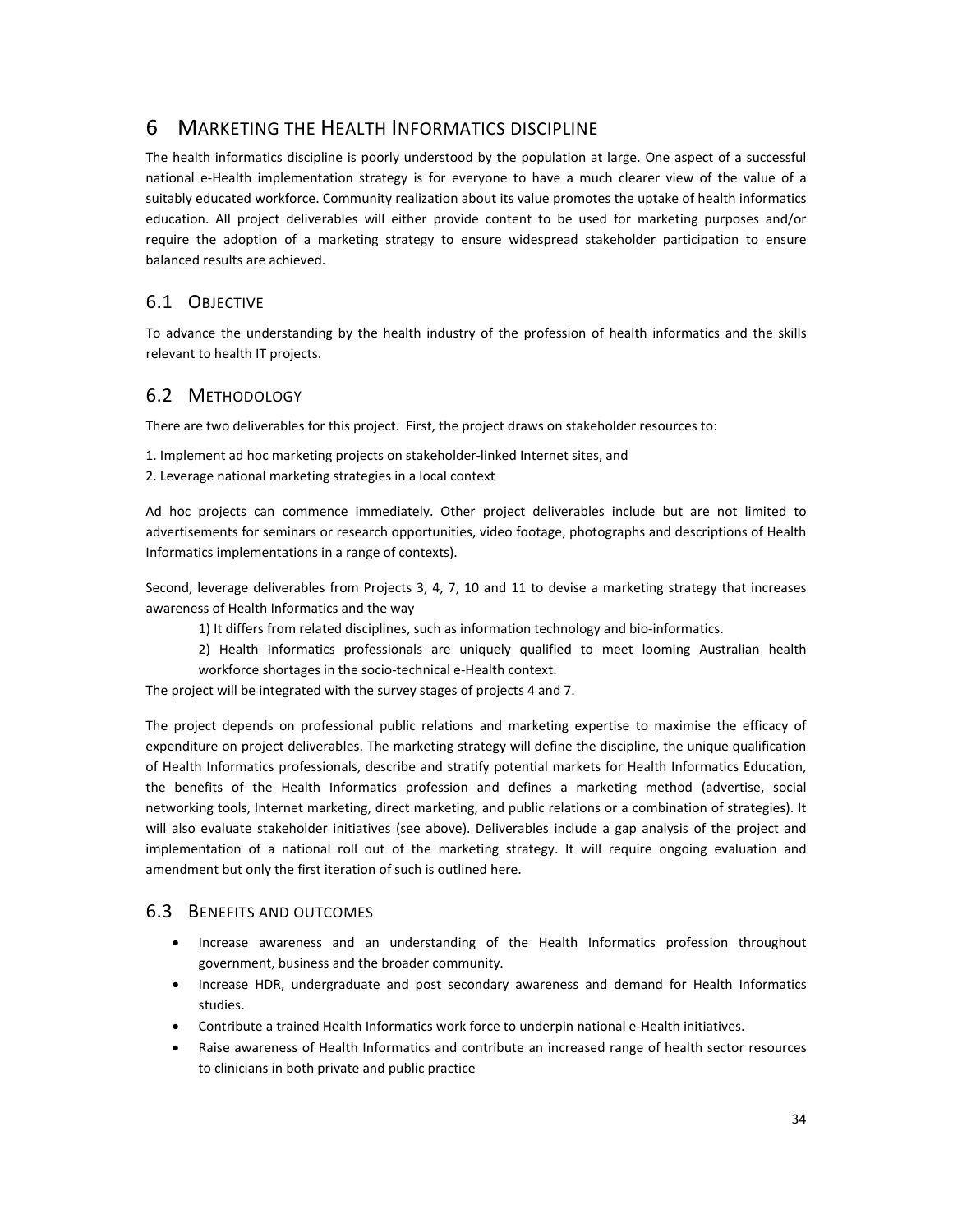• Raise awareness of Health Informatics among curriculum developers with a view to developing specialised units as well as embedding some Health Informatics into other units. Place Australia at the forefront of Health Informatics developments in the Asia‐Pacific region.

# 6.4 TIMELINES

The project will commence when other projects 3, 4, 7, 10 & 11 are near completion. Data analysis and report writing are expected to be complex. Marketing strategies will be resource intensive (i.e. film and video equipment, computer facilities that support social networking tools)

# 6.5 COST ESTIMATE

Total estimated cost is \$180,000

| Analysis and report writing | \$30,000                               |
|-----------------------------|----------------------------------------|
| Resources                   | \$100,000                              |
| Stakeholder initiatives     | $$10,000$ (x 5 initiatives) = \$50,000 |

# 7 CORE HEALTH INFORMATICS COMPETENCY REQUIREMENTS: A REPORT

Anyone working in the health industry needs to have minimum core Health Informatics competencies. As health workers perform numerous roles in various service areas, minimum advanced competencies to suit these more specialized functions also need to be identified. This is a pre-cursor for project deliverable 4 and builds on the outcomes from project 3 as well as the results of the current survey being undertaken by the ANF to assess Nursing Informatics competency requirements and the results of HISA's most recent workforce survey including the following workforce/stakeholder categories:

- Health professionals, consumers, managers
- Specialisations Health Informatics, health information management, health professional, terminologist and clinical informatician
- Information technology Health Informatician

# 7.1 OBJECTIVE

- To identify clear and agreed Health Informatics competencies for: Health professionals, including providers, consumers and managers Health Informatics Specialisations including: Health Informatician, Health Information Managers, Health Profession and Clinical Informatician Information Technology Health Informatician
- Evaluate the suitability of the draft competencies and national health informatics career framework.
- Map Australian Computer Society and Health Information Management competencies with Health Informatics Competencies.

# 7.2 METHODOLOGY

The outcomes from project deliverable 3 and 5 will assist with the identification of a first draft of minimum core HI relative to an agreed draft national health informatics career framework. Both the competencies and the framework can then be tested via an electronic survey of a reasonably large national representative sample of health workers. The sample needs to cover all health professional occupations, IT workers in the health industry, all health service areas and be representative of location types such as city, regional centres,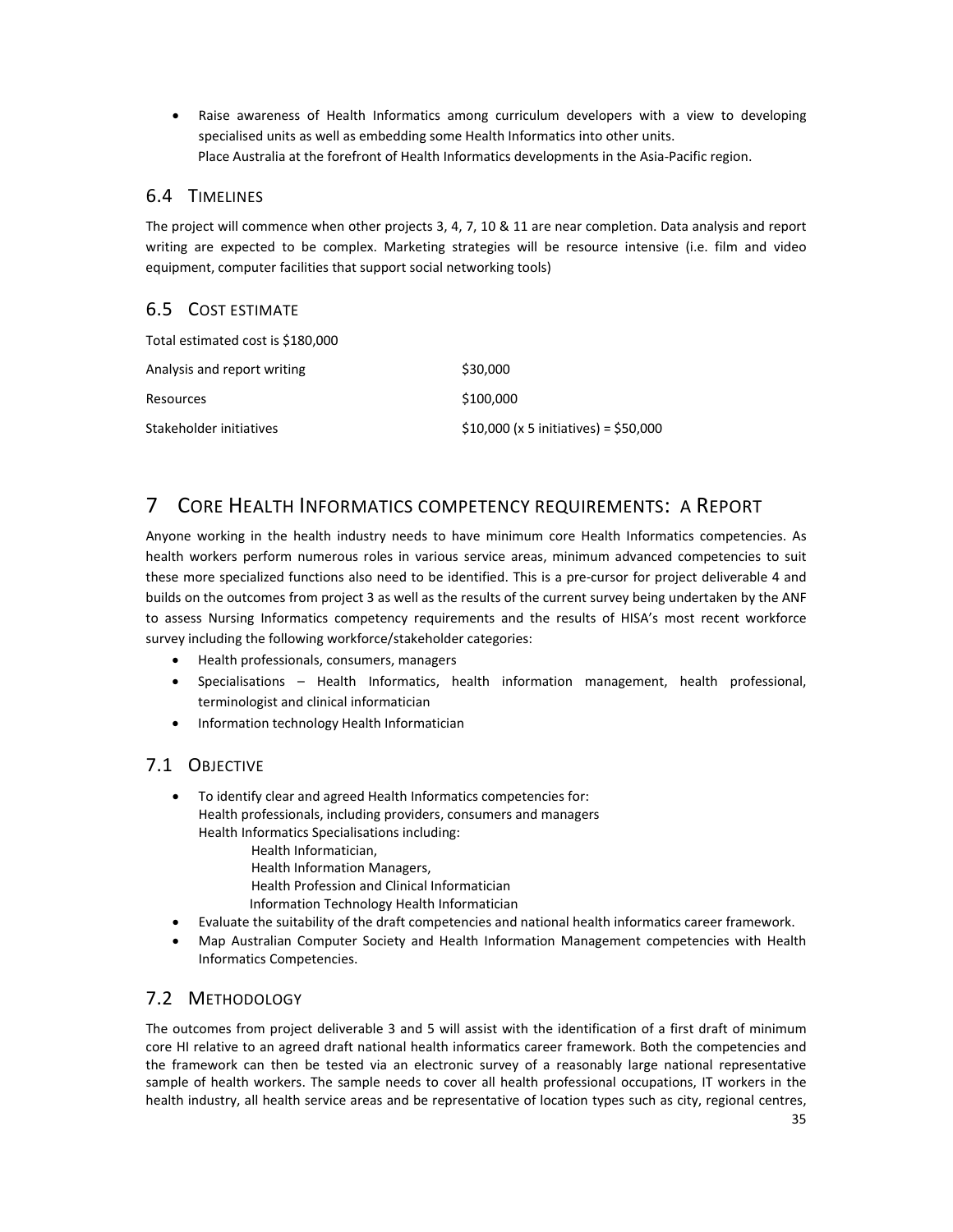rural/remote. A national advertising campaign is needed to get health workers to participate in a web based survey to assess both desirability of stated competency requirements and actual workforce competency. The latter is dependent upon the completion of project 8. This will assist in promoting the Health Informatics profile, complements the marketing project and make use of stakeholders to distribute information. A report will be compiled based on these survey results in consultation with the AHIEC members. This activity includes mapping of Australian Computer Society and Health Information Management competencies with Health Informatics Competencies. The results of this project are needed to undertake a gap analysis (project 10)

# 7.3 TIMELINE

Identification and writing of draft set of core competencies based on availability of project deliverable 3 and 5 is expected to be provided within a 4 week period. Survey design, administration and analysis will take a further 6months, report writing another 4 weeks. Total time required 8 months.

# 7.4 COST ESTIMATE

| Total estimated cost is \$68,000.                           |          |
|-------------------------------------------------------------|----------|
| Draft set of core Health Informatics competency development | \$8.000  |
| Survey design, administration and analysis                  | \$50,000 |
| Report writing                                              | \$10,000 |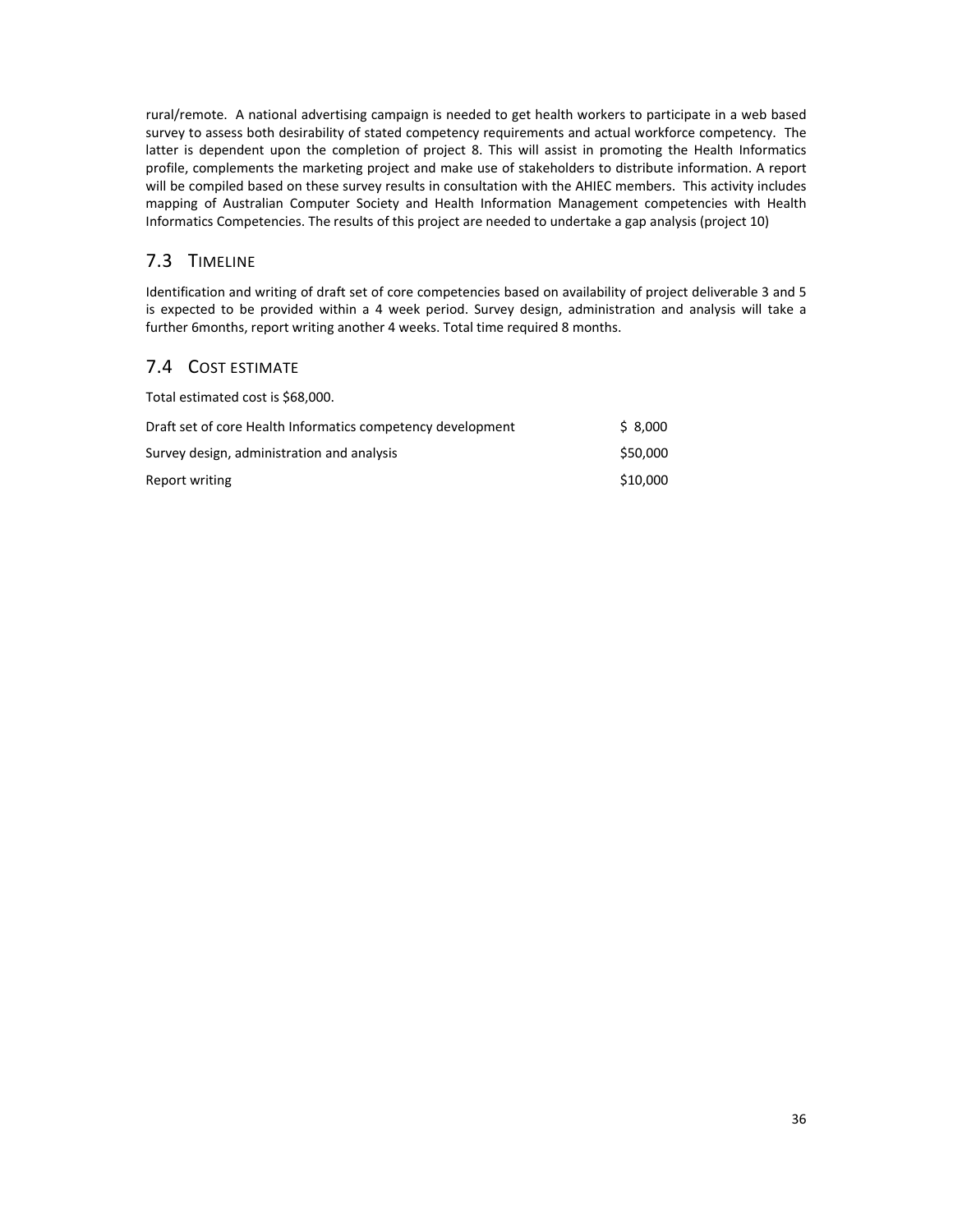# 8 WEB BASED SELF TEST AND RECOGNITION OF PRIOR LEARNING (RPL) TOOL

To support an individual to self assess their competencies and identify their educational needs. This could also be used to assist employers to understand their workforce educational requirements. This could be based upon the work of Nursing in the USA $^{21}$  where it provides evidence for learning objectives and credentialing. Other health professional colleges are also known to have adopted this strategy to assess specialist competence. This project needs a marketing strategy to attract a large number of health workers willing to make use of this facility thus making a significant contribution to project 10. Existing programs internationally include: HL7 Global accreditation of HL7 skilled professionals – a program operational in Australia and recognised internationally, the HISA adoption of AusCHIP and other professional bodies self assessment mechanisms may also provide a basis to assist or harmonise this development. This project needs to be undertaken by suitably qualified educators experienced in the writing of competency assessment questions.

# 8.1 OBJECTIVE

- To provide self tested learning for self / employer assessment of skills or requirements, either through development or through linkage and/or support to appropriate existing or developing projects
- To provide the means of undertaking a workforce competency gap analysis (Project 10)

# 8.2 METHODOLOGY

Development of a web based self testing tool can be undertaken once competencies have been identified. It is anticipated that the following processes will be involved:

- Development of web based tool based upon competencies, using real world and theoretical knowledge as a base. This includes establishment of the web site as well as the IP of the material used.
- Writing competence evaluation or test questions suited to automated assessment strategies
- Trial of tool. The tool will be tested comparing actual skills and professional background of known participants with the results achieved. This process will incorporate a survey to identify the utility of the tool
- Report produced evaluating the tool and identifying on going maintenance and further development requirements.

# 8.3 TIMELINE

This activity would take approximately 4 months once Health Informatics competencies have been determined.

# 8.4 COST ESTIMATE

Total estimated cost is \$50,000.

<u> Andrew Maria (1989)</u>

| Development of initial trial tool                                                    | \$30,000 |  |
|--------------------------------------------------------------------------------------|----------|--|
| Testing of the tool                                                                  | \$15,000 |  |
| Report evaluating the tool and identification of on ongoing maintenance requirements |          |  |
|                                                                                      | \$5,000  |  |

<sup>&</sup>lt;sup>21</sup> Saba V.K, Skiba D.J, Bickford C 2004 Competencies and Credentialling: Nursing Informatics in: Hovenga E.J.S, and Mantas J Global Health Informatics Education, IOS Press, Amsterdam.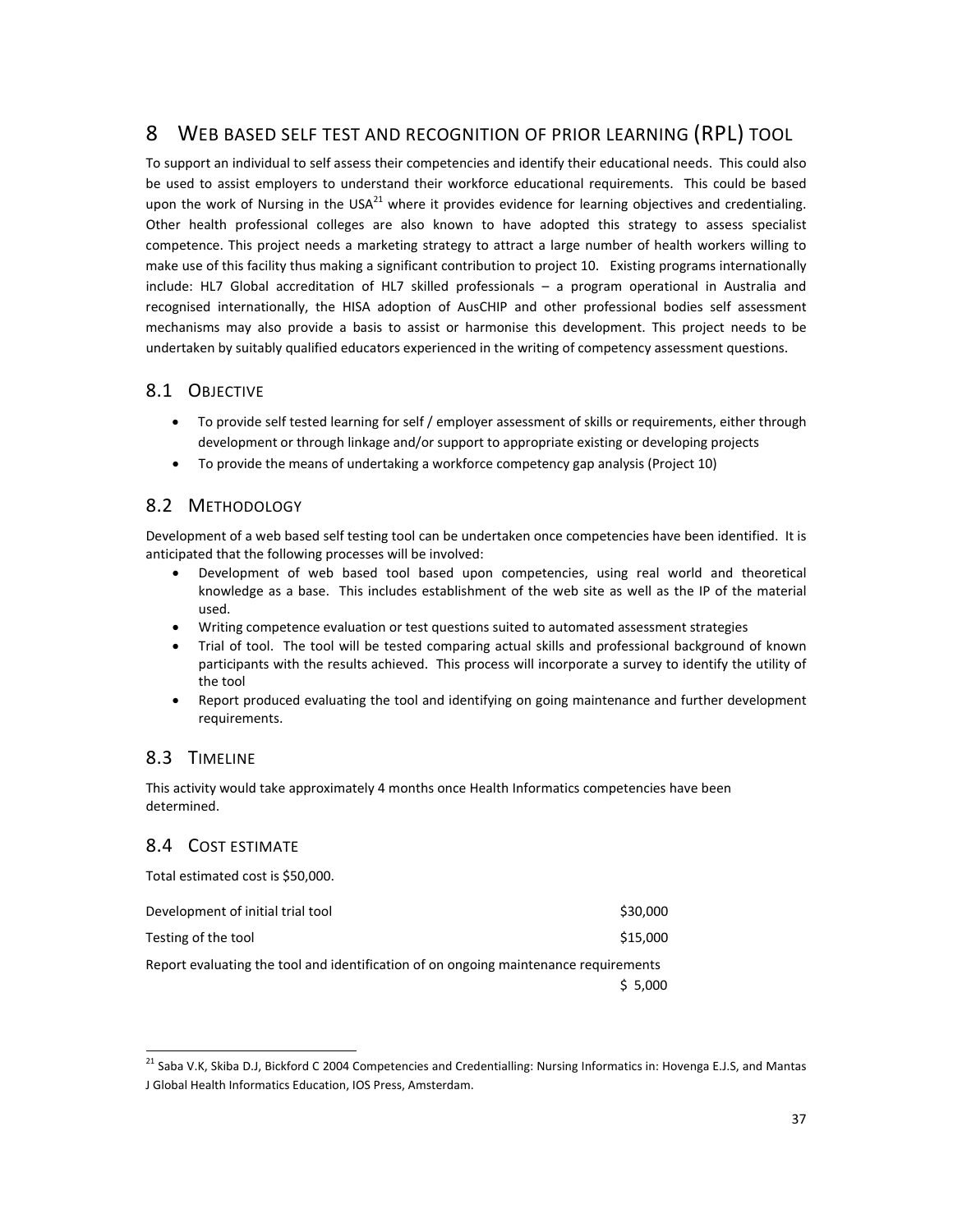# 9 DRIVERS FOR HEALTH INFORMATICS EDUCATION WORKFORCE NEEDS: A

REPORT: EMPLOYERS AND E‐HEALTH INITIATIVES, INDUSTRY ENGAGEMENT AND CAREER HEALTH INFORMATICS MANAGEMENT

An assessment of current and future Health Informatics system changes by any health industry employer groups is required to identify the key drivers for Health Informatics education workforce needs by health service and location type. There is a need to identify both workforce numbers and key minimum competencies for Health Informatics specialists and higher level specializations both in IT and clinical specialty areas relative to technology adoption and e‐Health policy initiatives. A desired outcome is a map of skill sets and specializations competency requirements documented within the context of an agreed Health Informatics body of knowledge as well as an estimate of workload demand from which a desired workforce number per skill set/specialization can be estimated. Such information should ideally be collected annually and used for continuing Health Informatics workforce planning (refer project 12).

# 9.1 OBJECTIVE

- To identify drivers for Health Informatics Education and workforce numbers required based upon a review of existing knowledge available.
- To map skill sets and competency requirements relative to an estimate of workload demand.

# 9.2 METHODOLOGY

A survey of health industry employers to collect data about their current and immediate future plans of technology adoption and e‐Health policy initiatives together with current and estimated workload predictions. An analysis of these data to ascertain specific Health Informatics knowledge and skills needs to successfully meet efficiency, effectiveness, patient safety, quality and demand needs. Follow up focus group discussions to reach stakeholder consensus about the findings. The results of this assessment will also be used as the foundations from which to develop a Health Informatics career structure – project deliverable 11 and for the conduct of project deliverable 10, a gap analysis and for project 12 workforce planning. Timeline

The development of a survey tool needs to be undertaken in consultation with stakeholders and is expected to require a time period of 4 months. Survey administration and analysis another 3-4 months, focus group discussions around the country will require at least 3 months, data analysis and the preparation the report a further 8 weeks.

# 9.3 COST ESTIMATE

Total for this project is \$135,000

| Survey tool development, administration and data analysis | \$30,000 |
|-----------------------------------------------------------|----------|
| Focus Group discussions time and travel                   | \$35,000 |
| Further data analysis and report preparation              | \$30,000 |
| Annual cost after first cycle                             | \$40,000 |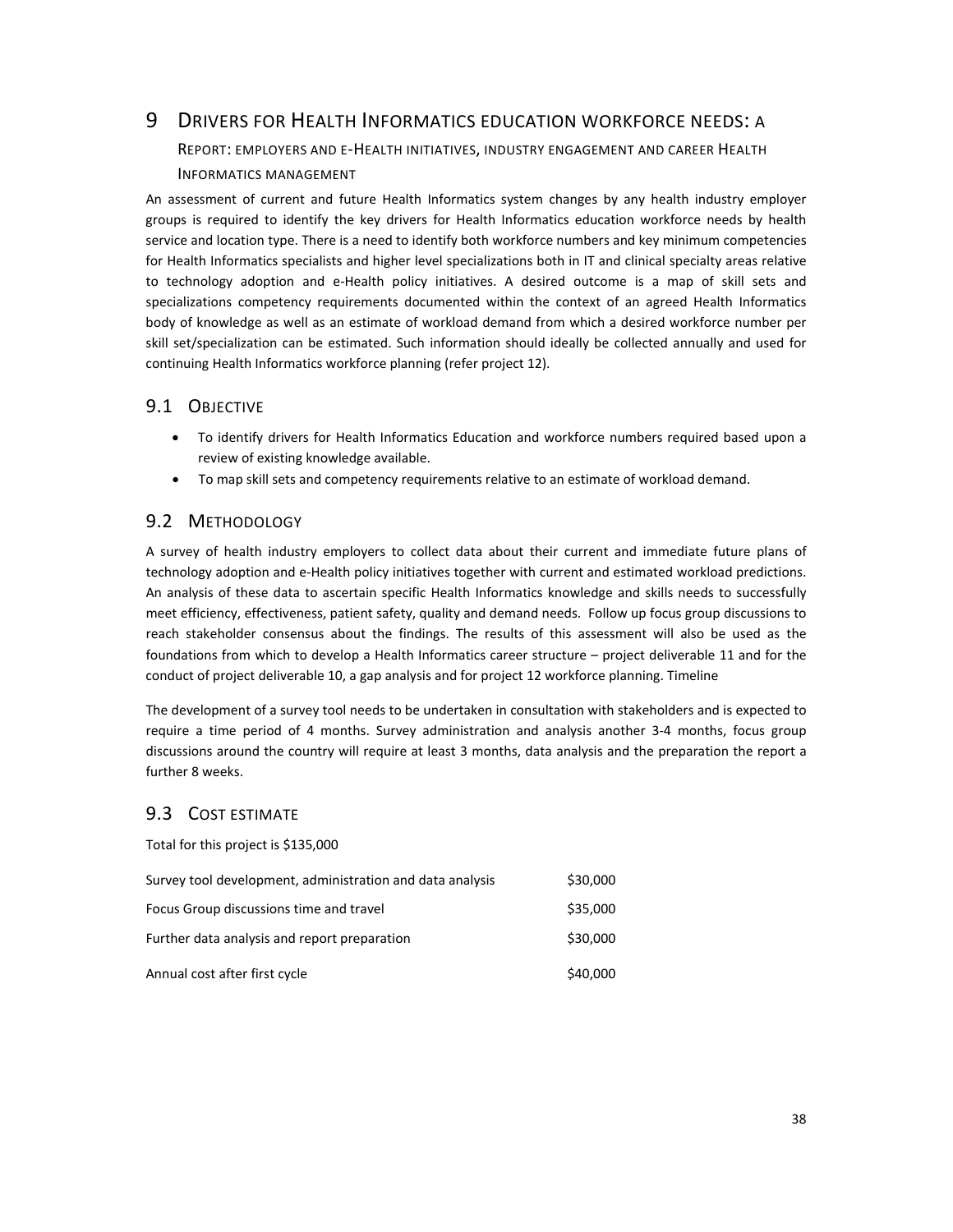# 10 A NATIONAL HEALTH WORKFORCE HEALTH INFORMATICS EDUCATION IMPLEMENTATION STRATEGY

Project deliverables 7 & 9 will result in knowledge about Health Informatics workforce skill sets and knowledge needs for all health workers in all health industry service areas and locations based on known e‐Health technology adoption and policy initiatives' drivers. This project is about the identification of available Health Informatics workforce skills and knowledge followed by the conduct of a gap analysis between required and available Health Informatics workforce characteristics. A significant outcome from this deliverable is a national health workforce Health Informatics education program strategy. This project has two distinct parts, 1) a gap analysis, 2) integrating Health Informatics into learning and teaching in clinical professions.

# 10.1 OBJECTIVE

- To develop a strategy for Health Informatics education for the Australian health care workforce, covering all areas of that workforce.
- To identify new career opportunities

# 10.2 PART 1 OBJECTIVE

• To identify the gap between required and available Health Informatics workforce characteristics.

### 10.2.1 METHODOLOGY

A survey of health workers to determine their Health Informatics knowledge and skills using the set of core competency requirements as developed in project deliverable 7. It is proposed that this survey adopts a Recognition of Prior Learning (RPL) protocol testing competency via on-line random question generation using the tool developed for project 8. Once developed this competency testing methodology can continue to be used for RPL, self assessment and credentialing purposes. Once this information plus the results of project deliverable 9 is available a gap analysis can be undertaken from which a workforce Health Informatics education strategy can be developed in consultation with stakeholders. The latter needs to make use of the results from project deliverable 7. This could be undertaken on an annual basis to evaluate and monitor workforce Health Informatics capacity. The RPL Tool may be used by individual employer groups or a State or Territory Government as a pilot, or by a professional group as a pilot to test the tool's suitability to meet their credentialing requirements. Survey participants can be recruited via stakeholder groups and a national advertising strategy.

### 10.2.2 TIMELINE

Part 1: Survey preparation, administration and analysis is expected to require 3‐4 months, the gap analysis another month. Consultation and Health Informatics education strategy development will require a further 3 months.

10.2.3 COST ESTIMATE Total for Part 1 of this project is \$90,000 Survey preparation, administration and analysis, incl. pilot  $$50,000$  $Gap$  analysis  $\qquad \qquad \qquad$   $\qquad \qquad$   $\qquad \qquad$   $\qquad \qquad$   $\qquad \qquad$   $\qquad \qquad$   $\qquad \qquad$   $\qquad \qquad$   $\qquad \qquad$   $\qquad \qquad$   $\qquad \qquad$   $\qquad \qquad$   $\qquad \qquad$   $\qquad$   $\qquad \qquad$   $\qquad$   $\qquad \qquad$   $\qquad$   $\qquad$   $\qquad$   $\qquad$   $\qquad$   $\qquad$   $\qquad$   $\qquad$   $\qquad$   $\q$ Stakeholder consultation and strategy development \$30,000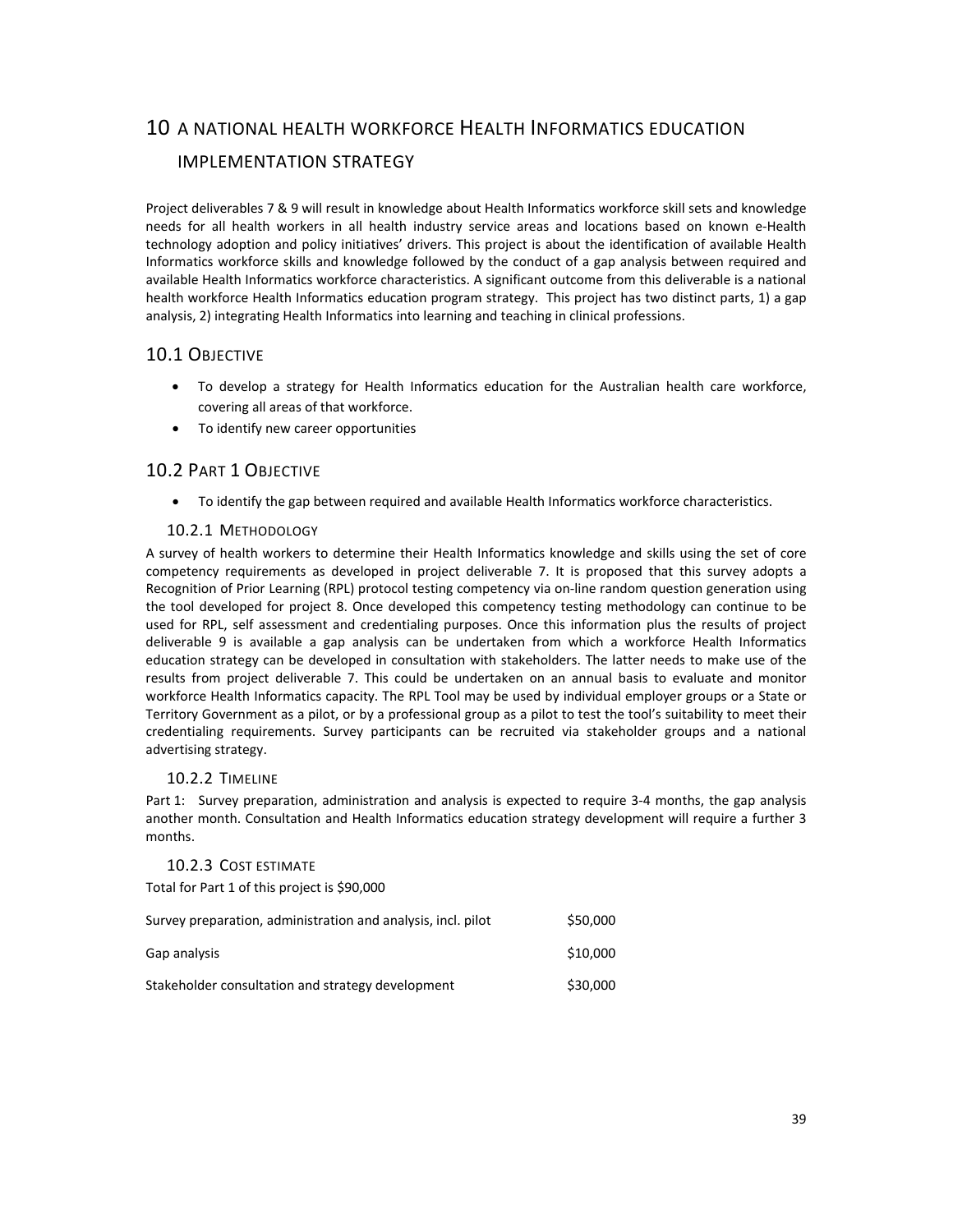## 10.3 PART 2 INTEGRATING HEALTH INFORMATICS INTO LEARNING AND TEACHING IN

### CLINICAL PROFESSIONS.

### 10.3.1 OBJECTIVE

• To ensure that all new health professional graduates obtain the necessary Health Informatics competencies to enable them to deliver efficient, effective and safe health services.

In addition to the development of specialist informaticians, the entire health workforce needs Health Informatics competence to work effectively and efficiently within a technology enabled healthcare system.

Health Informatics learning, training and education opportunities must be provided for entry-level clinicians in all healthcare professions, as well as for those whose careers are more advanced but who require continuing professional development to maintain and update skills ‐ including in dentistry, dietetics, medicine, midwifery, nursing, occupational therapy, paramedics, pharmacy, physiotherapy, psychology, radiography, social work.

But we know little about effective, efficient and equitable ways provide these opportunities to accord with Australian or international requirements, to embed them in curriculum and CPE approved by professional boards, to relate them to patient‐centred inter‐professional practice, or to design them for learning in workplaces or for independent study.

### 10.3.2 METHODOLOGY

1 Review and align formal Health Informatics competence statements or specifications where these have been set by professional bodies for entry-level clinical practitioners, as currently documented in Australian and international university curricula and in other qualification and registration standards.

2 Write case studies of a representative cross‐section of educational programs in Australian clinical professions, at vocational through to postgraduate and CPE levels, which describe good practices in learning and teaching of Health Informatics competence.

3 Draft high‐level guidelines and resources for teaching and assessment that are relevant across all clinical professions; undertake formative evaluation and piloting overseen by a review panel of AHIEC; revise and publish.

4 Run a series of national implementation workshops for professional development of educators and trainers in all clinical professions, targeting teaching and placement coordinators, curriculum developers and approvers, members of professional education and training interest groups.

5 Establish a health informatics discipline community via the Australian Learning and Teaching Council's Exchange website and work with the Australasian Interprofessional Practice and Education Network (AIPPEN) as part of their Learning and Teaching for Interprofessional Practice, Australia (L‐TIPP, Aus) project. This component needs to be managed by an Institution listed in Table A and Table B of the Higher Education Support Act (2003) or another approved higher education provider receiving places under the Commonwealth Grants Scheme.Outcomes / Deliverables: for Reports, Learning and teaching resources and guidelines, workshops, scholarly publications, or a standing special interest / experts group.

## 10.3.3 TIMELINE

This project could be seen as a second phase project in the overall workplan, if the emphasis is to prioritise education of specialist informaticians, however it relates directly to issues of health workforce shortages and technological transformation of the healthcare system. It would need to allow at least 24 months: 6 months for each stage.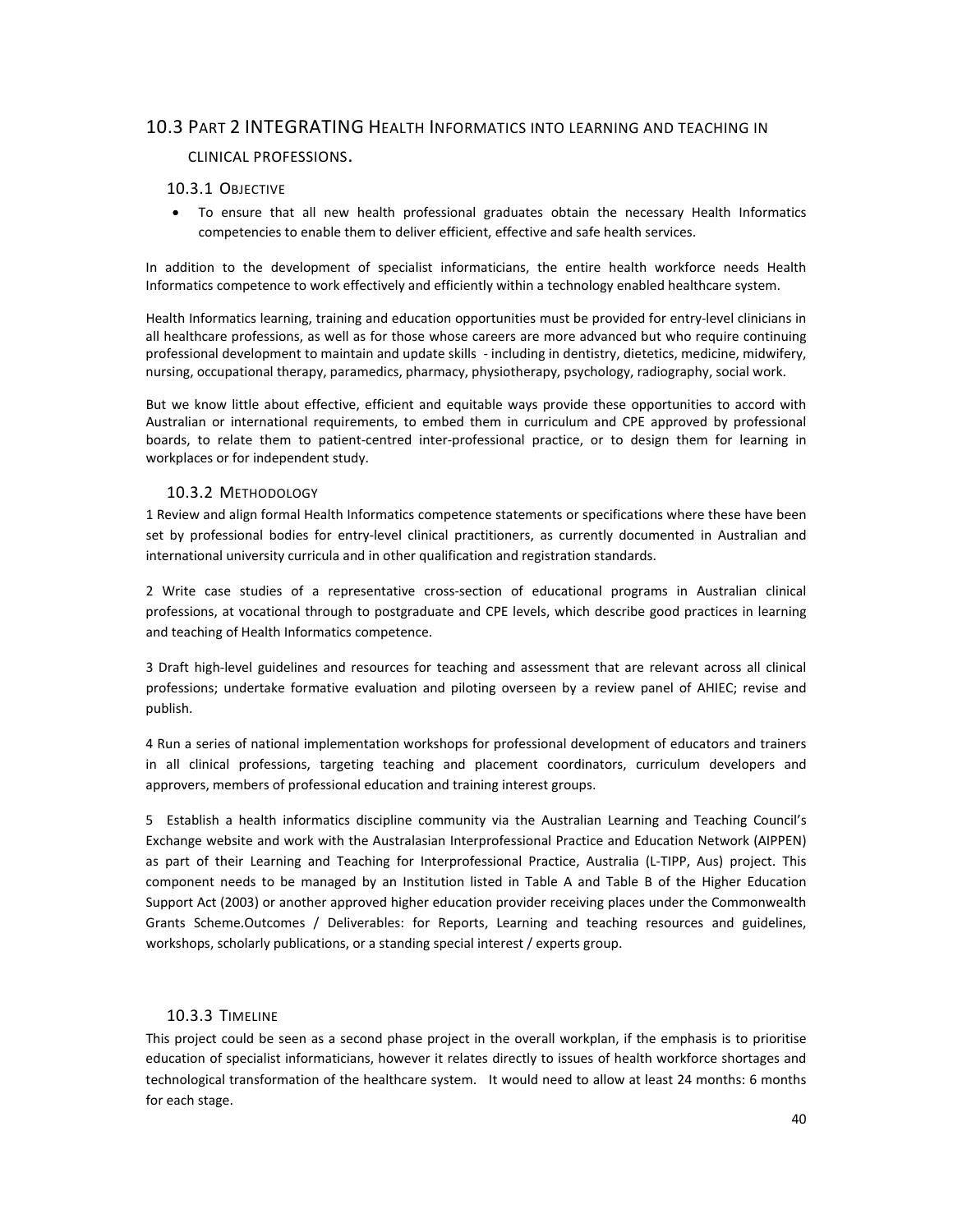# 10.3.4 COST ESTIMATE

Total cost for Part 2 of this Project is \$40,000, principally for research services and associated communication and publication costs.

Costed as time release at academic level C or equivalent – would double if paying commercial consulting rates.

| 1 Review and align formal Health Informatics competence statements. | \$10,000   |
|---------------------------------------------------------------------|------------|
| 2 Write case studies.                                               | \$10,000   |
| 3 Draft guidelines.                                                 | \$10,000   |
| 4 Run national implementation workshops.                            | $$10,000*$ |

\*Full implementation activities un‐costed, e.g. processes of educational change in each clinical profession.

This project could seek funding via an Australian Learning and Teaching Council Priority Projects grant.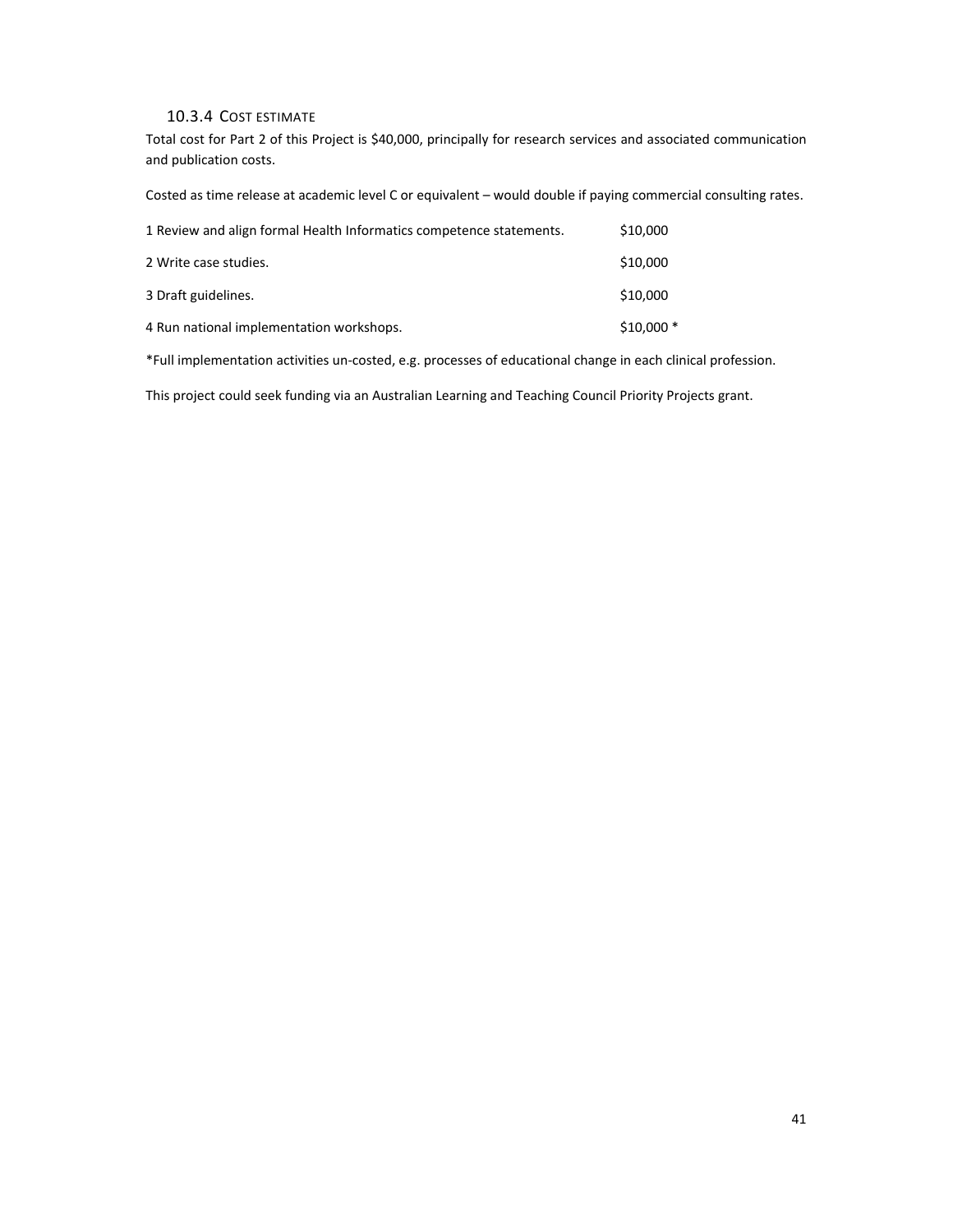# 11 HEALTH INFORMATICS CAREER STRUCTURE

Any recognized occupation consists of a set of jobs whose main tasks are characterized by a high degree of similarity at various skill and knowledge levels and for numerous specializations within that occupation. Collectively this describes a career structure as people entering the occupation are able to progress to higher levels of responsibility and/or greater specialization. Work in this area is being undertaken in Canada, our existing excellent relationships with professionals in that country should allow us to review and incorporate, where appropriate their learning.

# 11.1 OBJECTIVE

- To establish a Health Informatics career structure that allows for core skills within professional groups to improve the understanding of the professionals and skills required for specific tasks within the health industry.
- To prepare position descriptions by matching job titles with core competency requirements and educational qualifications.
- To develop recommendations for new ANZSCO codes.

# 11.2 METHODOLOGY

It is proposed that the outcomes of project deliverables 3, 4, 5, 7, 9 & 10 are used as the basis for the development of a Health Informatics professional career matrix and generic role based knowledge and skills competency requirements of all health workers. Develop a Health Informatics professional career matrix in accordance with the structural requirements of the Australian and New Zealand Standard Classification of Occupations (ANZSCO)  $1<sup>st</sup>$  edition catalogue. This includes the need to develop generic job descriptions complete with suggested position titles, indicative skill and knowledge level requirements as these apply to the Australian Qualifications Framework based on common tasks to be performed. This then forms the basis for the development of an education program accreditation framework and a health worker Health Informatics credentialing framework. This work needs to be undertaken in consultation with the Health Workforce Australia program of activities.

# 11.3 BENEFITS AND OUTCOMES

- The availability of such information will enable the formal recognition of Health Informatics as an occupation with national and international portability.
- Be included in the ANZSCO catalogue in a future edition.
- Once coded, it will be possible to routinely collect Health Informatics workforce data to monitor trends and future needs to enhance workforce planning.
- HR Managers in the health industry will have clear guidance to develop suitable job descriptions and assess appropriate remuneration for individual job occupants.
- Employers and Health Informatics education providers will be better placed to develop suitable staff development strategies.
- Health Informatics Education providers will be better placed to identify their target student group and design curricula accordingly.
- a framework for educational program accreditation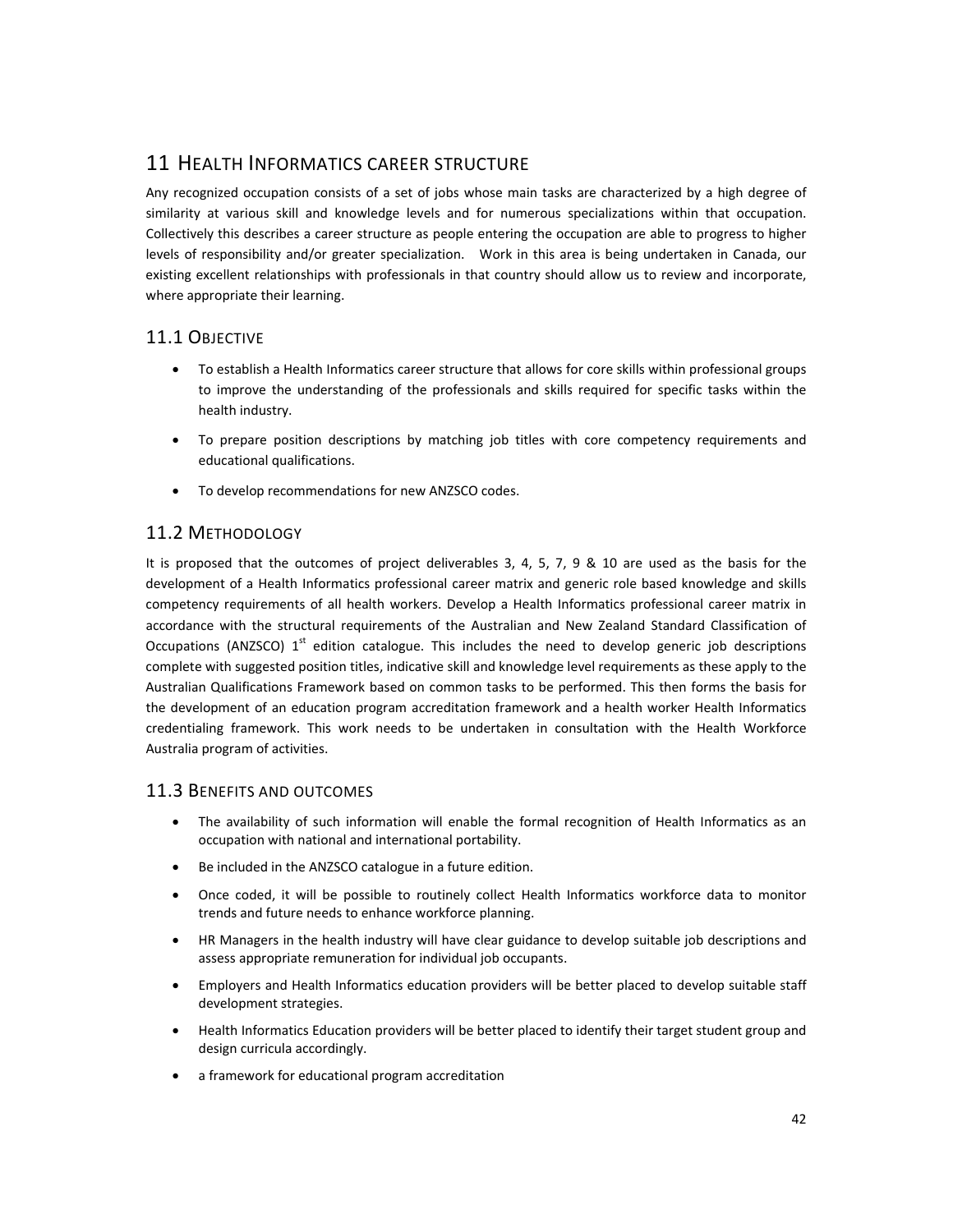- a framework for Health Informatics workforce credentialing
- a framework and ethical requirement for mentoring within the professional area

# 11.4 TIMELINE

This project can start once other projects are near completion. Data analysis, consultation and report writing activities are seen as complex and time consuming tasks estimated to require around 3‐4 months.

# 11.5 COST ESTIMATE

Data analysis, consultations and report writing  $$50,000$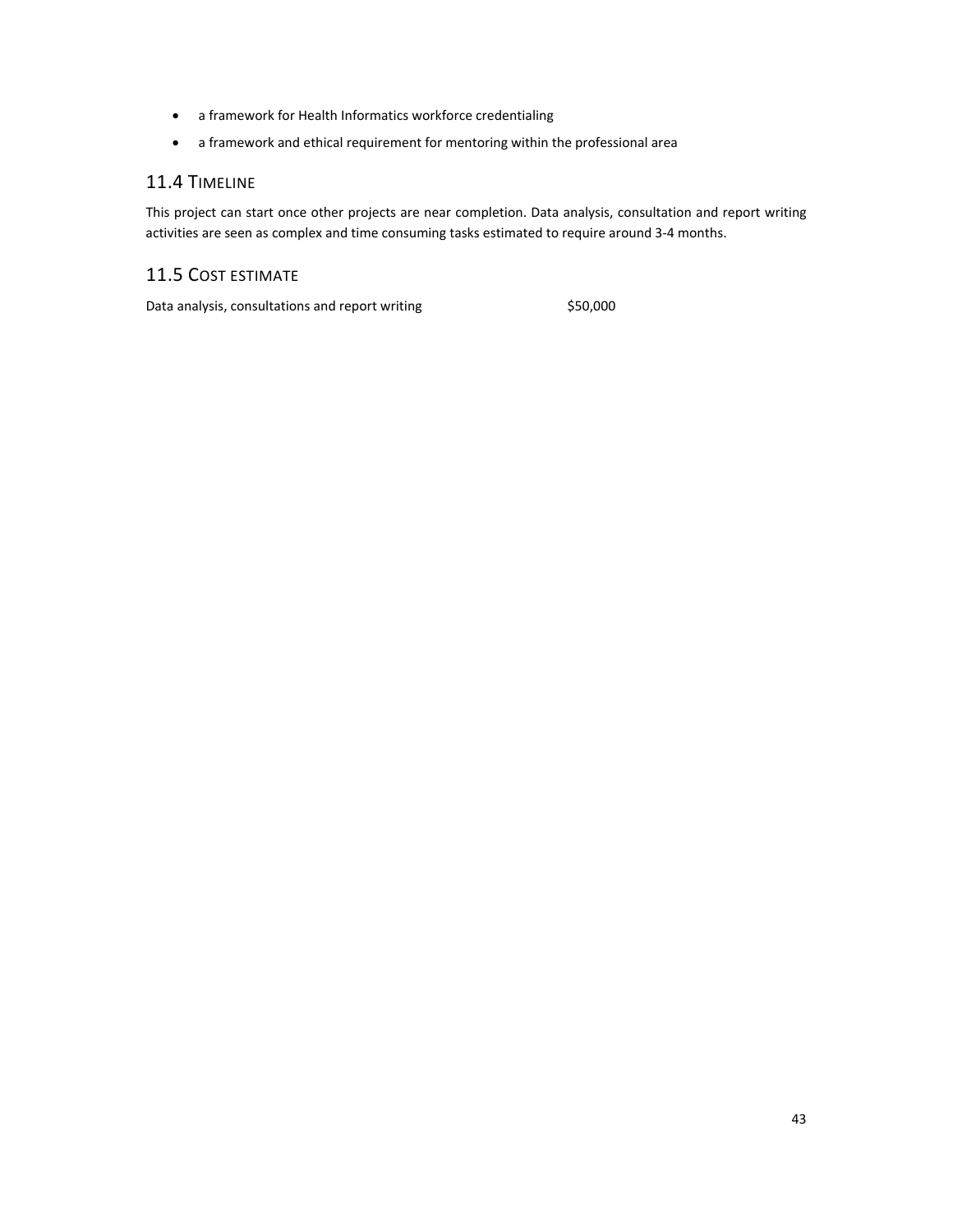# 12 WORKFORCE PLANNING PROCESS IMPLEMENTATION STRATEGY

Based upon the experience of the Australian Computer Society the strategy for workforce planning process implementation focuses on clearly defined professional groupings related to demand. These professional groupings are established in the ontology (5) and the career structure (11) projects. This activity is also informed by the experiences of existing workforce planning processes within the stakeholder community. There is a need to establish an agreed minimum data set for the collection of de‐identified client level data relating to services provided by Health Informaticians in public and privately funded health, aged care and community settings in all States/Territories for the purpose of health workforce planning. Nationally consistent data collection of this type will support ongoing development of the Health Informatician roles, provide data to inform future policy development and provide a basis for the future development of research and evaluation methodologies related to Health Informatician's roles and functions.

# 12.1 OBJECTIVE

- To develop a strategy for implementation of the processes and recommendations identified in the workforce planning projects.
- To develop an agreed METeOR compliant minimum data set for the collection of de‐identified client level data relating to services provided by Health Informaticians for the purpose of health workforce planning and to meet jurisdiction workforce planning, policy and health service research needs about Health Informatician services.
- Model future workforce demand.

# 12.2 METHODOLOGY

- It is proposed that the outcomes of project deliverables 3, 4, 5, 7, 9 & 10 are used as the basis for the development of a Health Informatics workforce planning implementation strategy
- Once job descriptions are available and the skill ontology is fully understood a review of the inhibitors and motivators for change will be undertaken and suggested strategic directions identified. These directions will be focused to specific job groups, and will engage with the appropriate professional and stakeholder community groups.
- This work needs to be undertaken in consultation with the Health Workforce Australia program of activities to ensure the proposed minimum data set fits with other health workforce planning data collection processes.

# 12.3 TIMELINE

This project can start once the background governance, professional and strategic projects are complete. These projects will each provide input to this activity which will begin as a discussion on governance and process begin and is estimated to require around 18 months.

# 12.4 COST ESTIMATE

Data analysis, consultations and report writing  $$60,000$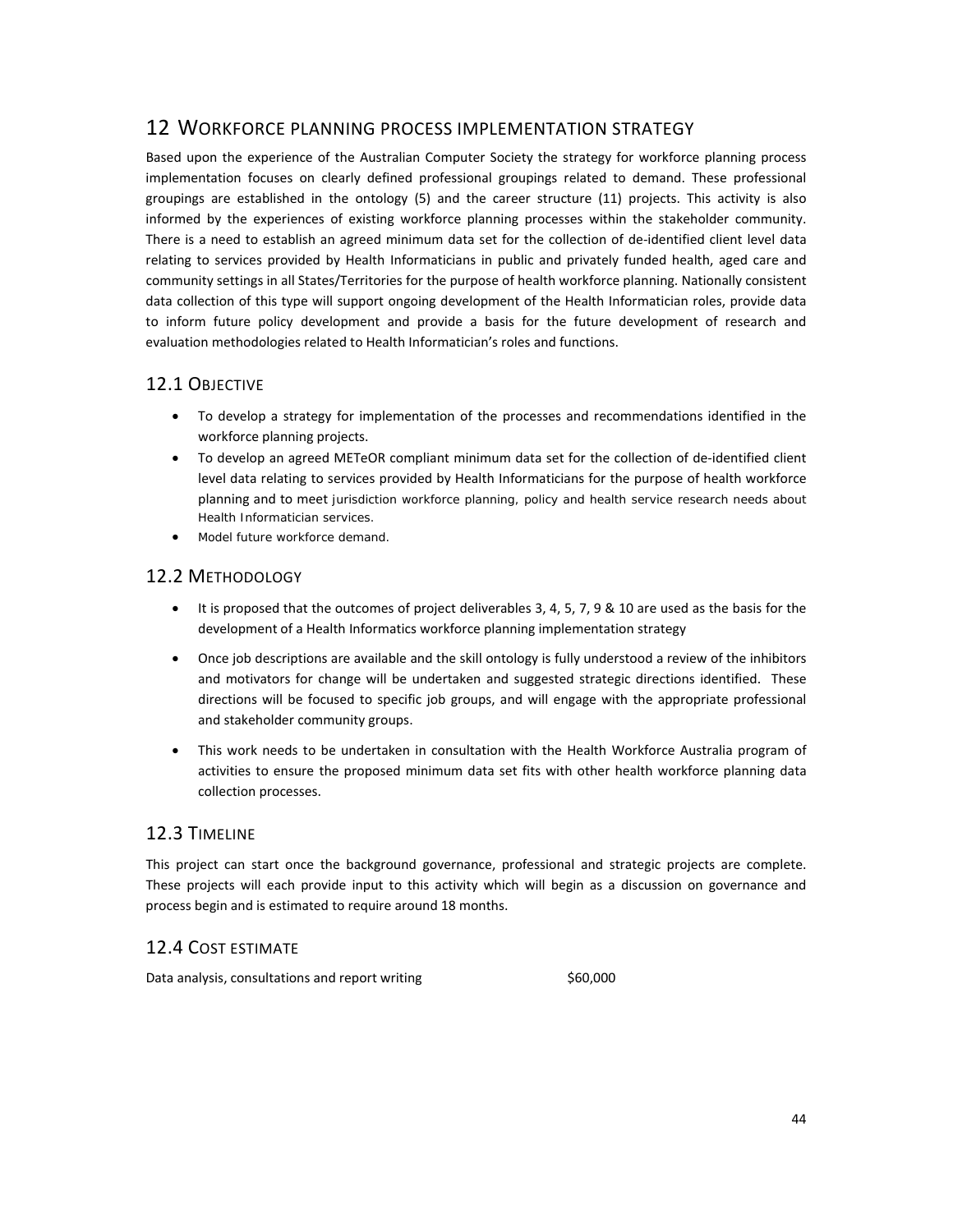# 13 PROFESSIONAL HEALTH INFORMATICS EDUCATION GOVERNANCE STRATEGY

It is not possible at this stage of development to identify how such accrediting and credentialing may be accomplished, but the existing processes used by stakeholders will be considered with the objective of developing a coordinated and cohesive approach to professional recognition and educational quality. This approach will recognise not only the domains of Health Informatics, but also the continuum from skill training, to tertiary education and ongoing professional development, all of which are seen as components of a healthy professional environment.

This project consists of two parts, 1) the development of educational program accreditation standards and an implementation process and 2) the development of suitable competency assessment processes for potential professional registration and/or credentialing.

# 13.1 OBJECTIVE

Develop a Professional Health Informatics Governance strategy Once we have established a sustainable and collaborative governance infrastructure for the Health Informatics discipline resulting from project deliverable 1 the documentation and implementation process needed to support program accreditation and workforce credentialing processes can be developed based on all previous project deliverables under the guidance of the AHIEC. This needs to be undertaken in consultation with the other organisations identified in the Framework. It is important to have a map of the ACS ICT Profession body of knowledge as well as the HIMAA's accreditation standards relationship with the Health Informatics body of knowledge to ensure that the proposed Health Informatics accreditation standards are distinctive and do not overlap with these existing accreditation processes. A proposed program accreditation process needs to be designed to ensure that this can be undertaken with the minimum of ease and at the lowest possible cost. This builds upon the development of the Health Informatics ontology (project 5).

For those areas where AHIEC will have an accrediting role, AHIEC will need to establish the required internal governance processes in accordance with the Professions Australia's Standards for professional accreditation processes .<sup>22</sup>. This will include description of:

- − AHIEC and its mission, roles and responsibilities
- − the legal and registration framework in which the accreditation system operates
- − the power of the AHIEC to undertake its assessing and accrediting roles
- − the governance structure for AHIEC; terms of reference and membership requirements, including the requirement for the profession to be represented on the accrediting body, and for membership by other specified stakeholder groups
- − the bodies which assess programs acting with AHIEC's policies and procedures and
- ‐ AHIEC's communication processes and mechanisms for stakeholder and community communication.

# 13.2 PART 1: ESTABLISHMENT OF IMPLEMENTATION AND GOVERNANCE PROCESSES.

## 13.2.1 OBJECTIVE

<u> Andrew Maria (1989)</u>

• To develop agreed Health Informatics educational program and delivery standards for the purpose of accreditation by AHIEC.

 $^{22}$  Professions Australia's Standards for professional accreditation processes June 2008, Prepared by Theanne Walters (Australian Medical Council) and members of the Professions Australia Accreditation Forum. http://www.professions.com.au/Files/Standards\_for\_Professional\_Accreditation\_Processes.pdf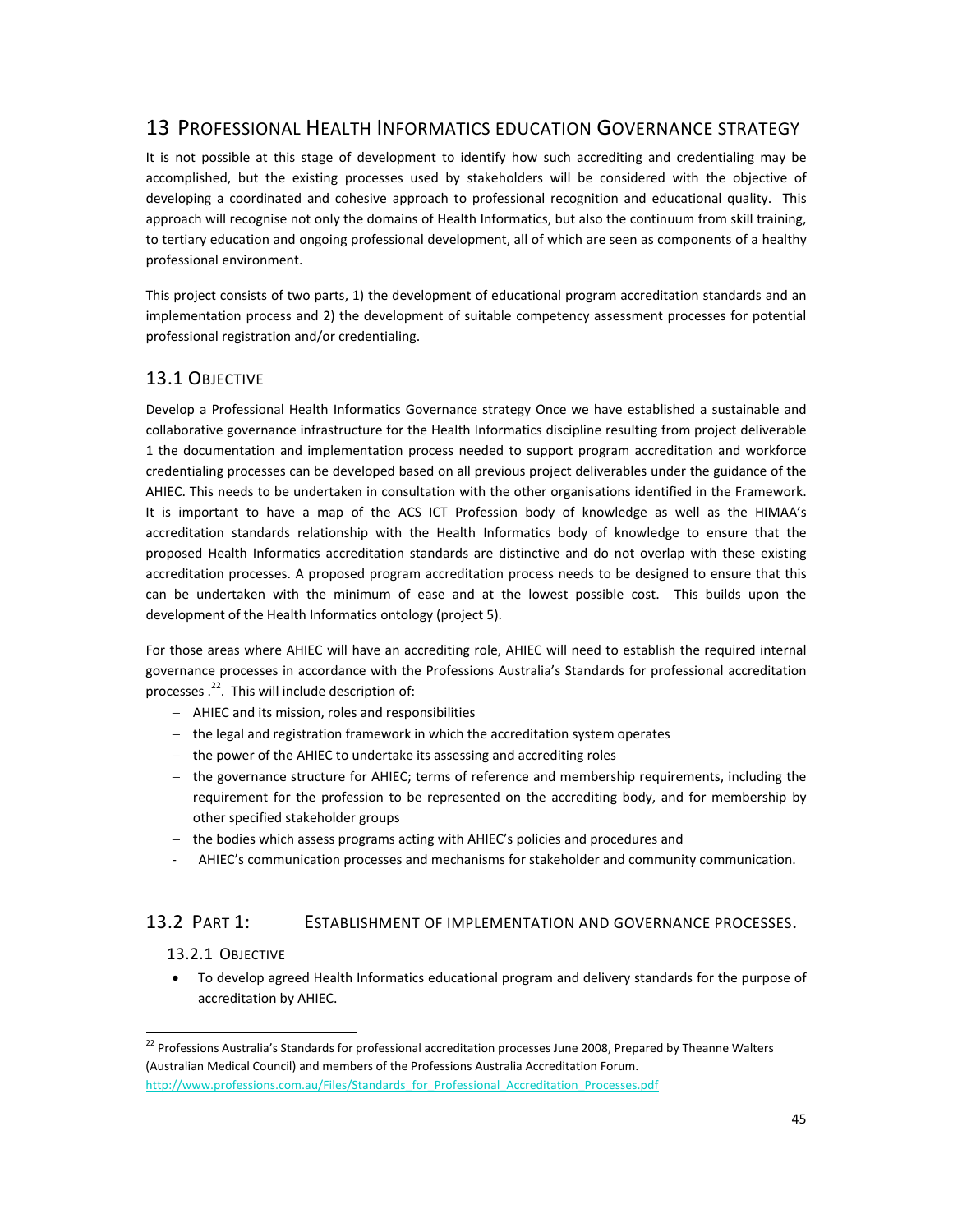• To develop an agreed process for accrediting educatonal programs.

### 13.2.2 METHODOLOGY

This project will make use of the role of AHIEC identified in Project 1 and the frameworks developed for educational program accreditation and Health Informatics workforce credentialing as well as the RPL work undertaken for project deliverable 5 and the HIMAA and ACS ICT Profession body of knowledge to develop the necessary sets of documentation to be made available via the AHIEC website. Consultation with the ACS to establish suitable implementation and governance processes. Consultation with Health Workforce Australia needs to be undertaken prior to the development of the Health Informatics workforce credentialing process.

### 13.2.3 TIMELINE

It is estimated that around 8 weeks is required to undertake this work.

### 13.2.4 COST ESTIMATE

Preparing documentation, web content, implementation processes and consult \$33,000

### 13.3 PART 2 ASSESSMENT PRACTICES, STANDARDS AND QUALITY

### 13.3.1 OBJECTIVE

<u> Andrew Maria (1989)</u>

• Develop an agreed process for the assessment of competency to assist health informatics education providers and to meet potential requirements for Professional registration/credentialing

There is no certainty of competence without assessment of competence. Assessment of Health Informatics competence must address key questions about assessment that are common to all aspects of professional  $competence<sup>23</sup>$ :

*Who should do the assessing and who will assess the assessors? What powers of regulation in assessment agencies and levels of certification of individual assessors will be sufficient to make Health Informatics assessment processes reputable and Health Informatics credentials sought after? How will the decisions of assessors be made transparent and auditable?* 

*What different assessment methods and what mix of methods should be used to appropriately demonstrate different types of Health Informatics competencies: declarative knowledge and theoretical understanding; clinical and technological components of practical skills; professional attitudes and behaviours?* 

*Is there a need for a single, summative assessment board examination at some point/s in certifying Health Informatics competence, and if so, how could this best be constructed, validated and administered? Alternatively, what reporting and review measures would be required to ensure quality assurance and quality improvement in the range of assessment methods that may be used by different Health Informatics education and training providers?* 

*How should assessment be managed? When and how will an individual be able to get feedback and certification based on a board examination, on online self‐assessment or based on the compilation of a professional portfolio? Will certified practitioners be required to undergo periodic assessment,*

<sup>&</sup>lt;sup>23</sup> [CAC] Citizen Advocacy Center. (2004). Maintaining and improving health professional competence: Citizen Advocacy Center road map to continuing competency assurance. Washington DC: CAC.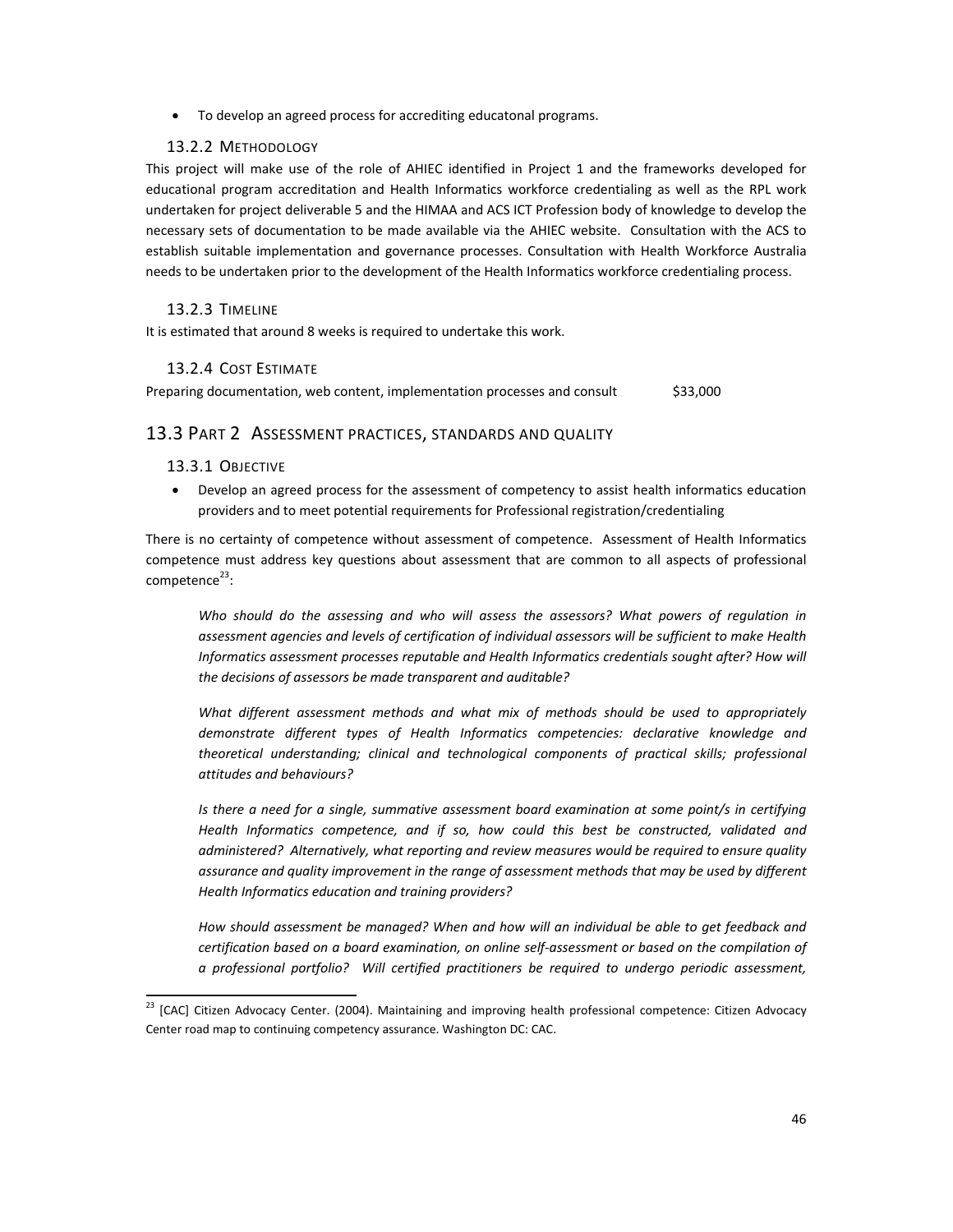*either routinely or randomly, to ensure that they are keeping up core competencies; and in what form will they be able to link such assessment results with professional indemnity insurance or industry workplace standards?* 

*What lessons can assessment of Health Informatics competence draw from the Australian and international experience of maintaining assessment standards and practices of clinical professions, and also those of information science, management and technology professions?* 

Answers to these questions about approaches to assessment need to be adapted to different conceptual models of competence which some or all AHIEC stakeholder groups may choose to adopt.

For example:

- an educational input model of competence where "standards of competence are derived from the content and learning outcomes of the curriculum and an individual is not deemed competent unless she/he has completed the required learning programme" <sup>24</sup>
- an outcomes-based model of competence where "qualifications are separated from standards, so there can be more than one educational and training route to occupational competence, and standard can be used for other purposes such as job descriptions, evaluations and appraisals" <sup>25</sup>
- A developmental model of competence: "stages of increasing competence are defined and used for intervention, resourcing and policy development shifts the emphasis in testing and assessment. A test score, for instance, signals where to start intervention for development, not the end point of instruction. An item or criterion level skills audit can provide the student with a detailed report on development. […] Intervention is therefore based on a generalised development, not on a specific item-based interpretation of learning (or lack of learning). When this is done, intervention can be linked to appropriate provision of resources and this in turn leads to informed curriculum and learning policy".<sup>26</sup>

### 13.3.2 METHODOLOGY

<u> Andrew Maria (1989)</u>

- 1. Review international good practice in principles and processes for assessment and assurance of Health Informatics competence.
- 2. Report back to Australian Health Informatics education and training providers, and to providers of other health education and training in which Health Informatics is integrated.
- 3. Collect descriptions, documentation and evidence of various Health Informatics competence assessment and assurance methods currently in use by these education and training providers.
- 4. Summarise and analyse methods, in terms of comparative reliability, validity, scalability, transparency, efficiency and other quality and safety factors.

<sup>&</sup>lt;sup>24</sup> Harrison, R., & Mitchell, L. (2006). Using outcomes-based methodology for the education, training and assessment of competence of healthcare professionals. Medical Teacher, 28, 165-170<br><sup>25</sup> Harrison, R., & Mitchell, L. (2006). Using outcomes-based methodology for the education, training and assessment of

competence of healthcare professionals. Medical Teacher, 28, 165-170  $^{26}$  Griffin, P. (2007). The comfort of competence and the uncertainty of assessment. Studies in Educational Evaluation, 33,

<sup>87</sup>‐99.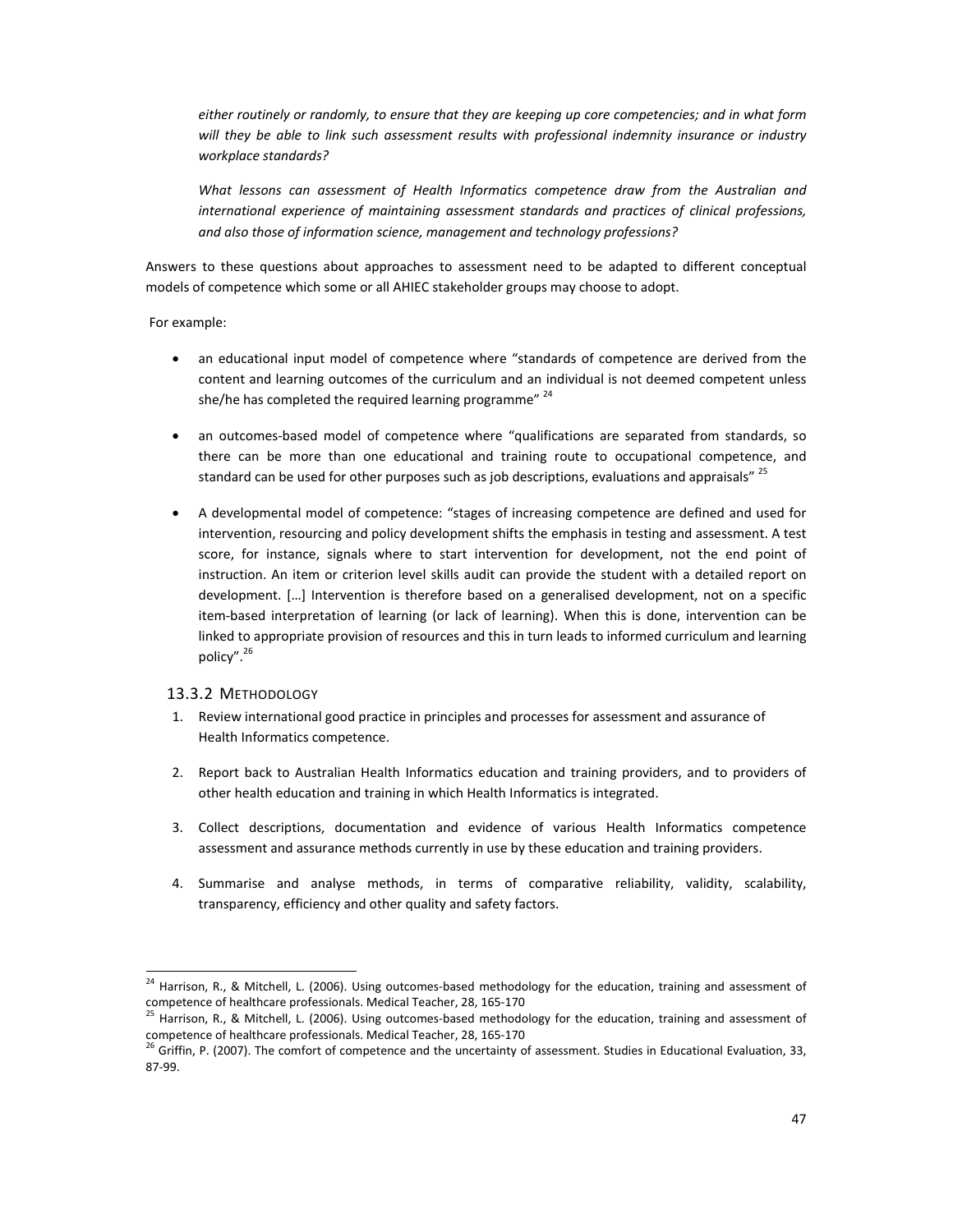- 5. Produce principles, standards, recommendations, options and implementation guidelines (including professional development for educators / trainers) for assessment and assurance of Health Informatics by Australian education and training providers. (Either provide options in relation to a variety of models of competence that may be desired in the Health Informatics education and training community, or make specific recommendations in relation to a defined shared model of competence agreed by the community.)
- 6. Implement and evaluate demonstration projects, refine (5) and disseminate.
- 7. Determine a schedule for full implementation and project-manage initial cycle.

# 13.3.3 OUTCOMES / DELIVERABLES:

Outcomes include reports, tools and instruments, exemplars, workshops, recognition schemes for individuals and organisations, scholarly publications, a standing special interest / experts group.

## 13.3.4 TIMELINE

This project should proceed as a priority project. It would need to allow at least 24 months: 12 months for stages (1) through (4); 6 months for stage (5) and a further 6 months for stage (6) and beyond for stage (7).

## 13.3.5 COST ESTIMATE:

\$80,000, principally for research services and associated communication and publication costs. Costed as time release at academic level C or equivalent – would double if paying commercial consulting rates.

| 1.  | Review international good practice           | \$5,000    |
|-----|----------------------------------------------|------------|
| 2.  | Report back / dissemination                  | \$5,000    |
| 3.  | Collect Australian evidence                  | \$5,000    |
| 4.  | Summarise and analyse                        | \$5,000    |
| .5. | Produce standards                            | \$20,000   |
| 6.  | Demonstration projects                       | \$20,000   |
| 7.  | Project manage one full implementation cycle | $$20,000*$ |

\*Full implementation activities uncosted, e.g. assessor / learner time and related processes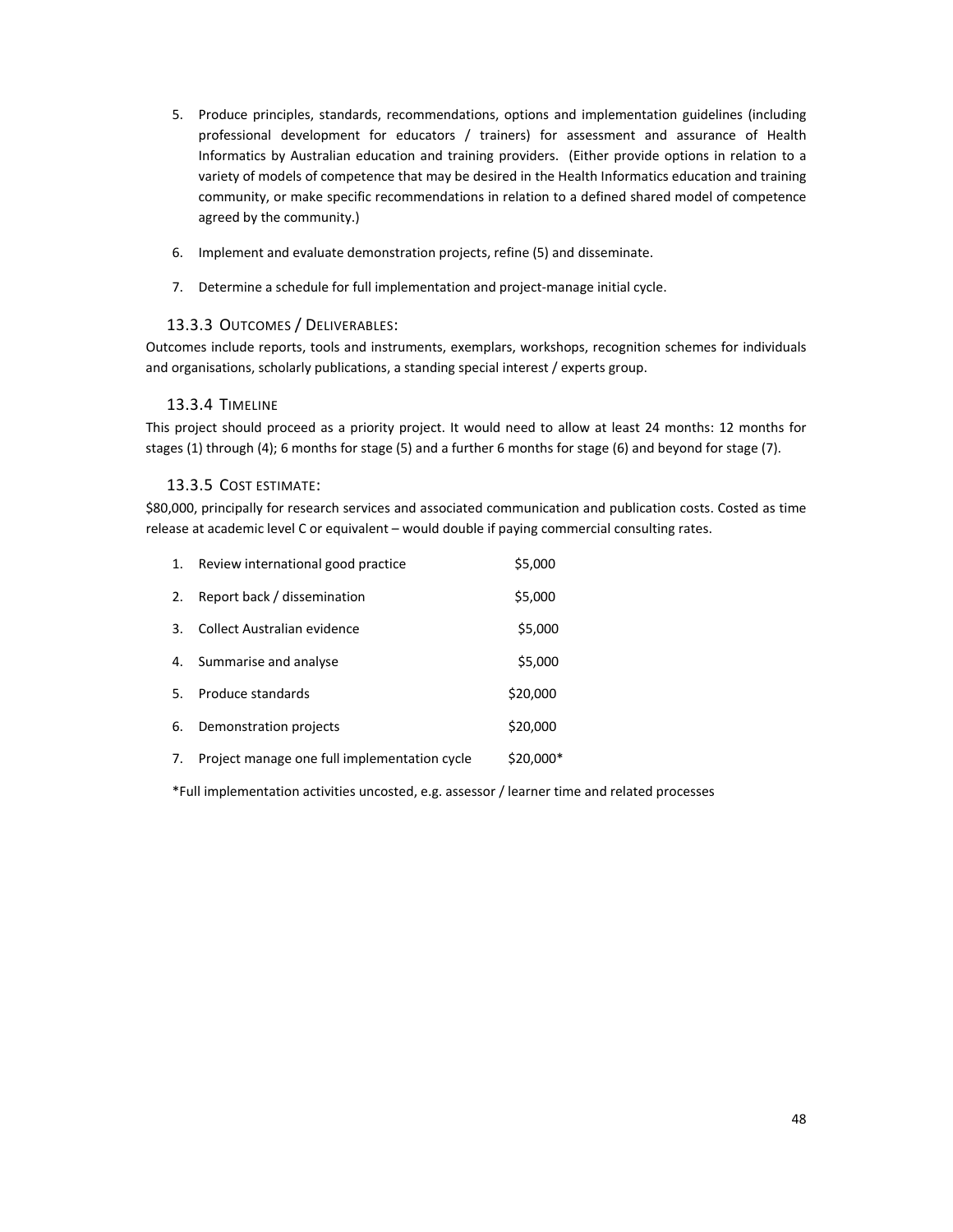# 14 RESEARCH AND EVALUATION FUNDING STRATEGY

Beyond the life of the workplan projects outlined in previous sections, focused funding is required to support ongoing in‐depth research and evaluation in two broad areas:

A program of research into the contributions that education, training and organisational learning make to the development of Health Informatics as a discipline and a profession in Australia, including research into andragogy, curriculum design, teaching, resources and assessment, flexible learning and elearning, professional staff development, and attendant issues of educational access, efficiency and effectiveness.

A suite of postgraduate scholarships, fellowships and grants that can be used to provide research training and supervised research experience for the proportion of practitioners and coursework students who choose to proceed into Health Informatics research careers in academic and other organisations and who will provide the higher education teaching, research and leadership of the future in the field of Health Informatics; their research projects concerning all aspects of information and communication technologies in health will contribute a stronger Australian perspective to new knowledge in the field of Health Informatics.

Health Informatics is not yet clearly identifiable as a field of knowledge in Australia's research classification systems. Historically it has proven extremely difficult (low success rate) to secure national competitive funding for such Health Informatics research in Australia, through sources such as ARC, NHMRC or the Australian Learning & Teaching Council and its predecessors.

Health Informatics in Australia requires an open and rigorously developed knowledge base to support continuing professional development and applied learning; active publication of the types of research described above in open peer‐reviewed conferences and journals will support retention of corporate memory and strengthen the historical and philosophical bases of the field of Health Informaticswithin Australia. Many of the e‐Health and ICT initiatives undertaken in the last few decades, such as studies undertaken into user access control, were not undertaken in an open research environment and much of the learning from them is very poorly known and little discussed. This loss of opportunities for the disciplinary and professional community to build upon that knowledge is an ongoing risk to sustainable development of e-Health in Australia.

## 14.1.1 OBJECTIVE

To identify alternative mechanisms for focused funding of relevant e‐Health research in Australia including:

- Identification of potential funding models
- Identification of research priorities and mechanisms for ongoing review and update of those priorities
- Understanding of research as an imperative and motivator for universities to engage in Health Informatics educational activities
- Promoting the dissemination of Australian e‐Health R&D

### 14.1.2 METHODOLOGY

- 1. Review international approaches to research acceleration and funding models, including specification of requirements and identification of initiatives that may lead to improved opportunities for and recognition of Australian Health Informatics research Report back to Australian Health Informatics education and training providers, and to providers of other health education and training in which Health Informatics is integrated to determine additional issues or potential solutions.
- 2. Collect descriptions, document research project evaluation criteria to be used to support project selection for support. Confirm strategy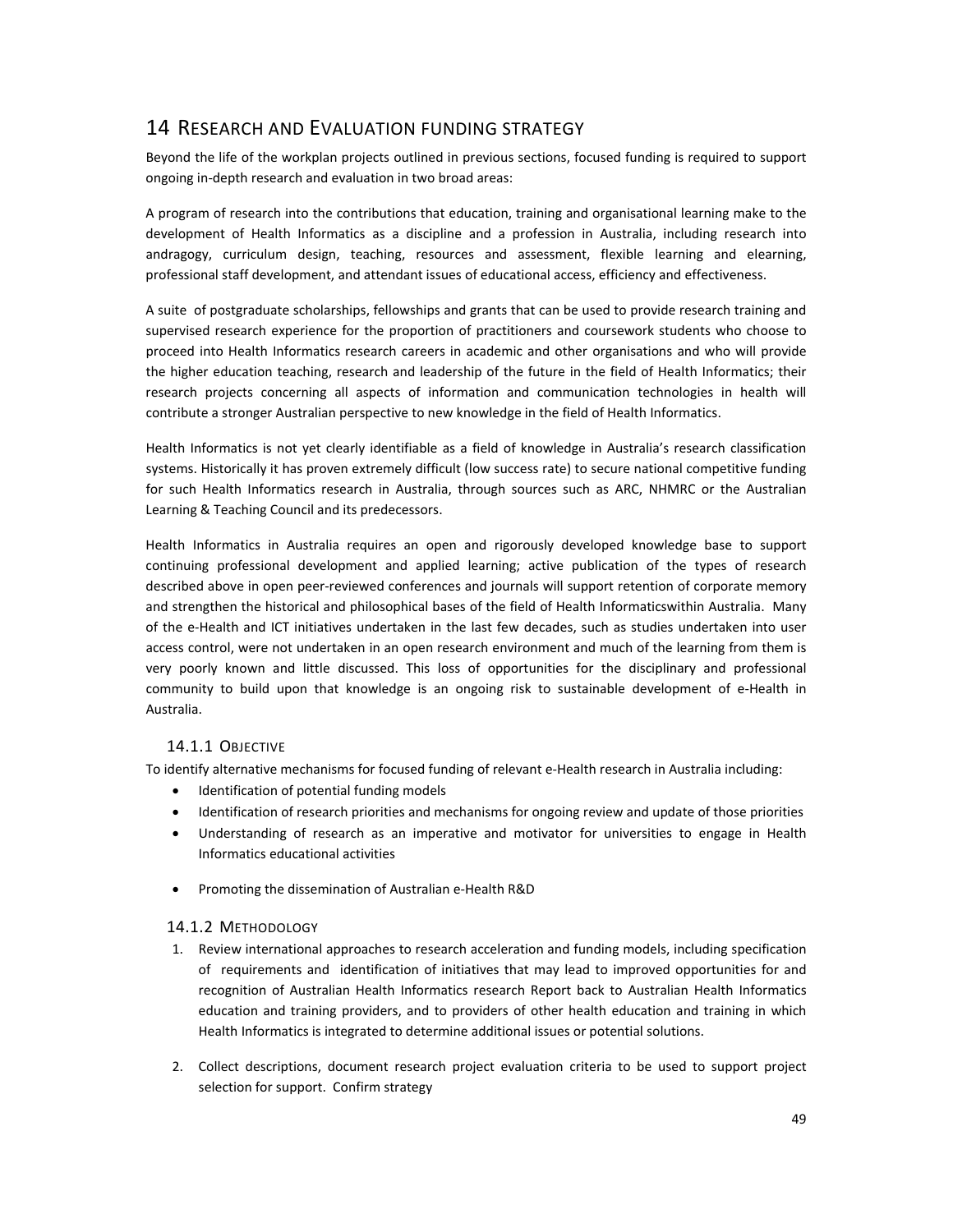### 3. Determine strategy evaluation criteria

Following development of the strategy ongoing action will be necessary to Implement and evaluate research program.

# 14.1.3 OUTCOMES / DELIVERABLES

Research support strategy including:

- Research & evaluation requirements and processes including funding model
- Report to AHIEC on current state and options.
- Strategy for Research into Health Informatics Education
- Strategy for the Training of Health Informatics Researchers
- Research strategy evaluation criteria.

### 14.1.4 TIMELINE:

This project should proceed as a priority project. It would need to allow at 9 months for stages (1) through (4)

### 14.1.5 COST ESTIMATE

\$35,000, principally for research services and associated communication and publication costs. Costed as time release at academic level C or equivalent – would double if paying commercial consulting rates.

| 1. | Review of international approaches, including skills sets, funding models | \$5,000    |
|----|---------------------------------------------------------------------------|------------|
| 2. | Report back / dissemination                                               | \$5,000    |
| 3. | Health Informatics Research & Evaluation Strategy Preparation             | \$10,000   |
| 4. | Research strategy evaluation criteria                                     | \$5,000    |
| 5. | Project management                                                        | $$10,000*$ |
|    |                                                                           |            |

\*Full implementation activities uncosted, e.g. assessor / learner time and related processes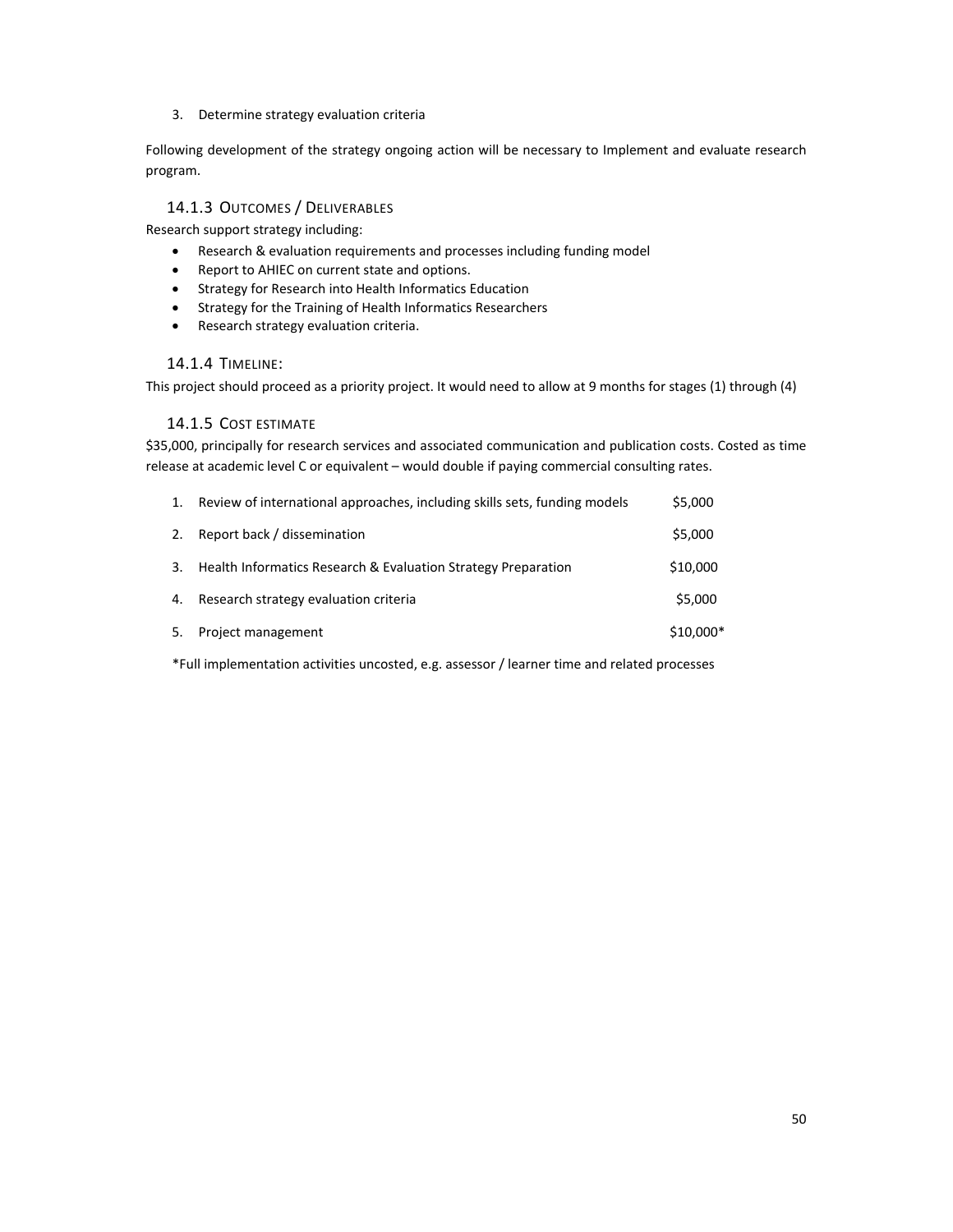# APPENDIX 1 – STAKEHOLDER COMMUNITY

The stakeholder community includes a wide range of professional, industry and educational organizations as demonstrated in Figure 5. The current stakeholder community is made up of organisations contacted by ACHI in initial discussions, they included members of ACHI, organisations listed as having Health Informatics education programs, known groups involved in Health Informatics, government (national, state and institutes acting in the Health Informatics area), Potential employers of health informatician and members of the health industry – identified through participation in Health Informatics fora such as Standards Australia Health Informatics Committee (IT14), Clinical colleges and consumer organisations. In addition AHIEC have asked organisations such as the Health Informatics Society of Australia, the Medical Software Industry Association, HL7 Australia and HIMAA to for circulation to their members and to the HISA community including the Coalition for e‐Health



**FIGURE 5 CURRENT STAKEHOLDER COMMUNITY DISTRIBUTION**

It is hoped that more organisations will proffer their assistance in the work of the Australian Health Informatics Education Council. Those wishing to be included should contact the secretary of the Australian College of Health Informatics on secretariat@achi.org.au.

In addition to the organizations in the current stakeholder community who have been involved in development of this workplan, the actual stakeholder organisations approached are more numerous, as detailed in Table 3 below.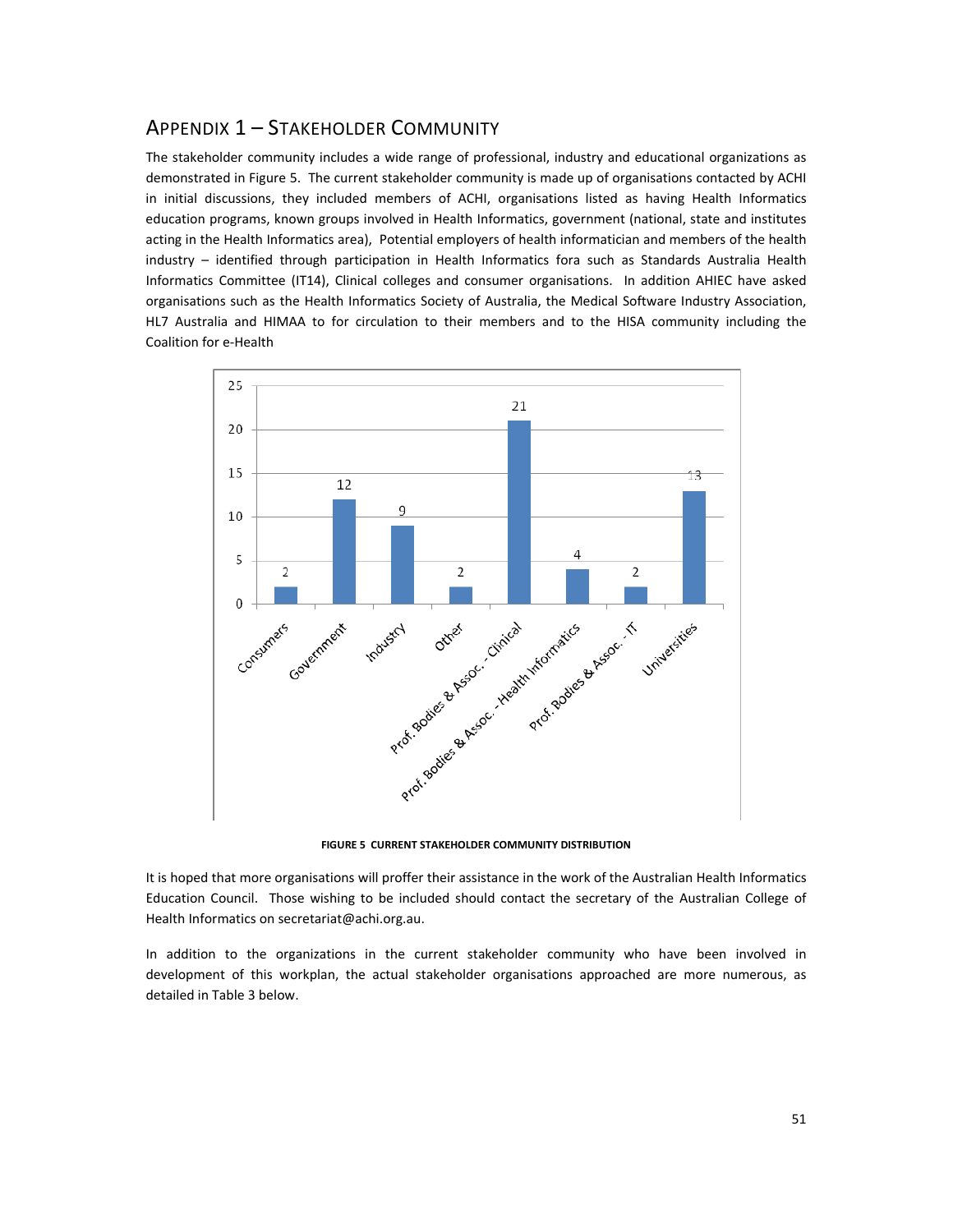#### **TABLE 3 STAKEHOLDER LIST**

Though it is recognised that additional stakeholders exist and are welcome, the list below indicates the current distribution list.

Australian and New Zealand College of Anaesthetists Australian Association for Exercise and Sports Science Australian Association of Occupational Therapists Australian College of Dermatologists Australian College of Emergency Medicine Australian College of Health Informatics ‐ all members Australian Computer Society Australian Council for Safety and Quality in Health Care Australian Council of Healthcare Standards Australian Diabetes Educators Association Australian General Practice Network Australian Healthcare and Hospitals Association Australian Institute of Health and Welfare Australian Nursing Federation Australian Osteopathic Association Australian Physiotherapy Association Australian Privacy Foundation Chiropractors Association of Australia Coalition of e‐Health (through request to HISA) Consumer Health Forum CSIRO Curtain University Deakin University Department of Health ‐ NSW Department of Health ‐ South Australian Department of Health ‐ Western Australia Department of Health and Ageing Department of Human Services ‐ Tasmania Department of Human Services ‐ Victoria Dieticians Association of Australia Health Informatics Society of Australia Health Information Management Association of Australia Health Level 7 Australia Intel iSoft Joint Faculty of Intensive Care Medicine (Australian and New Zealand College of Anaesthetists La Trobe University Medical Software Industry Association Monash University National Centre for Classification in Health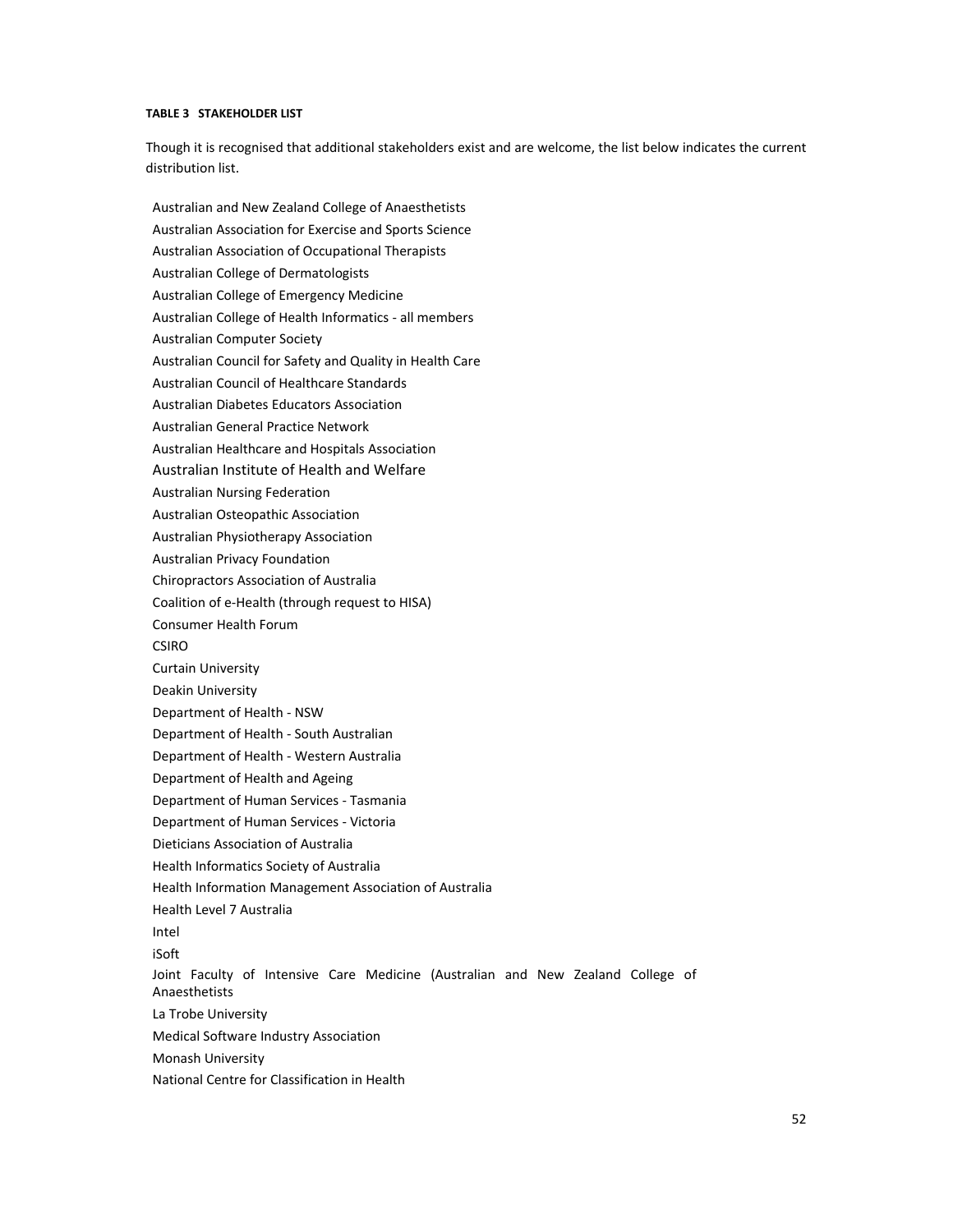National E‐Health Transition Authority

Peninsula Health ‐ Victoria

Queensland Health

Queensland University of Technology

Royal Australian and New Zealand College of Ophthalmologists

Royal Australian and New Zealand College of Psychiatrists

Royal Australian and New Zealand College of Radiologists

Royal Australian College of General Practice

Royal Australian College of Medical Administrators

Royal Australian College of Physicians

Royal Australian College of Surgeons

South Eastern Sydney and Illawarra Area Health Service

Southern Cross University

Standards Australia

The Royal Australian and New Zealand College of Obstetrics and Gynaecology

The Royal College of Pathologists of Australia

University of Adelaide

University of Melbourne

University of New South Wales

University of Sydney

University of Tasmania

University of Western Sydney

University of Wollongong

Victoria University